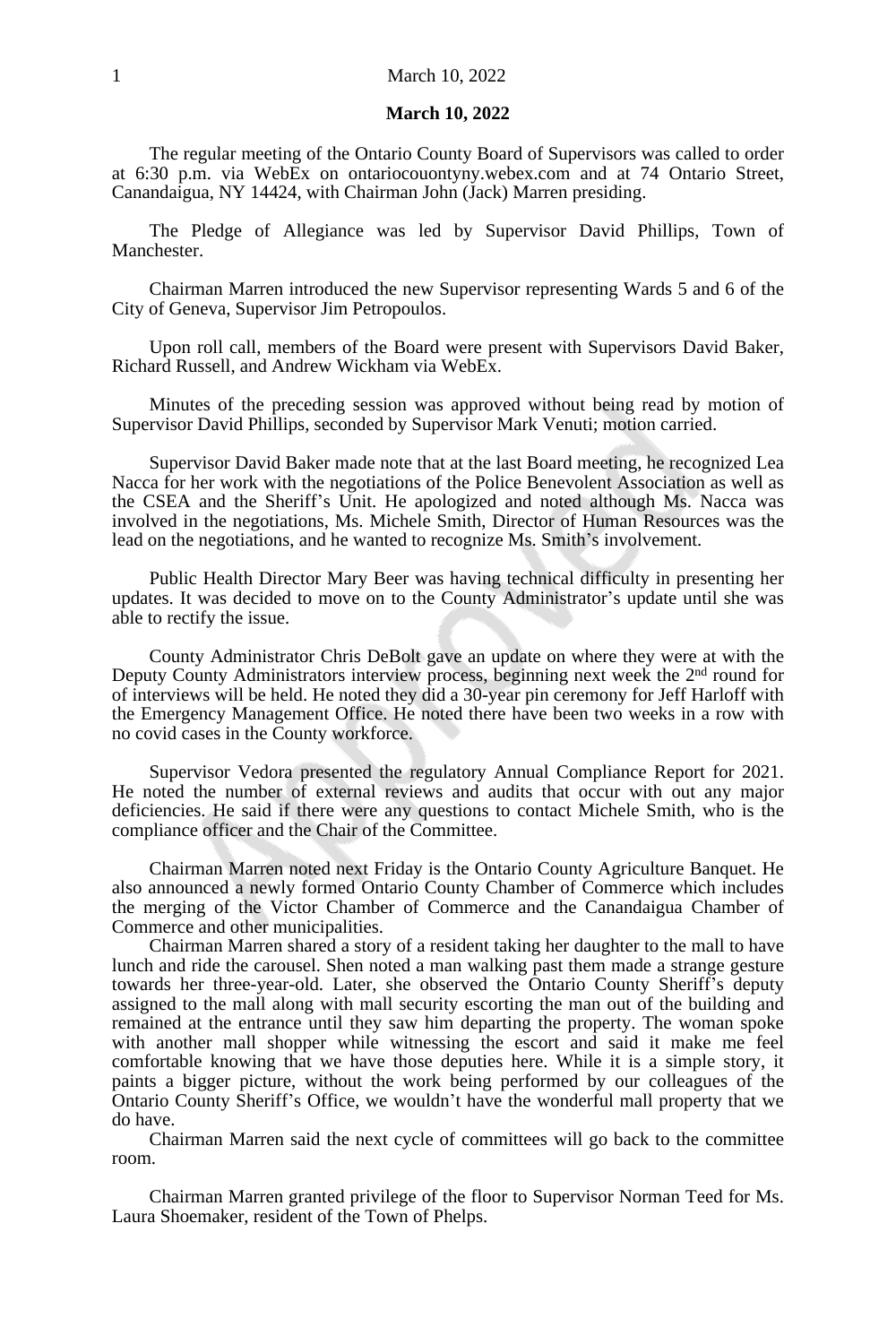#### Ms. Shoemaker stated the following:

"Let's take a walk down memory lane, shall we. We don't have to go very far, and we won 't stary very long, but I'd be remiss not to inquire of this body; out of curiosity, did any of you wonder as you looked at the agenda for January 27, 2022, where was Bethany Shoemaker? Where was Dianne Murphey? Did anybody care? Where were these two women who had been granted privilege of the floor for the meeting that night? Well, it was on that date that these women, along with at least 17 other citizens of Ontario County, were unlawfully, denied access to public meeting. Where were the oath-taking elected officials? That oath you took was to support the NY and US Constitutions. Those constitutions were put in place to secure the blessings of liberty to *We the People* and our posterity. Those folks who were blocked from the January  $27<sup>th</sup>$  meeting were violated. I was violated! They, myself included, were choosing not to wear a face diaper for various reasons but all in the name of the same principle, freedom. Choice is one of the underpinnings of freedom. Without it you are not truly free. At the last HHS committee meeting, last week Monday, Mary Beer and several members of this body spoke of supporting choice n regards to facial diapering muzzling. To quote Mary Beer, 'People need to do their own risk assessment and act accordingly', 'the real message is, people need to understand it's their choice'. Other committee members said, 'I respect the individual's decisions', 'I support individual choice, individual accountability', 'it's got to be a personal choice'. I was thankful to hear that support for choice but am not convinced that the ability to make that choice, otherwise known as autonomy, couldn't be taken away. It was not yours to give. You cannot say, 'You are free to choose, until you're not free to choose.' No, that's nonsensical and we are not looking for your permission to make choices for ourselves and our families. I am here tonight to urge you all to never again choose to defend our support unlawful recommendations, mandates, rules, or policies. It likely won't be long, before your will be challenged with this choice again. All of that aside, there is a most important choice each of you will need to make. None of us is guaranteed another breath and statistics are clear that 10 out of 10 people will die. I very much care about each one of you and your eternal wellbeing. Where will you spend eternity? After the meeting, I will be available in the lobby with something you can take home with you that shares good news and will give you an eternal hope. Time is fleeting and mine has flown. Let me leave you with this; please ponder carefully, are you truly a proponent of choice? Thank you very much."

Chairman Marren again granted privilege of the floor to Supervisor Norman Teed for Ms. Maureen Quigley, resident of the Town of Phelps.

Ms. Quigley stated the following:

"I'd like to respond to the news that is reporting that our government is confused about what the Freedom Convoy protesters around the DC beltway are trying to accomplish. Although I believe the real statement being made here is that the press and government want people to be confused. I feel a need to explain the protest, so no one is confused. We, the people, who support the Freedom Convoy, feel the signs on their trucks say very specifically what the truckers and we the people want but I will try to break down the meaning in Kamala style. *End* means to stop COVID-19 vaccine; this refers to the gene editing procedure that is done via an injection under the guise of a vaccine. *Mandate* refers to the authoritative, dictatorial directive that has come, top down, in a bullying yet sanctioned manner from the Biden administration, telling us we must get this experimental vaccine that is neither safe nor effective, or face the possibility of losing jobs or other common privileges. What the convoy is trying to say is that, we the people, oppose this mandate, this abuse of power. This COVID-19 vaccine mandate is illegal, unethical, and unconstitutional. Some of the nurse and doctors' heroes of last year have been fired from their jobs over this mandate. A few weeks back, we had some patients in hospitals being cared for by staff infected with COVID yet vaccinated. Personally, I'd rather have a well, yet, unvaccinated person tends to me than an infected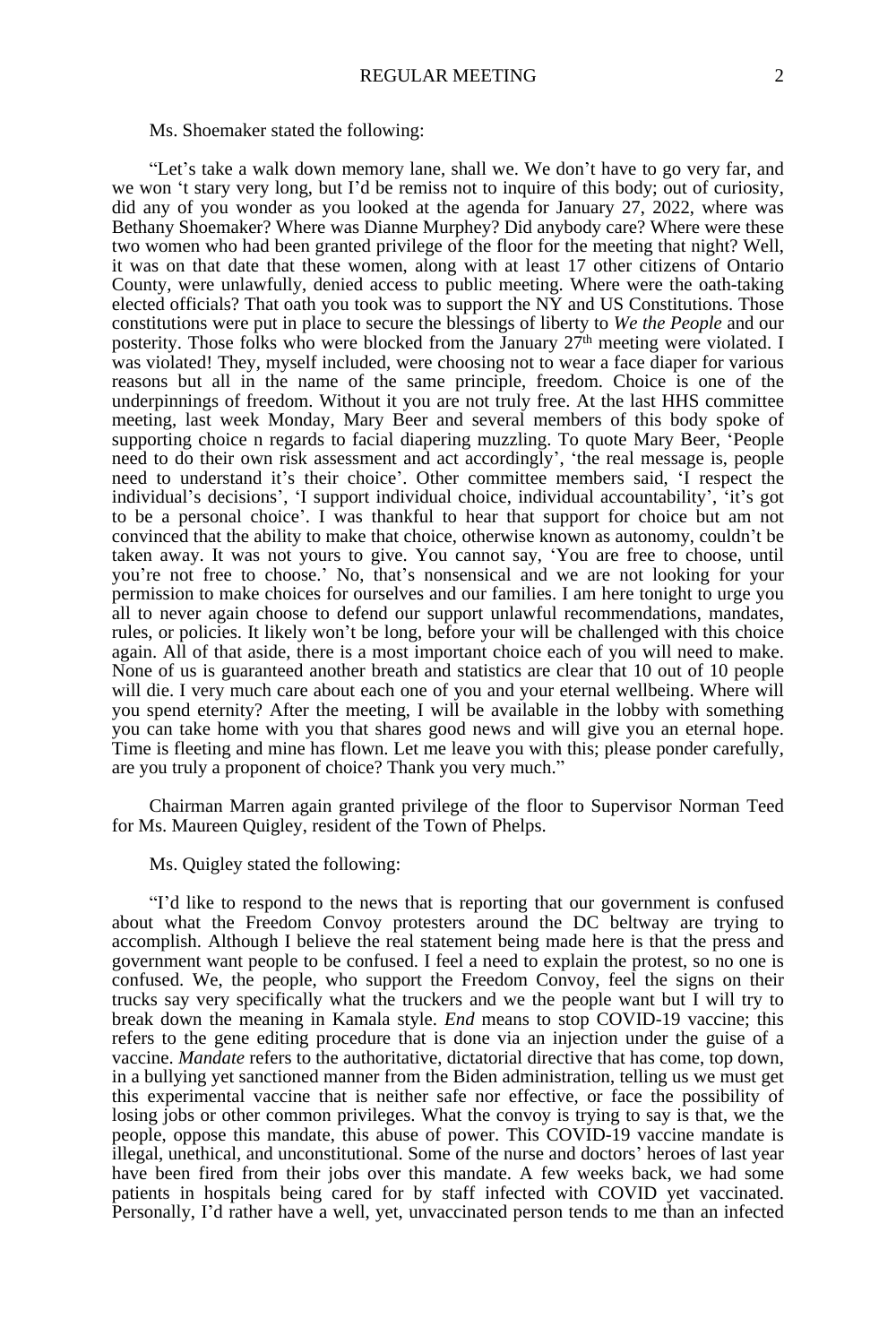vaccinated person, but that's just me. We want common sense to prevail. Military men and women have been fired or are about to be fired over this mandate. They have fought to defend our nation, yet, because they will not submit to gene editing which may affect their fertility, blood viscosity and multitude of other health problems associated with this COVID-19 vaccine, gene editing, the government is preparing to fire them. Police, firefighters, pilots, stewardesses, stewards are all being bullied into accepting this experimental vaccine or lose their jobs. It appears the rulers in DC are ignoring the will of the people, giving in to extreme partisan positions. It seems they are out of step with the people. This is why the Freedom Convoy is happening, in an effort to get this message across that is seemingly being purposefully ignored. It is an abuse of power. Some say it is arrogance of petty authoritarians. Petty tyrants, seeking power and con troll have no place in American politics. Some say it is because big government is in bed with big pharma and stand to share in the mega profits that are being generated from the vaccines. Whatever the reason, we can say, now that the scientific facts are regarding the toxic effects and deaths that many have suffered as a result of the COVID-19 vaccine, that it is pat time for the Biden Administration to void the COVID-19 vaccine mandate. With the current information, the mandate cannot possibly be said to exist for the health and safety and protection of its citizens. The Freedom Convoy, and we the people who support them; this is not just a few Americans, are standing up for our rights, or liberties, and stand against big government trampling on our rights. Are there other demands from the convo? Sure, the con v oy and we the people want other things as well, such as accountability for the zillions of dollars for all the equipment we left behind to the enemy when we left Afghanistan in such a seemingly unorganized exit and will we the people be reimbursed in our next tax refunds for the property we paid for but was abandoned into the arms of the enemy? And sure, we'd like a return to paper ballots so we can, once again, trust the voting process; sure, we'd like a press that delivers unbiased factual news instead of fact checked opinions. Sure, we'd like to go back to a government where we the people were actually represented; and I must pause here to genuinely thank our current state reps, Pam Helming and Jeff Gallahan, doing a great job. Sure, we'd like to see an upper-level administration that abides by the law in allowing migrants into the US only after passing through the proper channels instead of encouraging illegals and even provide transportation to them. We want public officials to experience the consequence of jail time if they ever interfere of try to force citizens to take experimental medicines or injections. We want our physicians to be allowed to treat patients as they and the patients see fit, not as how the government sees fit. We want public health to deal with public health issues, such as preventive measures, alternative treatments, VAERS reports so informed consent can come back into society once again versus political fear mongering tactics to coerce compliance with dangerous experimental treatment. We want the government to get out of our personal medical care and don't push doctors who are trying to treat with less costly, more common-sense treatments instead of trusting vaccines that don't work. We the people, are not obligated to support big pharma and make them rich, and yes, we'd like all that, but just for now, get rid of the COVID-19 vaccine gene editing mandate. Making any vaccine mandatory is a very bad idea. That's what the convoy is all about. Democracy is what America is all about. Let's get back to it."

A copy of the following communications are on file with the Clerk of the Board:

Copies received of minutes of meetings held as follows:

- Health and Human Services Committee held on February 7, 2022
- Planning and Environmental Quality Committee held on February 7, 2022
- Public Works Committee held on February 7, 2022
- Public Safety Committee held on February 9, 2022
- Governmental Operations and Insurance Committee held on February 9, 2022
- Ways and Means Committee held on February 9, 2022
- 209 Investigation Committee held on February 10, 2022
- CDCE/Community Council Committee held in February 2022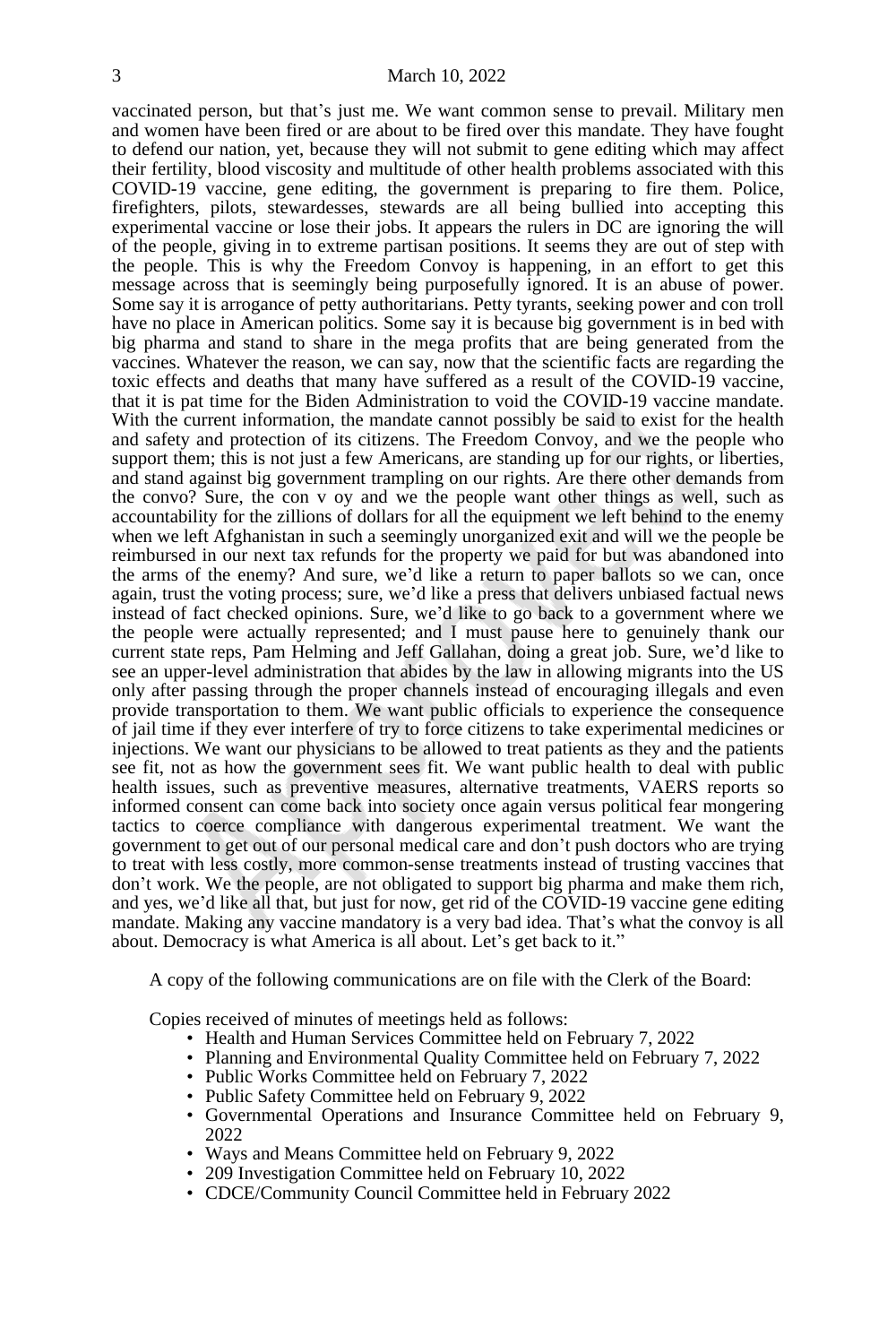• Alternatives to Incarceration Advisory Board Meeting held on December 6, 2021

Registration notification and form for the New York State Association of County Coroners and Medical Examiners Conference received from Scott M. Schmidt, President, NYS Assoc. of Coroners and Medical Examiners.

Notice of Obligational Authority (NOA) updating the funding that is used by our Local Workforce Development Area (LWDA) received from Russell Oliver, Director, Division of Employment and Workforce Solutions, NYS Department of Labor.

The January 2022 Report for Happy Tails, Ontario County Humane Society received from Director William Martin.

Resolution No. 89-22 entitled "Reappoint Chairman to the Flint Creek Administrative Board" (Edward Hansen) received from Yates County Legislature.

Resolution No. 90-22 entitled "Reappoint Chairman to the Flint Creek Administrative Board" (Mark Torrey) received from Yates County Legislature.

Resolution No. 2022-02-IC entitled" Resolution Urging Governor Kathy Hochul and the New York State Legislature to Alleviate Taxpayers of the Unfair Financial Burden Placed Upon Them by the Local Share of Medicaid Costs" received from Inter-County Association of Western New York.

Resolution No. 2022-03-IC entitled" Opposing Any Decrease to the Farm Labor Overtime Threshold" received from Inter-County Association of Western New York.

Resolution No. 2022-04-IC entitled" In Opposition to Senate Bill S7855 as it Relates to the Membership of the Board of Directors of the Western Regional Off-Track Betting Corporation" received from Inter-County Association of Western New York.

Resolution No. 123-222 entitled "Advocating to Maintain Sixty Hour Work Week for Farm Workers" received from Orleans County Legislature.

Resolution No. 126-222 entitled "Resolution in Opposition to Senate Bill S7855 as it Relates to the Membership of the Board of Directors of the Western Regional Off-Track Betting Corporation" received from Orleans County Legislature.

Filing of Local Law entitled "Adopting a New Code of the Village of Phelps" with Schedule A specific revisions at time of adoption of code, received from the Village Clerk of Phelps.

Notification of award of \$300,000.00 grant to administer a new three-year statewide initiative known as the New York Systems Change and Inclusive Opportunities Network (NY SCION) received from the Russell Oliver, Director, Division of Employment and Workforce Solutions, NYS Department of Labor.

Regulatory Compliance Committee Annual Report for the Year 2021 received from Michele Smith, Director of Human Resources of Ontario County.

Local Law No. 1 (Intro.) of 2022 entitled

"A LOCAL LAW ESTABLISHING RESIDENCY REQUIREMENTS FOR COUNTY POLICE OFFICERS AND SUPERSEDING PUBLIC OFFICERS LAW SECTION 3(1) AND LOCAL LAW 8 OF 1999, AS AMENDED BY LOCAL LAW 1 OF 2016"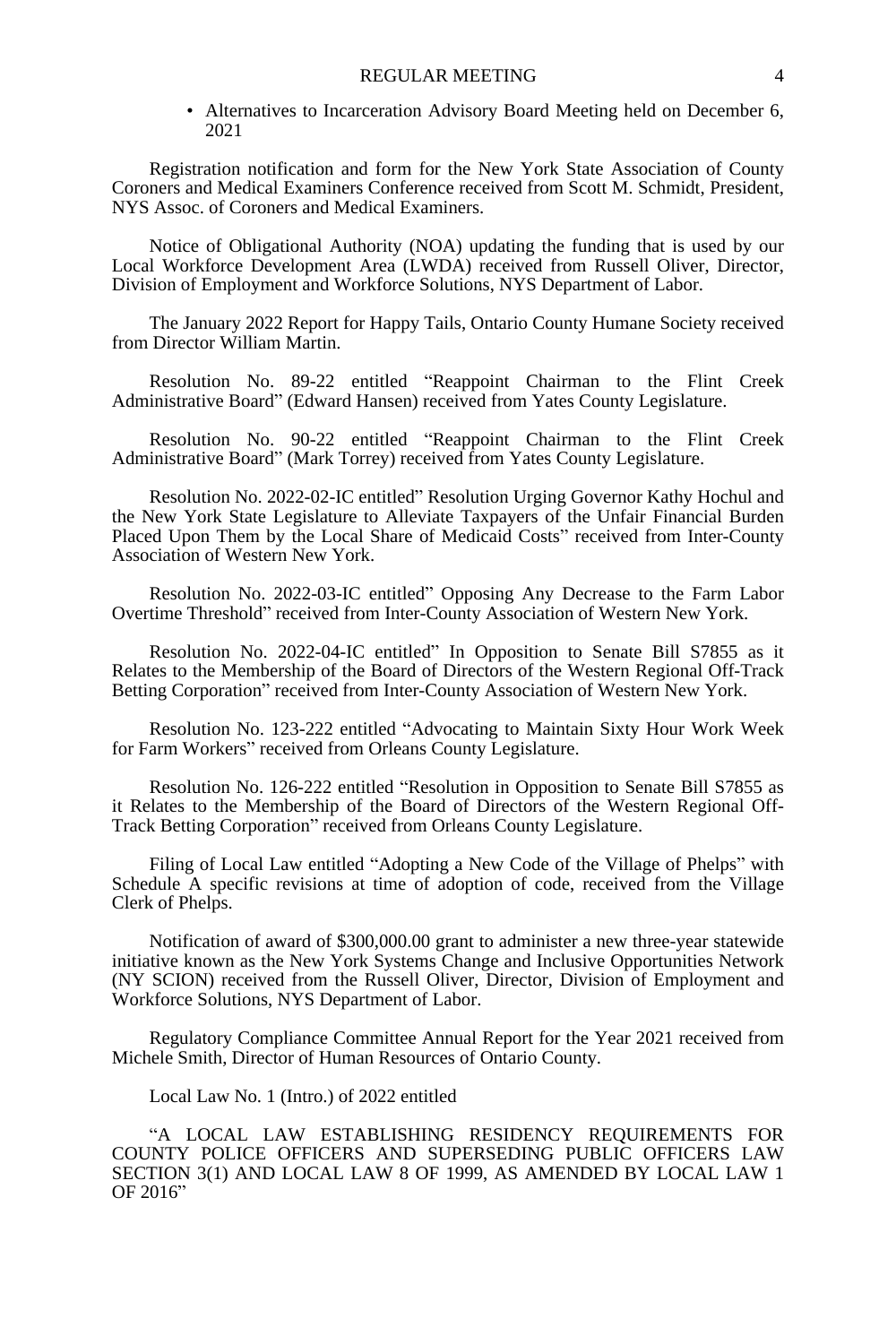#### Be it enacted by the **Board of Supervisors, County of Ontario**

#### **SECTION 1**: **Purpose**:

The Ontario County Board of Supervisors hereby finds that in order to assure an adequate pool of qualified applicants for the office of County Police Officer within the Ontario County Sheriff's Office, and to retain such applicants if hired, it is necessary and advisable that individuals holding said office within the County of Ontario be permitted to reside either within the County of Ontario or within one mile of the County boundary line. Therefore, the Ontario County Board of Supervisors hereby enact this local law to supersede New York State Public Officers Law Section 3(1), Local Law 8 of 1999, as amended by Local Law 1 of 2016.

#### **SECTION 2: Residency Requirement for County Police Officers:**

In the County of Ontario, the provisions of Public Officers Law Section 3(1) and Local Law 8 of 1999, as amended by Local Law 1 of 2016, requiring a person to be a resident of the political subdivision or municipal corporation of the state for which such person shall be chosen or within such person's official functions are required to be exercised shall not prevent a person from holding the office County Police Officer within the Ontario County Sheriff's Office; provided, however, that such person performing the duties and function of County Police Officer resides in Ontario County or within one mile of the County boundary line. As it relates to the office of County Police Officer, any contrary provision of the Public Officers Law or Local Law 8 of 1999, as amended by Local Law 1 of 2016, is hereby superseded.

## **SECTION 3**: **SEPARABILITY:**

If any clause, sentence, paragraph, subdivision, section or part of this Local Law or the application thereof, to any person, individual, corporation, firm, partnership, entity, or circumstance, shall be adjudged by any court of competent jurisdiction to be invalid or unconstitutional such order of judgement shall not affect, impair, or invalidate the remainder thereof, but shall be confined in its operation to the clause, sentence, paragraph, subdivision, section or part of this Local Law or in its application to the person, individual, corporation, firm partnership, entity, or circumstance directly involved in the controversy in which such judgment or order shall be rendered.

#### **SECTION 6: Effective Date:**

This local law shall take effect immediately upon filing and publication in the office of the Secretary of State in accordance with Section 27 of the Municipal Home Rule.

Chairman Campbell of the 209 Investigation Committee reported their intention will be to bring to this Board a preliminary report at the next Board meeting on March  $31<sup>st</sup>$ and to have a public facing statement. He encouraged that as many members who are able to be in person to attend in person to allow for discussion in executive session.

Supervisor Fred Lightfoote said the Ontario County Cooperative Extension is one of their team agencies. He said he serves on their Board of Directors for this agency. He said typically, when someone leaves the president of the board position, the vice president will step up to the position; however, for the first time they were faced with an issue where a couple of people had resigned while at the same time, others who had the kind of experience on the board that would allow them to step up didn't have the time during the day for when the meetings were necessary. He said there was only one individual who had that, and it was former County Administrator John Garvey. Mr. Garvey has been on the board for a couple years. Mr. Garvey was concerned, given his experience with the county, taking the lead of the Cornell Cooperative Extension board. Supervisor felt there would not be a problem but is bringing it to the Board to see if any of the members had a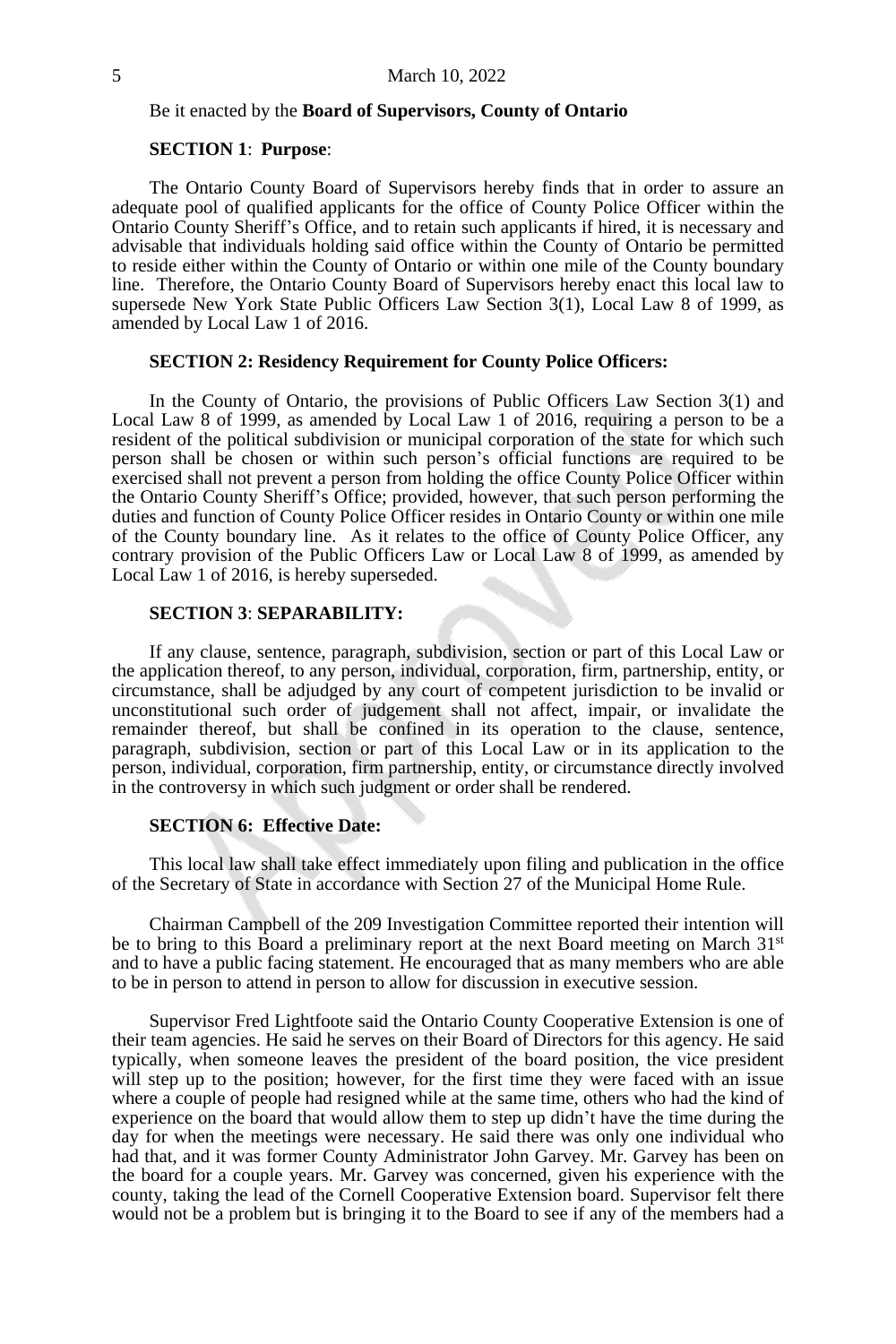concern with Mr. Garvey stepping into the position of president. Chairman Marren said historically there has been great success in having former county administrators in taking positions such as this. No one stated any objections.

Public Health Director Mary Beer reported the numbers related to Covid noting they continue to go in the right directions regarding the positive case numbers. They are not doing any contact tracing unless there is an outbreak. She believes they will be in the "green" in another week or two.

Supervisor Lou Guard offered the following resolution and moved for its adoption, seconded by Supervisor David Phillips:

#### **RESOLUTION NO. 127-2022 RESOLUTION OF SYMPATHY – THOMAS J. SCALE**

WHEREAS, This Board of Supervisors was saddened to learn of the recent and untimely death of Courier Thomas J. Scale; and

WHEREAS, Mr. Scale served Ontario County for over nine years until the time of his death; and

WHEREAS, Thomas J. Scale was a professional employee who always had a smile and a witty joke for all the staff; and

WHEREAS, This Board of Supervisors wishes to express its sorrow in the loss of an exceedingly valued employee and respected individual; now, therefore, be it

RESOLVED, That this Board of Supervisors, on behalf of its members, both past and present, mourns the death of Thomas J. Scale and extends its sympathy to his family; and further

RESOLVED, That this resolution be included in the minutes of this Board and a copy sent to his family.

Adopted.

Supervisor Frederick Wille offered the following resolution and moved for its adoption, seconded by Supervisor Dominick Vedora:

#### **RESOLUTION NO. 128-2022 CONTRACT REVALUATION SERVICES TO THE TOWN OF FARMINGTON**

WHEREAS, The Town of Farmington has recently lost its Assessor to resignation; and

WHEREAS, The Town of Farmington is currently conducting a town wide revaluation of parcels that was originally scheduled to be completed in 2020, but was delayed due to the COVID pandemic; and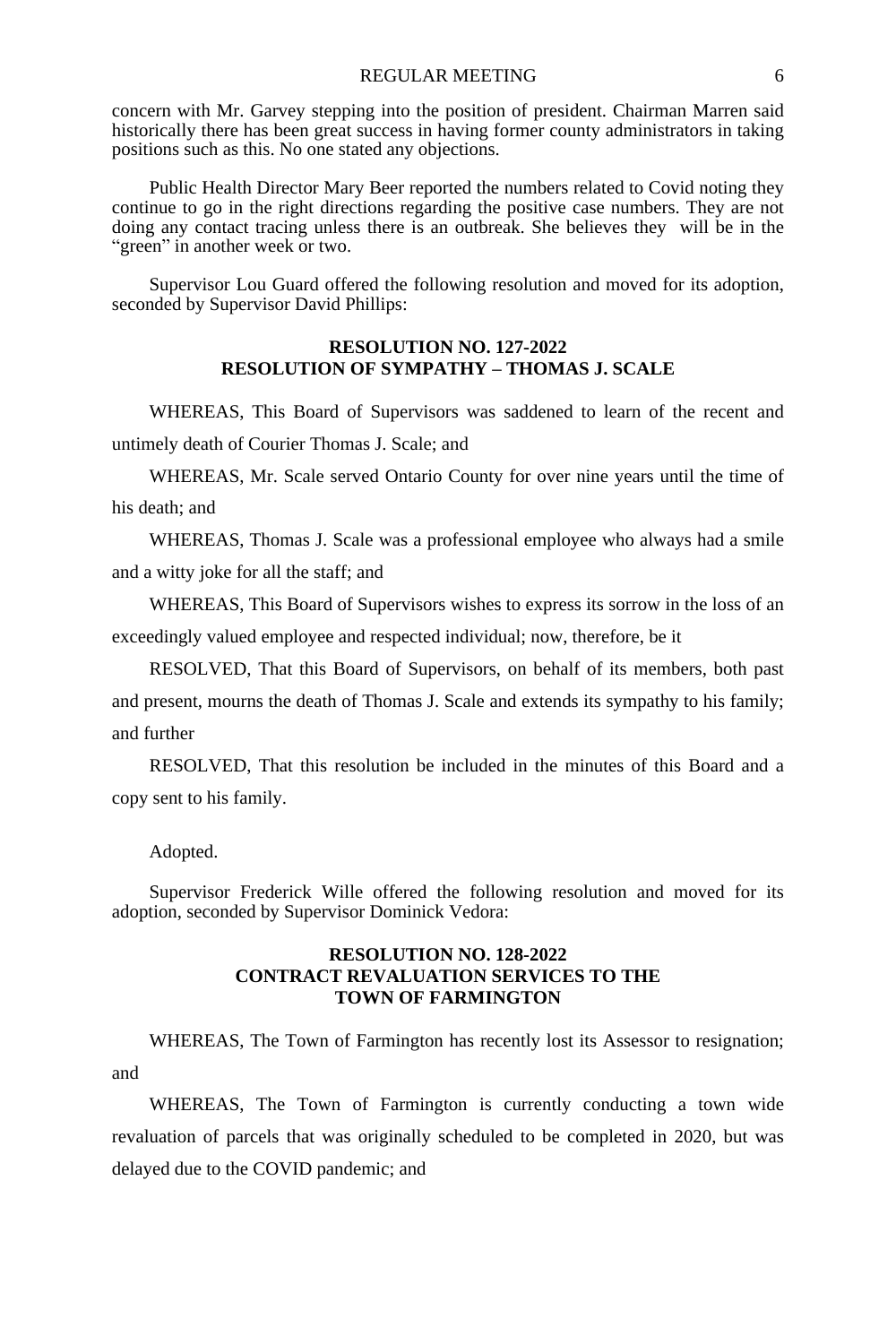WHEREAS, The Director of Real Property Tax Services has met with the Town of Farmington to better understand the situation and what is needed to complete the town wide revaluation; and

WHEREAS, The Director of Real Property Tax Services and the County Administrator have proposed that the Ontario County Office of Real Property Tax Services can provide the services needed to the Town of Farmington to complete the town wide revaluation at a rate of \$40.00 per hour for a term of February 8, 2022 to June 1, 2022; however, all final assessments shall be determined by the Town of Farmington Assessor; and

WHEREAS, The Government Operations and Insurance and Ways and Means Committees have reviewed and recommended this proposal; now, therefore, be it

RESOLVED, The County Administrator is hereby authorized and directed to sign a contract between the Town of Farmington and Ontario County for the provision of Revaluation Services at a rate of \$40.00 per hour for the term of February 8, 2022 to June 1, 2022 in a form to be reviewed and approved by Ontario County; and further

RESOLVED, That a certified copy of this resolution be sent by Clerk of the Board to the Town of Farmington Supervisor.

Adopted.

Supervisor Frederick Wille offered the following resolution and moved for its adoption, seconded by Supervisor Tamara Hicks:

## **RESOLUTION NO. 129-2022 RENEWAL OF BID (B19031) ELECTION SUPPLIES PHOENIX GRAPHICS**

WHEREAS, The Ontario County Board of Supervisors awarded sealed bids for the printing of various election materials from May 26, 2019 to May 25, 2022 per Resolution No. 170-2019; and

WHEREAS, Ontario County Board of Supervisors and the vendor, Phoenix Graphics, Inc., 1525 Emerson Street, Rochester, New York 15606, agreed to a one-year renewal at no increase in cost for election materials from May 26, 2022 to May 25, 2023; and

WHEREAS, The Ontario County Board of Elections has budgeted sufficient monies in the amount of \$75,000.00 for election supplies for both the Primary and General elections in 2022-2023; and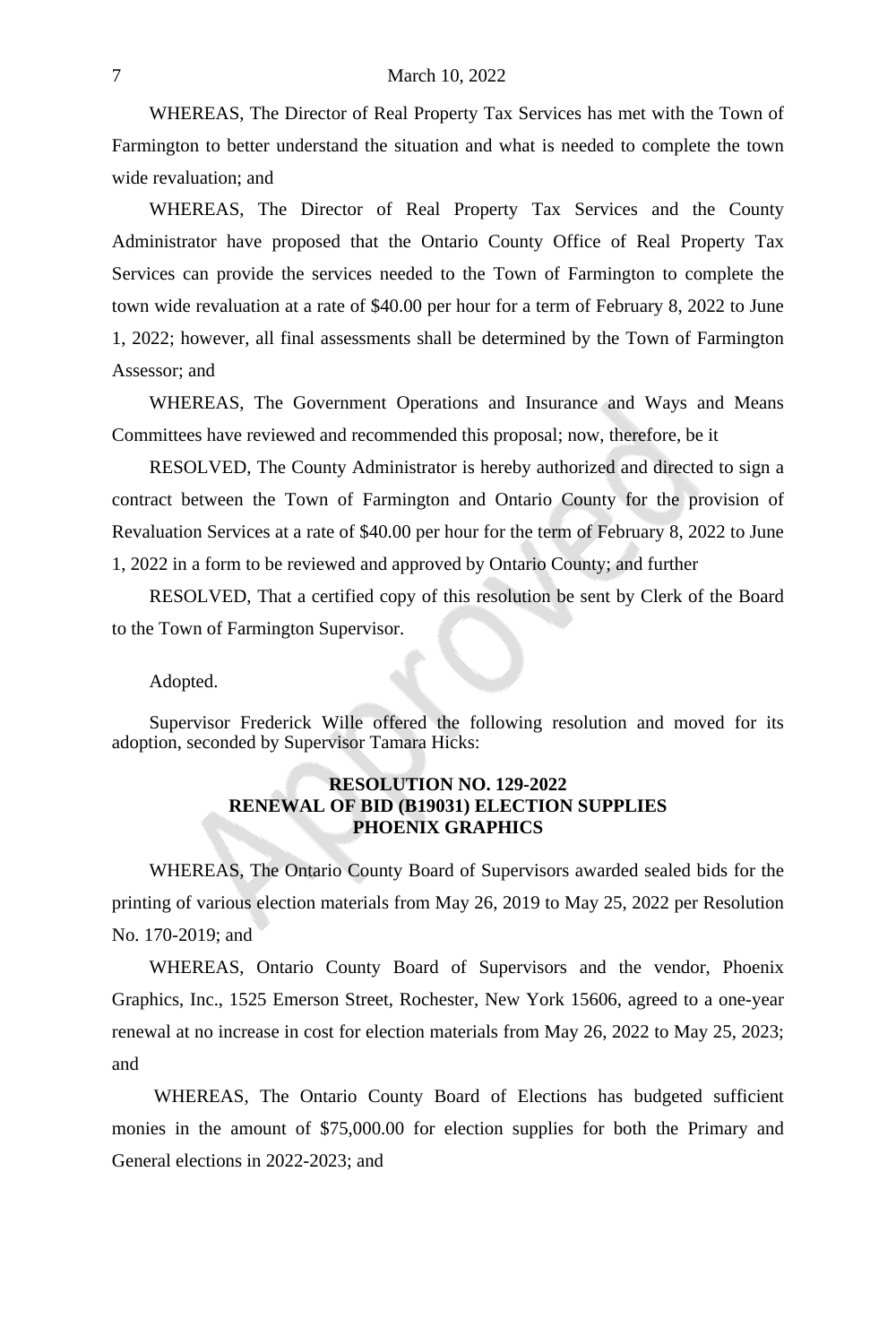WHEREAS, The Ontario County Purchasing Department recommends renewal of this contract for an additional twelve months; and

WHEREAS, Renewal of this contract has been reviewed by the Governmental Operations and Insurance Committee and the Committee recommends said renewal at no increase in cost for the term of one year from May 25, 2022 to May 26, 2023; now, therefore, be it

RESOLVED, That the bid for various election materials be renewed with Phoenix Graphics for one (1) year; and further

RESOLVED, A certified copy of this resolution be forwarded by the Clerk of the Board to Phoenix Graphics, Inc.

Adopted.

Supervisor Daniel Marshall offered the following resolution and moved for its adoption, seconded by Supervisor Norman Teed:

## **RESOLUTION NO. 130-2022 APPOINTMENT OF MARY BEER, RN MPH, PUBLIC HEALTH DIRECTOR AS LOCAL HEALTH OFFICER FOR THE TOWN OF FARMINGTON**

WHEREAS, In an effort to comply with the Shared Services Initiative Ontario County and the Municipalities, have identified an opportunity to continue to share and to coordinate the services of Mary Beer, RN MPH, the Public Health Director of Ontario County, to act as the Local Health Officer; and

WHEREAS, The Town of Farmington has requested the appointment of Mary Beer, RN MPH, the Ontario County Public Health Director as their respective Local Health Officer; and

WHEREAS, The Ontario County Public Health Director, Mary Beer, RN MPH agrees to act at the Local Health Officer for the Town of Farmington thereby eliminating the need for each to appoint and pay a local health officer; and

WHEREAS, Part BBB of Chapter 59 of the Laws of 2017 specifically authorizes cooperating municipalities to enter into shared services agreements; and

WHEREAS, The Town of Farmington has passed resolution no. 415-2021 affirming the appointment of Mary Beer, RN, MPH the Ontario County Public Health Director as their respective Local Health Officer; and

WHEREAS, It is understood and agreed Mary Beer, RN MPH, in furtherance of this appointment, will investigate complaints of public health nuisances arising with the Town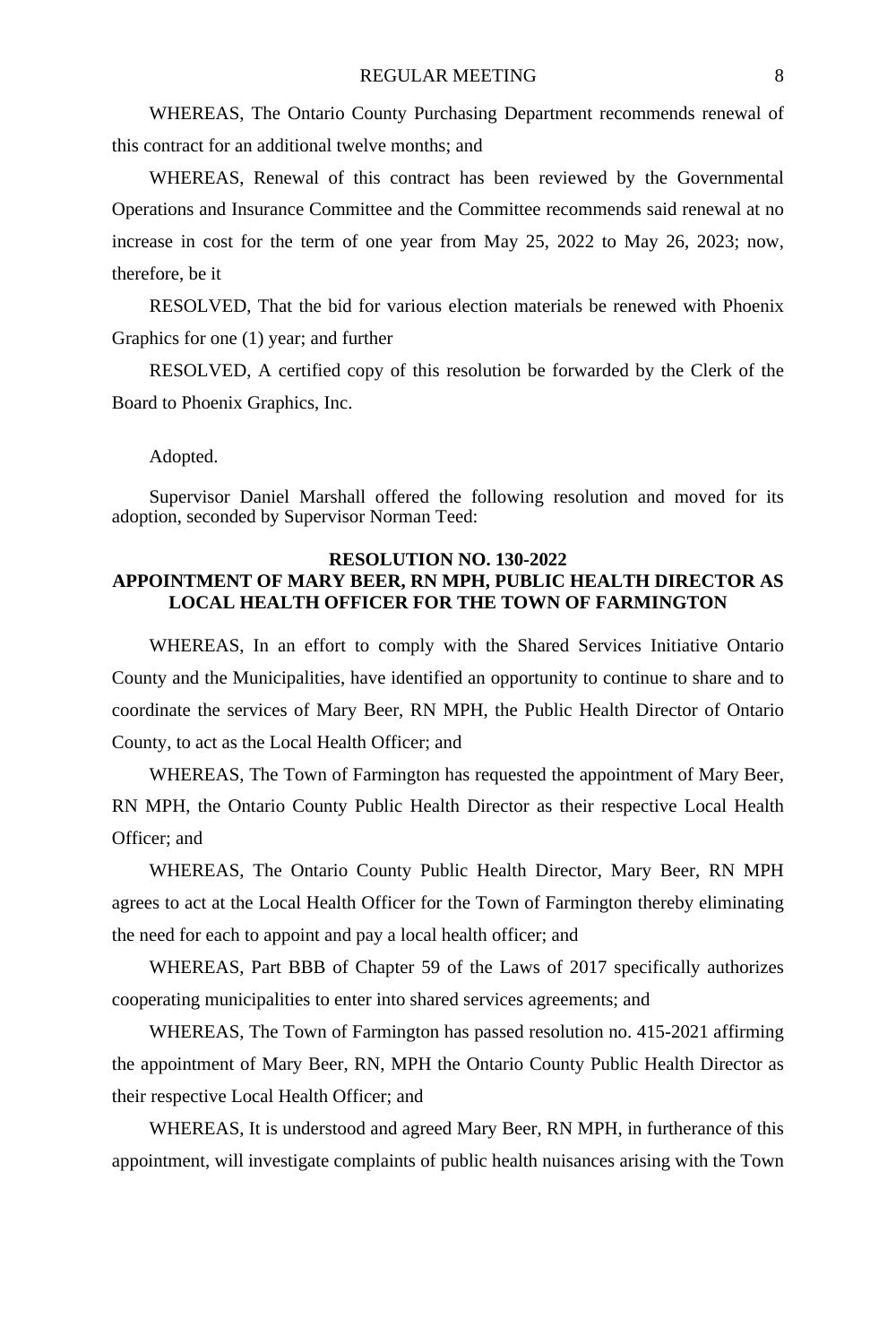of Farmington and when necessary to resolve said nuisances will present the facts and recommendations to their legislative board for their decision and enforcement action; and

WHEREAS, The Health and Human Services Committee has reviewed the process and recommends adoption of this resolution as consistent with the County's Shared Services Initiative; and

WHEREAS, The Ontario County Board of Supervisors and the Town of Farmington shall enter into individual Shared Services Agreements/Intermunicipal Agreement providing for the appropriate service; now, therefore, be it

RESOLVED, In consideration of the preceding, and pursuant to New York Public Health Law §320, it is mutually agreed upon between Ontario County Board of Supervisors and requesting municipalities, Mary Beer, RN MPH shall be appointed as the Local Health Officer; and further

RESOLVED, The payment of any costs to abate a public health nuisance shall be cost to the Town of Farmington; and further

RESOLVED, The County Administrator is hereby directed to review and execute the Intermunicipal Agreement as they are received; and it further

RESOLVED, The duration of appointment will begin January 1, 2022and will end on December 31, 2025; and further

RESOLVED, That a certified copy of this resolution be sent to Mary Beer, RN MPH Public Health Director, the Ontario County Attorney's Office and the Town of Farmington.

#### Adopted.

Supervisor Daniel Marshall offered the following five resolutions as a block and moved for its adoption, seconded by Supervisor Daryl Marshall:

# **RESOLUTION NO. 131-2022 AUTHORIZATION TO CONTRACT WITH ONTARIO COUNTY HUMANE SOCIETY FOR THE RABIES RESPONSE PROGRAM 2022**

WHEREAS, Resolution No. 97-2003 authorized a rabies control agreement with the Ontario County Humane Society and the Ontario County Public Health Department which included a specimen and submission appendix; and

WHEREAS, The Public Health Department has contracted with the Ontario County Humane Society annually for these services; and

WHEREAS, The Public Health Director and the Health and Human Services Committee recommend this contract for 2022; now, therefore, be it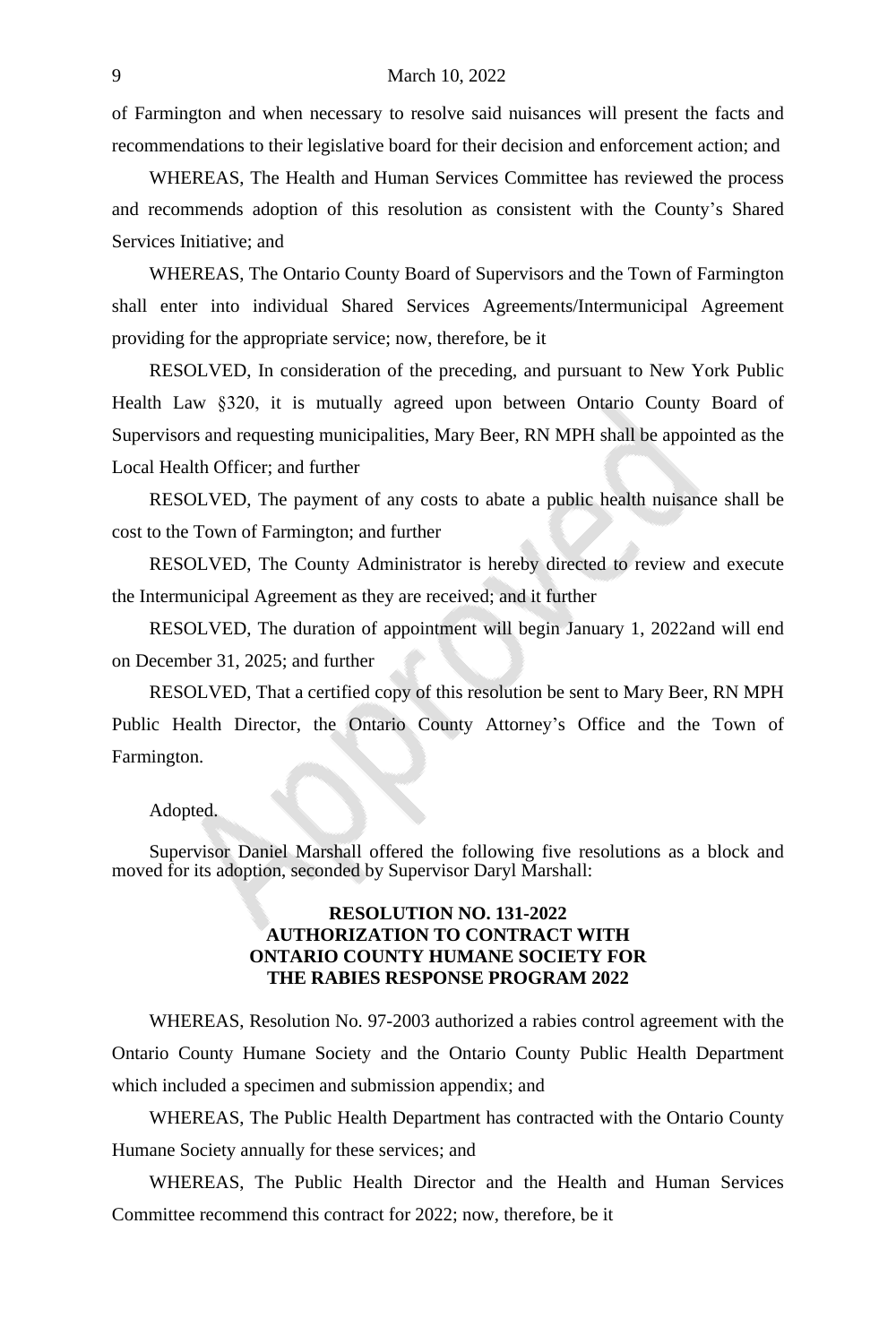RESOLVED, That the Rabies Response Program includes a specimen and submission appendix with costs as delineated by the scope of practice on file with the Clerk of this Board; and further

RESOLVED, The costs for the rabies response program contract will be in the amount of \$111,299.34 while costs associated with the specimen and submission appendix continue with no increase and have been budgeted in the 2022 budget and all costs are eligible for State Aid reimbursement at 36%; and further

RESOLVED, That upon review and approval of the County Attorney as to form, the Board of Supervisors hereby approves a contract with Ontario County Humane Society, 2976 County Road 48, Canandaigua, NY 14424 for a term of twelve months, January 1, 2022 through December 31, 2022, at a cost not to exceed \$111,299.34 as noted in the Schedule A; and further

RESOLVED, That the County Administrator be, and hereby is authorized and empowered to execute said Agreement on behalf of the County of Ontario.

# **RESOLUTION NO. 132-2022 APPROVAL TO AWARD QUOTE TO VENESKY & COMPANY FOR PROFESSIONAL ACCOUNTING AND CONSULTING SERVICES**

WHEREAS, It is a requirement by the State of New York to have a licensed Public Health, Diagnostic & Treatment Center (D&TC) annually submit their Ambulatory Health Care Facility (AHCF) Cost Report; and

WHEREAS, The clinic is in need of professional accounting and consulting services to audit the D&TC Cost Report, Ontario County Purchasing Department sent out a request for Quotes (Q21095) to provide such services for a 3 year term; and

WHEREAS, Venesky & Company, has provided this service for the Department of Public Health in the past and has provided the sole response for this quote; and

WHEREAS, It is the recommendation of the Ontario County Purchasing Department, Public Health and Health and Human Services Committee, to award quote (Q21095) to Venesky & Company, to prepare and audit the 2021, 2022 and 2023 Ambulatory Health Care Facility (AHCF) Cost Reports and to provide additional consulting services as outlined in the quote specifications; now, therefore, be it

RESOLVED, That this Board of Supervisors does hereby authorize the award of quote (Q21095) to Venesky & Company, in the amount of \$8,500 annually to prepare and audit the 2021 - 2023 AHCF Cost Report for the Department of Public Health; and further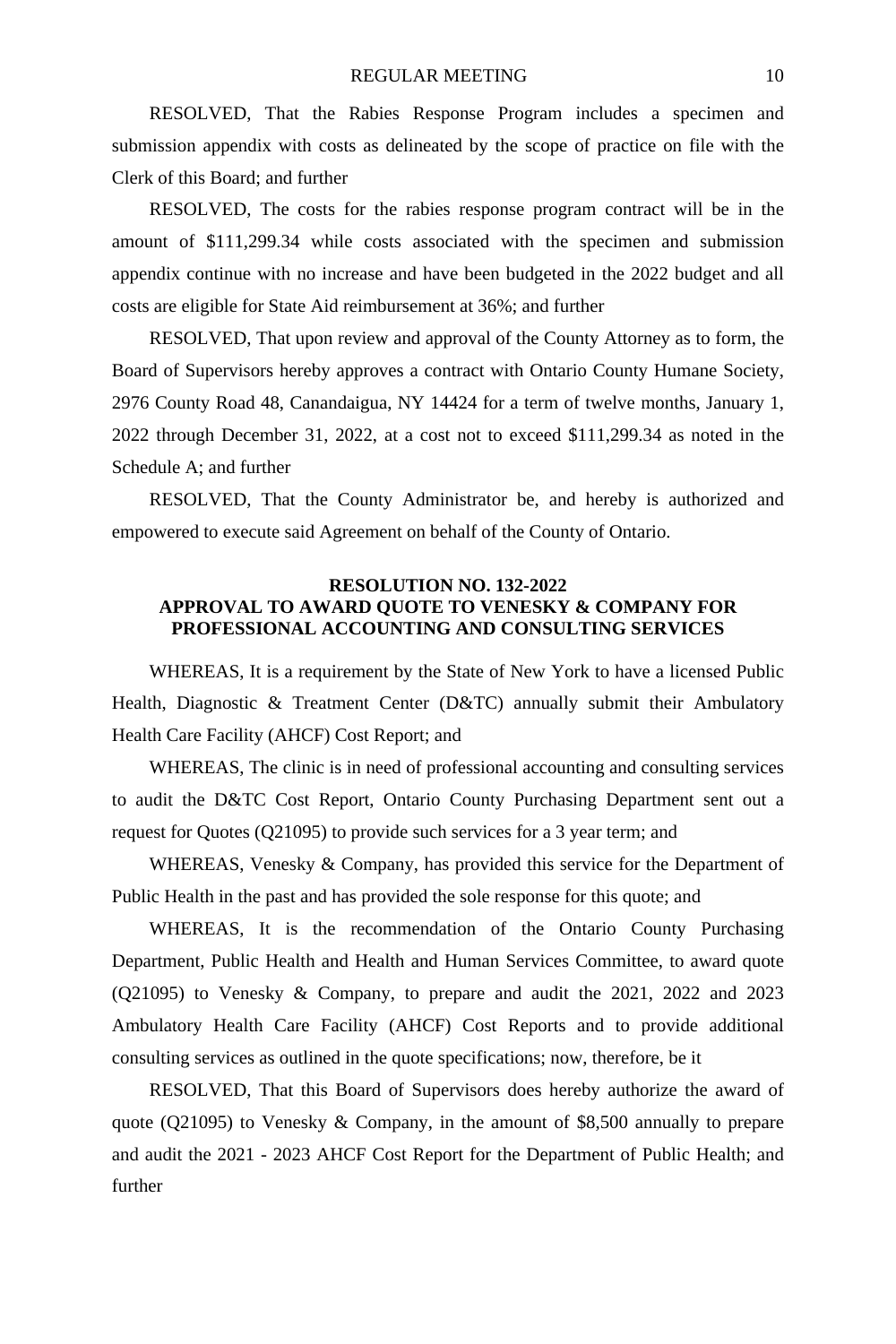RESOLVED, That the quote services cover calendar years 2021, 2022 and 2023 will be for the term ending December 31, 2024; and further

RESOLVED, That a copy of this resolution be sent by the Clerk of this Board to Venesky & Company, 6114 State Route 31, Cicero, NY 13039

# **RESOLUTION NO. 133-2022 SERVICES AND RATES PROVIDED IN CONNECTION TO CORONER CASES AMENDMENT FOR RESOLUTION NO. 15-2022**

WHEREAS, Resolution No. 15-2022 amended the established fees and services payable by the County of Ontario with regard to services authorized by County Coroners for the time period of January 1, 2022 through December 31, 2023; and

WHEREAS, It is now necessary to amend 15-2022 due to increased rates for 2022- 2023; and

WHEREAS, The Health and Human Services Committee and the Public Health Department have reviewed and approved the following budgeted rates for the term of January 1, 2022 through December 31, 2023; now, therefore, be it

RESOLVED, That the following rates be established for services in connection with coroner/autopsy cases:

#### **Hospital Facility Services**

- a. The fee for performance of an autopsy by the hospital pathologist at Clifton Springs and Geneva General Hospitals is hereby established at **\$750**. This fee shall include all necessary and appropriate services in connection with the autopsy, including but not limited to transcription and stenographic services; excluding, however, such blood testing as may be directed and authorized for payment by the coroner, which shall be an additional charge at the then-current rate for such services.
- b. The fee for use of the hospital autopsy room is hereby established at \$375.00

# **Funeral Director Services**

- a. Intra-county transportation of remains by a funeral home is hereby established at **\$500** for a cased authorized by an Ontario County Coroner requiring an autopsy. Transportation of a body which has been released by the coroner (does not require an autopsy with transport to a morgue or medical examiner) is not reimbursed by the county. The family or estate of the deceased shall be responsible for transportation costs.
- b. Transportation from Ontario County to the Monroe County Medical Examiner's Office by a funeral home is hereby established at **\$550** per case for cases authorized by an Ontario County Coroner.
- c. Associated reasonable expenses for items such as disposable pouches, body bags, and other related equipment shall be reimbursed for coroner cases requiring autopsy. For cases where an autopsy has been ordered by the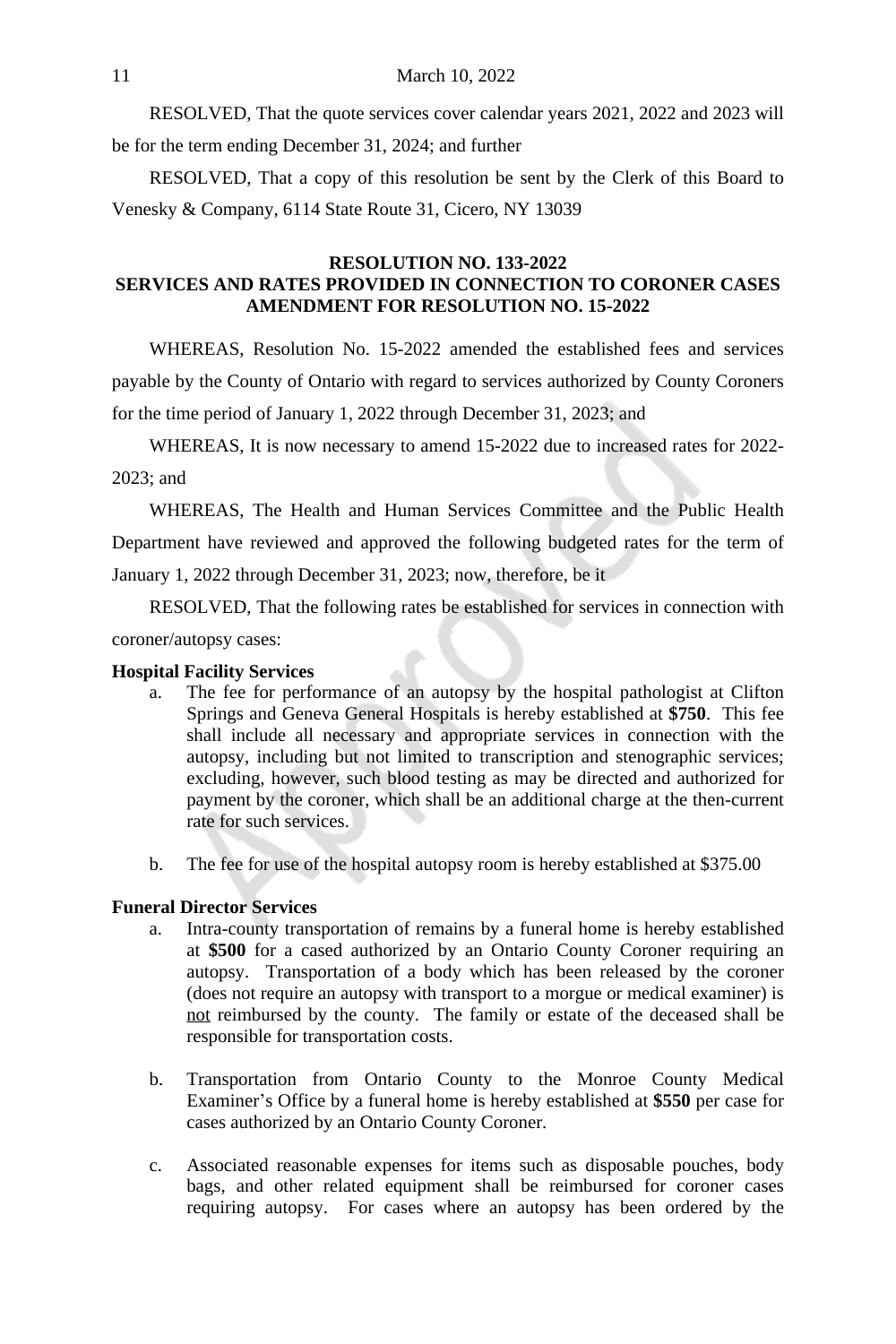#### REGULAR MEETING 12

coroner, if additional costs are incurred for removal or transportation of a body due to highly unusual circumstances, including but not limited to size, condition or location of the body, the funeral director and the coroner may request payment for the additional costs, which the Ontario County Public Health Director may, and hereby is authorized to approve.

d. The County is not responsible for storage of remains at a funeral home;

RESOLVED, That the rate structure and services provided herein be effective for the term of January 1, 2022 through December 31, 2023; and further

RESOLVED, That upon review and approval by the County Attorney, as to form, the County Administrator is hereby authorized to sign the agreement for Ontario County.

### **RESOLUTION NO. 134-2022 AUTHORIZATION TO CLOSE GENEVA SATELLITE LOCATION ONTARIO COUNTY MENTAL HEALTH**

WHEREAS, The Geneva satellite location of Ontario County Mental Health was created in 1998 to fulfill the needs of community members who experience difficulties traveling to the Hopewell location; and

WHEREAS, At the time the Geneva satellite location was created, no other mental health outpatient clinics were in the city of Geneva; and

WHEREAS, At the time the Geneva satellite location was created, there was no public transportation such as the local bus system available in the county; and

WHEREAS, At the time the Geneva satellite location was created, telehealth/telephonic mental health services did not exist; and

WHEREAS, New York State Office of Mental Health (OMH) has included telehealth/telephonic mental health services to the operating license of Ontario County Mental Health; and

WHEREAS, There are now several outpatient mental clinics in the city of Geneva, namely: FLACRA Integrated Clinic, Family Counseling of the Finger Lakes, Seneca Ontario Community Services, Geneva Community Health; and

WHEREAS, Due to the COVID-19 pandemic and social distancing requirements, there have been no mental health services provided at the Ontario County Mental Health Geneva Satellite Clinic since March 2020 and the Hopewell office has been able to meet client needs through telehealth/telephonic mental health services; and

WHEREAS, The Health and Human Services Committee approves the closing of the Ontario County Mental Health Geneva Satellite clinic; now, therefore, be it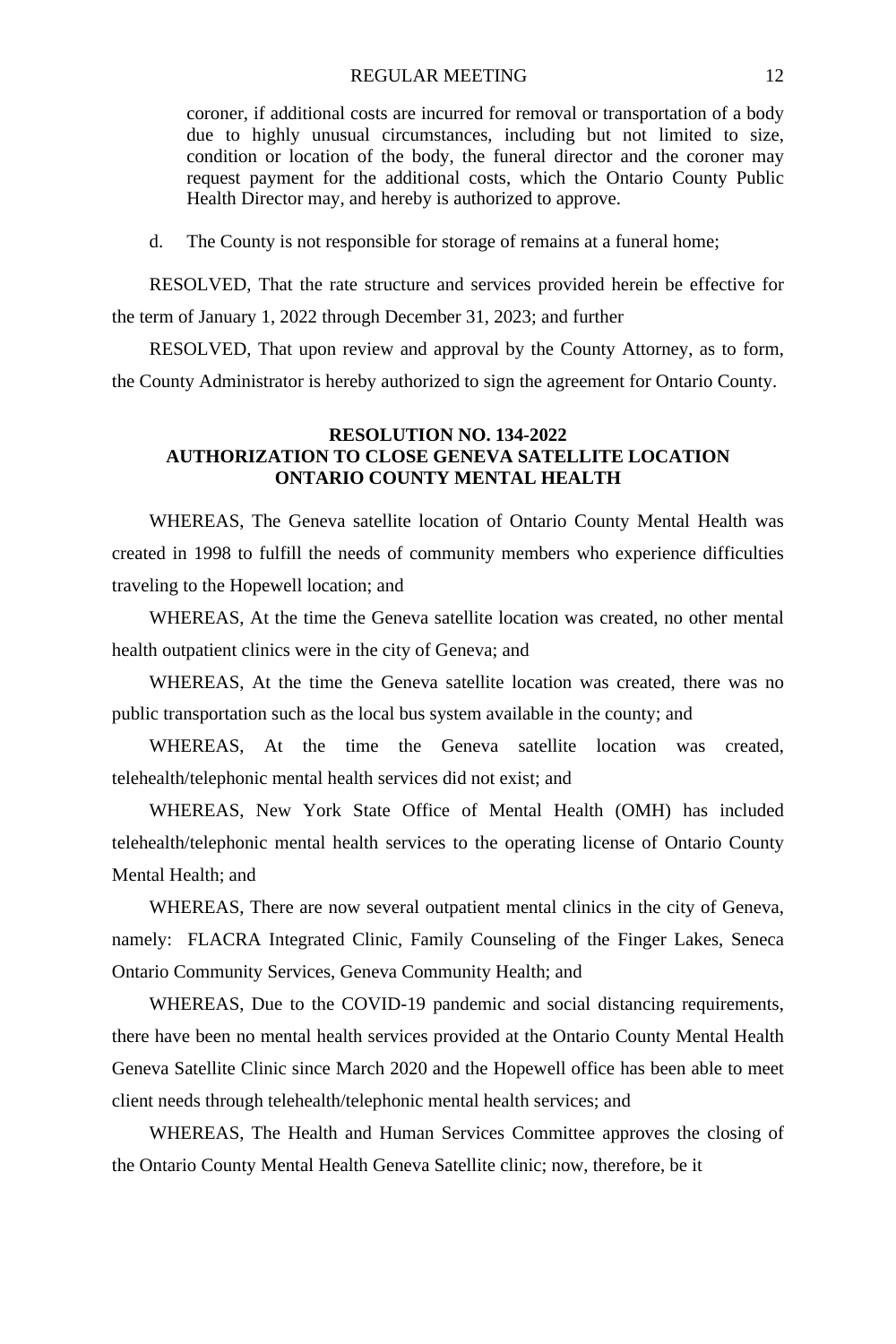RESOLVED, That the Board of Supervisors approves the closure of the Ontario County Mental Health Geneva Satellite clinic effective immediately.

#### **RESOLUTION NO. 135-2022 AUTHORIZATION FOR PROFESSIONAL CONSULTANT CONTRACT SHABNAMZEHRA BHOJANI, MD**

WHEREAS, There is a need for Psychiatric Services in the Ontario County Mental Health Program that serves the needs of the Ontario County Residents; and

WHEREAS, Ontario County Mental Health desires to enter into a professional consultant service contract with Shabnamzehra Bhojani, MD for the provision of Psychiatric Services; and

WHEREAS, Sufficient funds exist within the 2022 budget for this contract, which will encompass the period of March 1, 2022 through December 31, 2022; and

WHEREAS, The Director of Community Mental Health Services, The Ontario County Community Services Board and The Health and Human Services Committee have reviewed this proposal and recommend its acceptance; now, therefore, be it

RESOLVED, That upon review and approval by the County Attorney as to form, the Board of Supervisors hereby approves the agreement with Shabnamzehra Bhojani, MD at an hourly rate of \$225 with the total cost not to exceed \$270,000, as detailed in Schedule A of the contract; and further

RESOLVED, That the Finance Department is authorized to make the necessary accounting and budget entries to effect the intent of this resolution; and further

RESOLVED, That the County Administrator is hereby authorized to execute said agreement and execute any other documents necessary to effectuate the purpose of this resolution on behalf of the Ontario County Board of Supervisors.

The foregoing block of five resolutions was adopted.

Supervisor Daniel Marshall offered the following resolution and moved for its adoption, seconded by Supervisor Frederick Wille:

# **RESOLUTION NO. 136-2022 REAPPOINTMENT - ONTARIO COUNTY YOUTH BOARD INGRID WELCH**

WHEREAS, Youth Board member Ms. Ingrid Welch term of office will expire on March 28, 2022; and

WHEREAS, Ms. Welch has expressed interest in reappointment to the Youth Board; and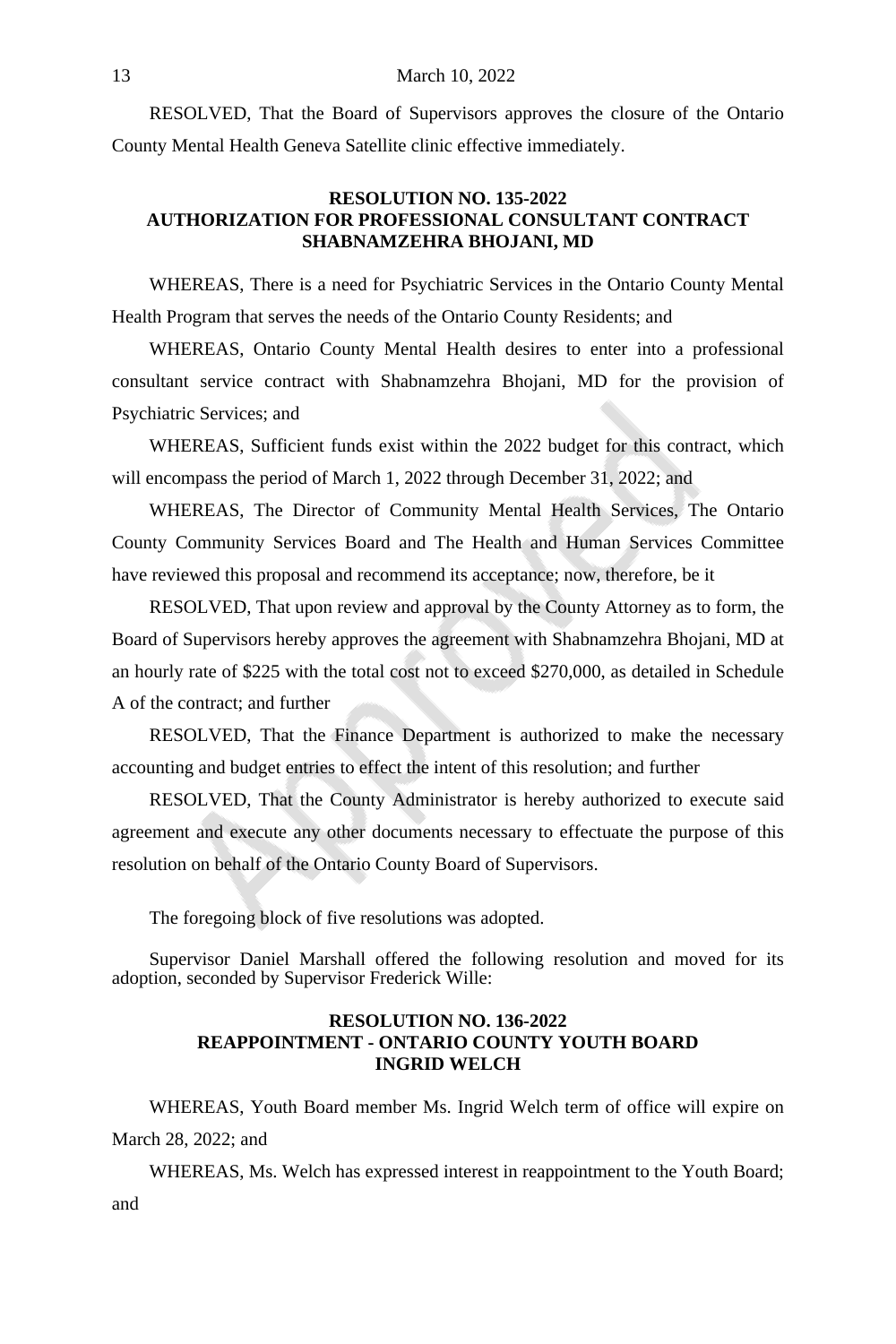WHEREAS, The Executive Director of the Youth Board expresses full support of the decision of the board as well as appreciation and gratitude of past services as well as the willingness to continue to serve at the will of the Ontario Board of Supervisors; and

WHEREAS, The Youth Board and Health and Human Services Committee recommend Ms. Welch's reappointment; now, therefore, be it

RESOLVED, That this Board of Supervisors does hereby reappoint Ingrid Welch, 3792 Oakmount Road, Bloomfield, New York, 14469 to the Ontario County Youth Board for a new three year term to expire March 28, 2025; and further

RESOLVED, That certified copies of this resolution be sent by the Clerk of this Board to Ms. Welch, the Youth Bureau and the County Clerk.

Adopted.

Supervisor Daniel Marshall offered the following resolution and moved for its adoption, seconded by Supervisor Daryl Marshall:

# **RESOLUTION NO. 137-2022 CONTRACT AMENDMENT WITH FINGER LAKES WORKFORCE INVESTMENT BOARD, INC. FOR WIOA YOUTH PROGRAMS**

WHEREAS, Resolution No. 296-2021 authorized the Finger Lakes Workforce Investment Board contract for WIOA Title I adult, dislocated worker, and youth programs from July 1, 2021 through June 30, 2022; and

WHEREAS, The youth contract between Ontario County Social Services and the Finger Lakes Workforce Investment Board, Inc. with the terms of July 1, 2021 – June 30, 2022 has been amended to reflect an increase in the payment amount; and

WHEREAS, The amended budget is \$94,635 which is an increase from the original amount of \$76,668; and

WHEREAS, The Health and Human Services Committee has reviewed and approved this contract amendment; now, therefore, be it

RESOLVED, That upon review and approval of the County Attorney as to form, this Board of Supervisors approves this contract amendment with a copy being on file in the Office of the Clerk of this Board; and further

RESOLVED, That the County Administrator be, and hereby is, authorized and directed to execute said contracts on behalf of the Board of Supervisors; and further

RESOLVED, That a certified copies of this resolution be sent by the Clerk of this Board to the Finger Lakes Workforce Investment Board, Inc.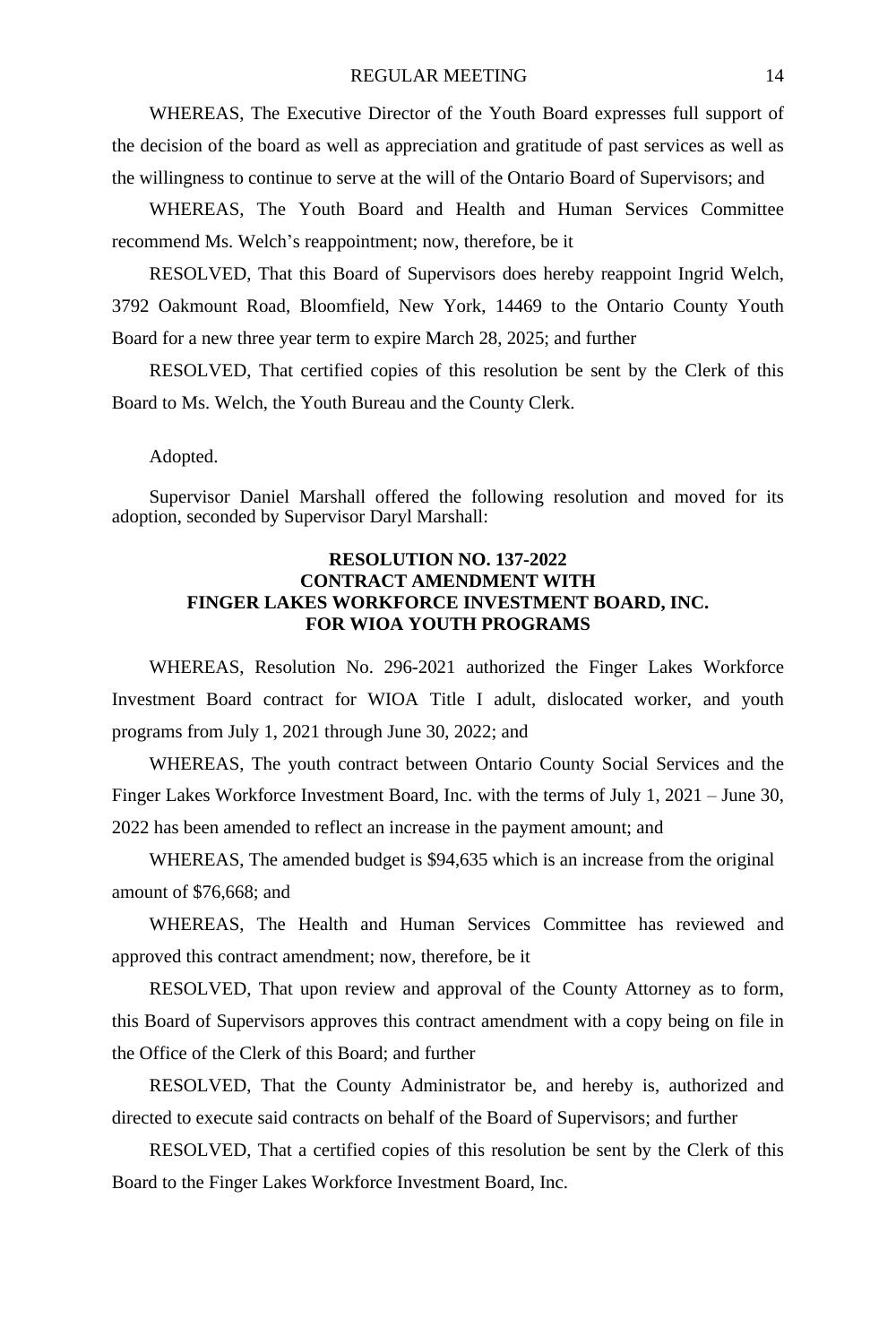Adopted.

Supervisor David Phillips offered the following ten resolutions as a block and moved for its adoption, seconded by Supervisor Christopher Vastola:

# **RESOLUTION NO. 138-2022 AUTHORIZATION TO ACCEPT FY2019 HOUSEHOLD HAZARDOUS WASTE STATE ASSISTANCE PROGRAM FROM NEW YORK STATE DEPARTMENT OF ENVIRONMENTAL CONSERVATION**

WHEREAS, Ontario County has been awarded a grant of \$15,089.94 from the 2019 Household Hazardous Waste State Assistance Program (NYS Grants Gateway Project #: DEC01-T01163GG-335000; New York State Contract# T01163GG) through the New York State Department of Environmental Conservation for the purpose of providing financial aid for household hazardous waste programs; and

WHEREAS, The grant contract period extends for a term of January 1, 2019 through December 31, 2019; and

WHEREAS, The grant provides up to 50% reimbursement for approved County costs related to collection of Household Hazardous Waste within the contract term; and

WHEREAS, Ontario County has examined and duly considered the applicable laws of the State of New York and deems it to be in the public interest and benefit to file an application under these laws; and

WHEREAS, The Planning and Environmental Quality Committee has reviewed this resolution at their February 28<sup>th</sup>, 2022 Committee meeting and recommends acceptance of the FY2019 Household Hazardous Waste State Assistance Program funds; now, therefore, be it

RESOLVED, That upon review and approval of the County Attorney as to form, the Board of Supervisors, hereby approves a contract with the New York State Department of Environmental Conservation for a term of January 1, 2019 through December 31, 2019 at a budgeted County cost of \$15,089.94; and further

RESOLVED, That if a no cost time extension of up to six (6) months is necessary, the Board of Supervisors hereby approves such extension subject to review and approval by the appropriate Standing Committee; and further

RESOLVED, That the County Administrator be, and hereby is, authorized and empowered to execute the FY2019 Household Hazardous Waste State Assistance Program Agreement with the New York State Department of Environmental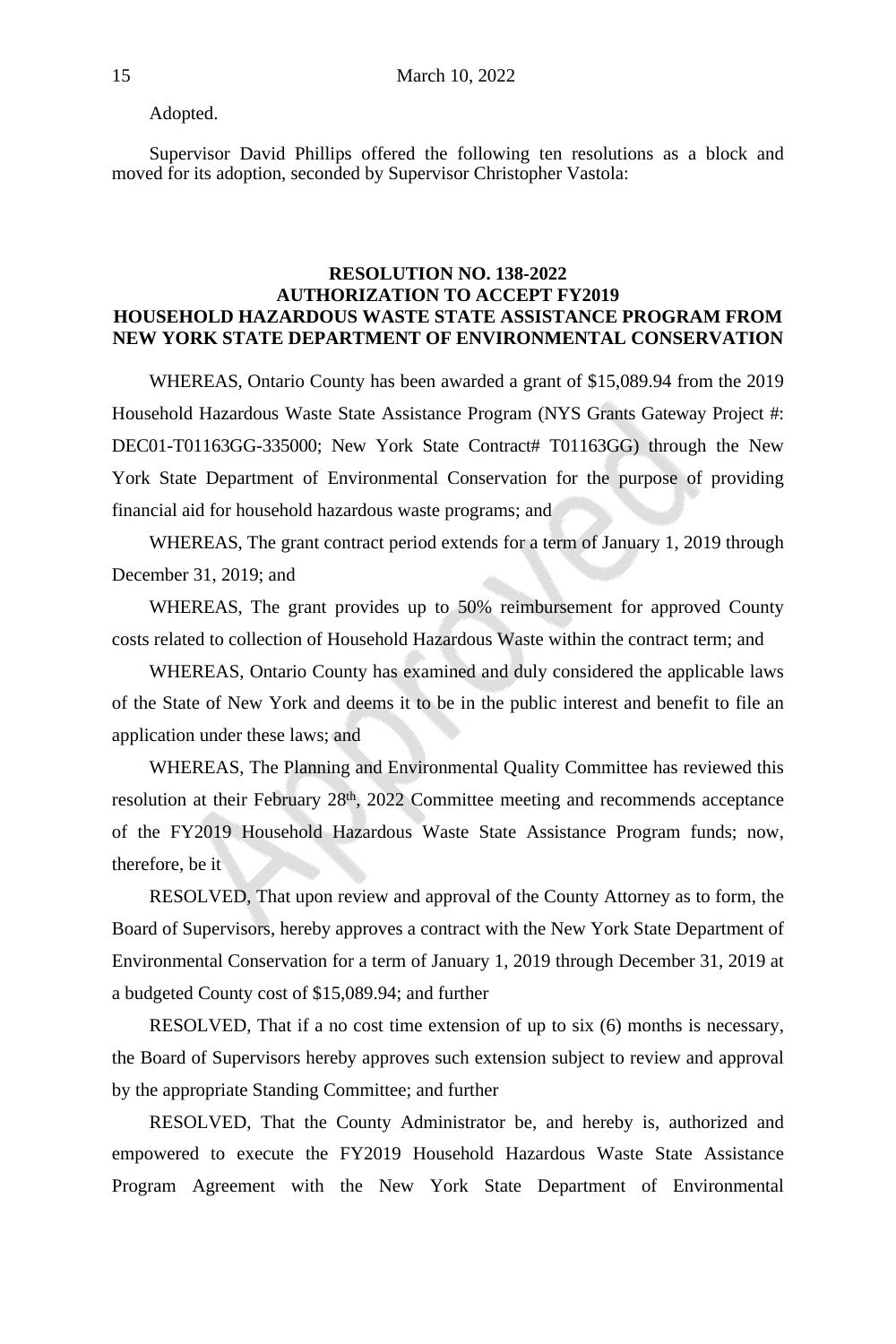Conservation, and all other documents necessary to effectuate the purposes of this resolution; and further

RESOLVED, That the County's Finance Department is authorized to make the necessary budgetary and accounting entries to effectuate the intent of this resolution.

## **RESOLUTION NO. 139-2022 PROCLAMATION FOR MARCH AS AGRICULTURE MONTH**

WHEREAS, March signifies a national celebration of the importance of food and agriculture in the United States as it provides almost everything we eat and use each day. This month we recognize and celebrate the diversity and abundance provided by New York's farms and our growing food and agricultural sector and the contributions of Ontario County's family farmers; and

WHEREAS, There are 33,400 farms in NYS and 6,900,000 acres of operated farmland; and

WHEREAS, 297,446 acres of those important farming soils are Ontario County; and

WHEREAS, The agricultural industry in New York State contributed more than \$5.4 billion in agricultural economy sales to the New York economy each year; and

WHEREAS, The agricultural industry in Ontario County contributed more than \$180,326,000 in total agricultural economic sales; and

WHEREAS, With farmland occupying nearly one quarter of New York State's land area, agriculture also promotes New Yorker's quality of life in other ways, including providing access to fresh, locally sourced food, preserving open space, and enhancing communities through farmer's markets and other such activities; and

WHEREAS, Recognizing the month of March as Agriculture Month in Ontario County provides the opportunity for all residents of Ontario County and New York to better appreciate agriculture's breadth and beauty, how food and fiber products are produced, and the role agriculture plays in providing safe, abundant, and affordable products; and

WHEREAS, Proclaiming March as Agriculture month will build awareness of the benefits of the agricultural industry in Ontario County and encourage young people to consider agriculture as a career; and

WHEREAS, The Planning and Environmental Quality Committee has reviewed this resolution and recommended its adoption; now, therefore, be it

RESOLVED, The Ontario County Board of Supervisors do hereby proclaim March 2022 as Agriculture Month in Ontario County; and further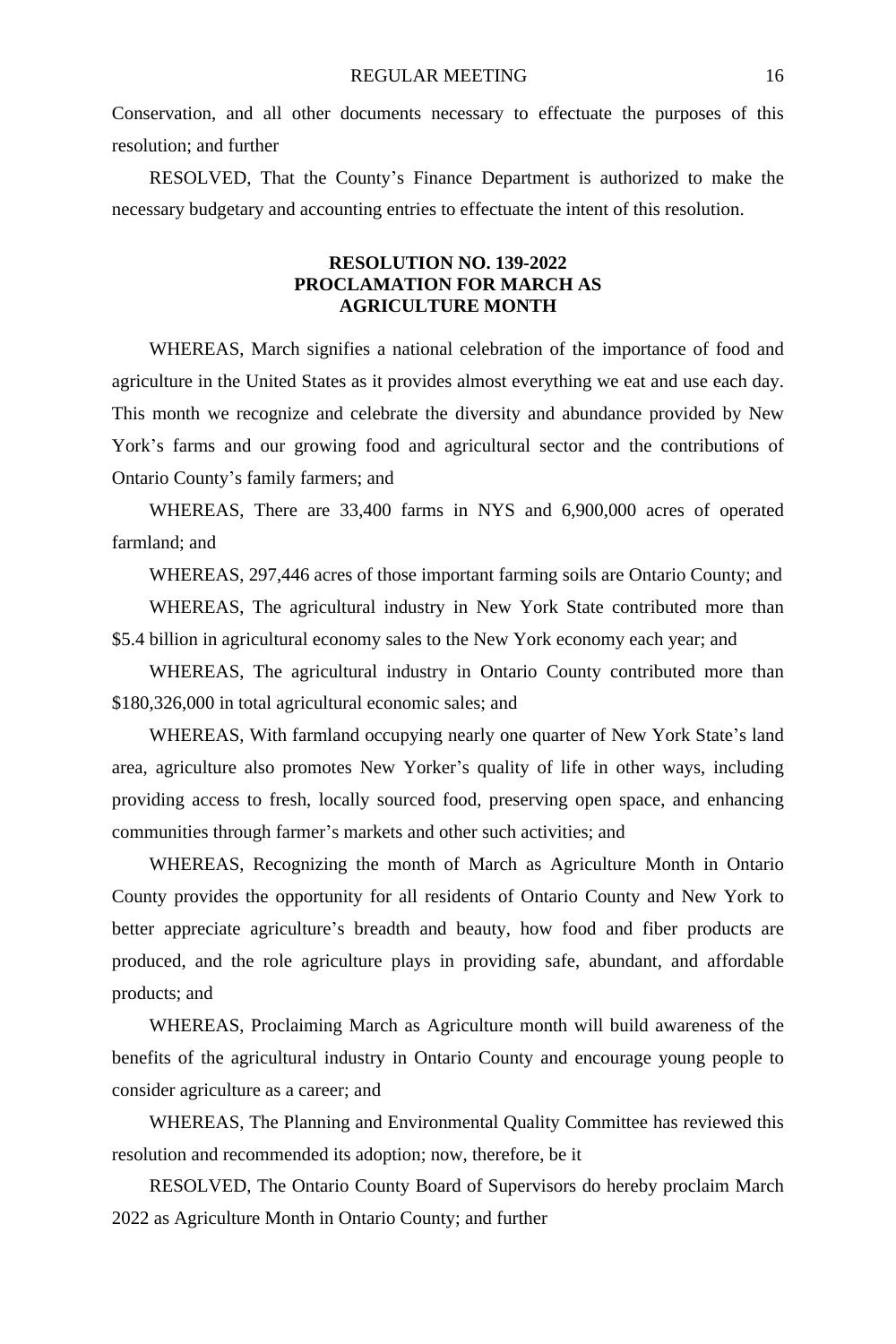RESOLVED, This Board urges Ontario County residents and all New Yorkers in recognizing the importance of our food and agriculture industry, to thank a farmer for providing the food we eat and to help celebrate every month with meals made from a variety of New York State products; and further

RESOLVED, That certified copies of this resolution be sent by the Clerk of this Board to Assemblyman Jeff Gallahan, Senator Pamela Helming, Senator Samra Brouk, Ontario County Farm Bureau, and New York State Farm Bureau

### **RESOLUTION NO. 140-2022 REAPPOINTMENT TO ONTARIO COUNTY FOUR SEASONS LOCAL DEVELOPMENT CORPORATION MICHAEL DARLING**

WHEREAS, There is a vacancy on the Ontario County Four Seasons Local Development Corporation's Board of Directors; and

WHEREAS, The Board of Directors of the Ontario County Four Seasons Local Development Corporation and the Ontario County Planning and Environmental Quality Committee have recommended the appointment of:

> Michael Darling Crafty Ales and Lagers 2 Exchange Street Phelps, NY 14532

to replace Carl Carlson with a term that expired on September 30, 2021; now, therefore, be it

RESOLVED, That Mr. Darling be appointed as a member of the Ontario County Four Seasons Local Development Corporation Board of Directors to fill the vacancy, term to expire on September 30, 2024; and further

RESOLVED, That certified copies of this resolution be sent to the Ontario County Four Seasons Local Development Corporation, the County Clerk and the appointee.

# **RESOLUTION NO. 141-2022 REAPPOINTMENT TO ONTARIO COUNTY FOUR SEASONS LOCAL DEVELOPMENT CORPORATION MARK GILBRIDE**

WHEREAS, The Board of Directors of the Ontario County Four Seasons Local Development Corporation and the Ontario County Planning and Environmental Quality Committee have recommended the appointment of:

> Mark Gilbride Lazy Acre Alpacas 8830 Baker Road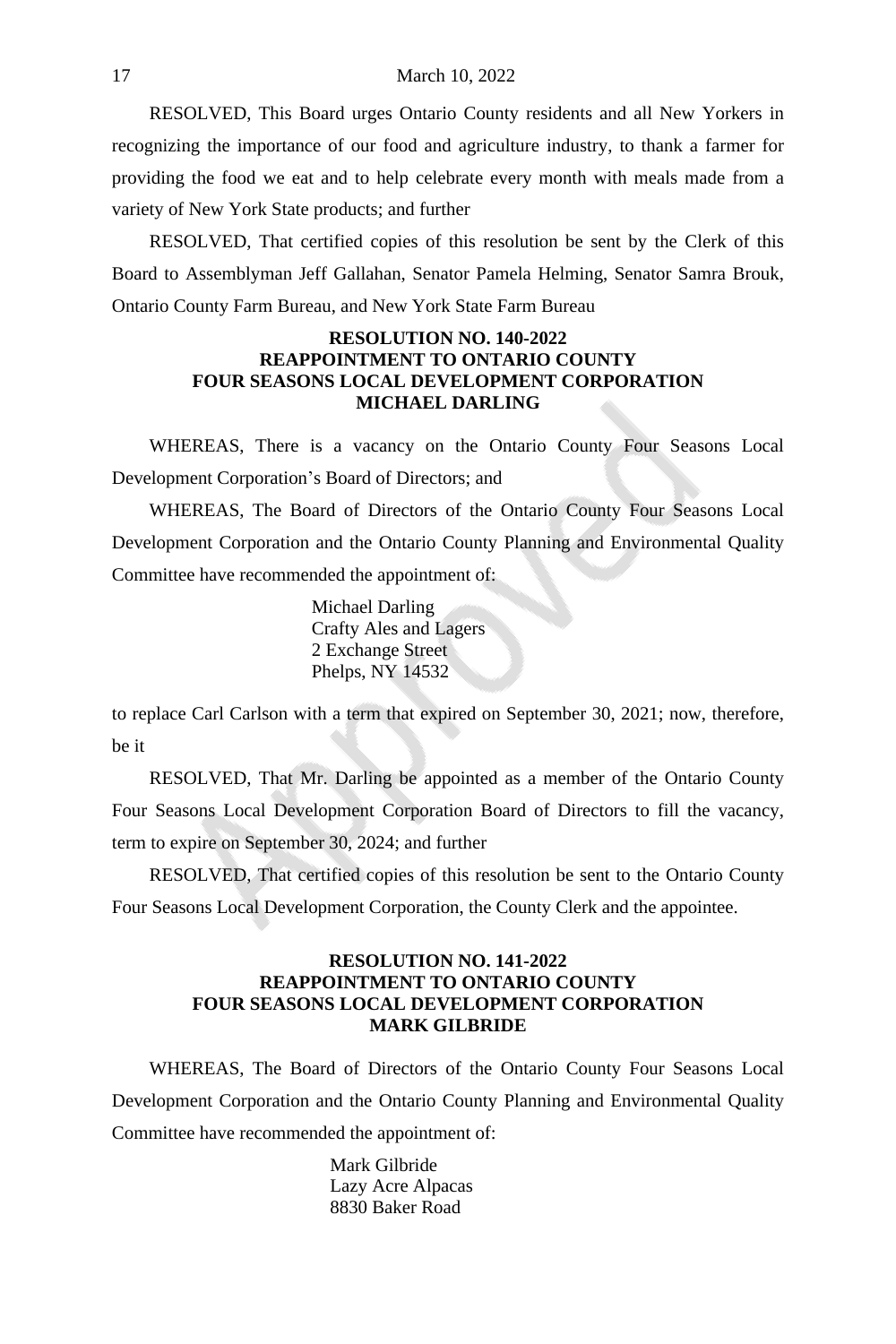#### Bloomfield, NY 14469

for a three-year term expiring on September 30, 2024; and

WHEREAS, The above-named individual failed to take their oath of office, and such failure disqualifies the appointment; now, therefore, be it

RESOLVED, that Mr. Gilbride be appointed as a member of the Ontario County Four Seasons Local Development Corporation Board of Directors to fill the vacancy, term to expire on September 30, 2024; and further

RESOLVED, That certified copies of this resolution be sent to the Ontario County Four Seasons Local Development Corporation, the County Clerk and the appointee.

# **RESOLUTION NO. 142-2022 AUTHORIZING CONTRACT WITH ONTARIO COUNTY ECONOMIC DEVELOPMENT CORPORATION FOR PUBLIC BENEFIT ECONOMIC DEVELOPMENT SERVICES**

WHEREAS, Pursuant to Resolution No. 59-2021, this Board of Supervisors approved the adoption of the 2021 Ontario County Updated Strategic Plan (the Plan); and

WHEREAS, The Plan endorses efforts to strengthen technology, develop and retain workforce resources, retain and expand industries, and create infrastructure to support economic development in Ontario County; and

WHEREAS, The Ontario County Economic Development Corporation desires to contract with Ontario County for managerial, administrative, financial, website hosting and publication services, and use of facilities to support the delivery of its economic development initiatives in Ontario County; and

WHEREAS, The County of Ontario desires to provide said services from January 1, 2022 through December 31, 2022; and

WHEREAS, The Planning and Environmental Quality Committee has reviewed and recommends approval of this agreement; now, therefore, be it

RESOLVED, That upon the review and approval of the County Attorney as to form, the Board of Supervisors hereby approves a revenue contract with the Ontario County Economic Development Corporation for a term of January 1, 2022 through December 31, 2022 at a minimum amount of \$71,274 for managerial, administrative, financial, website hosting and publication services, and use of facilities to support the delivery of its economic development initiatives in Ontario County based on rates established in Schedule A of said contract; and further

RESOLVED, That the Ontario County Administrator is authorized to execute said agreement with Ontario County Economic Development Corporation; and further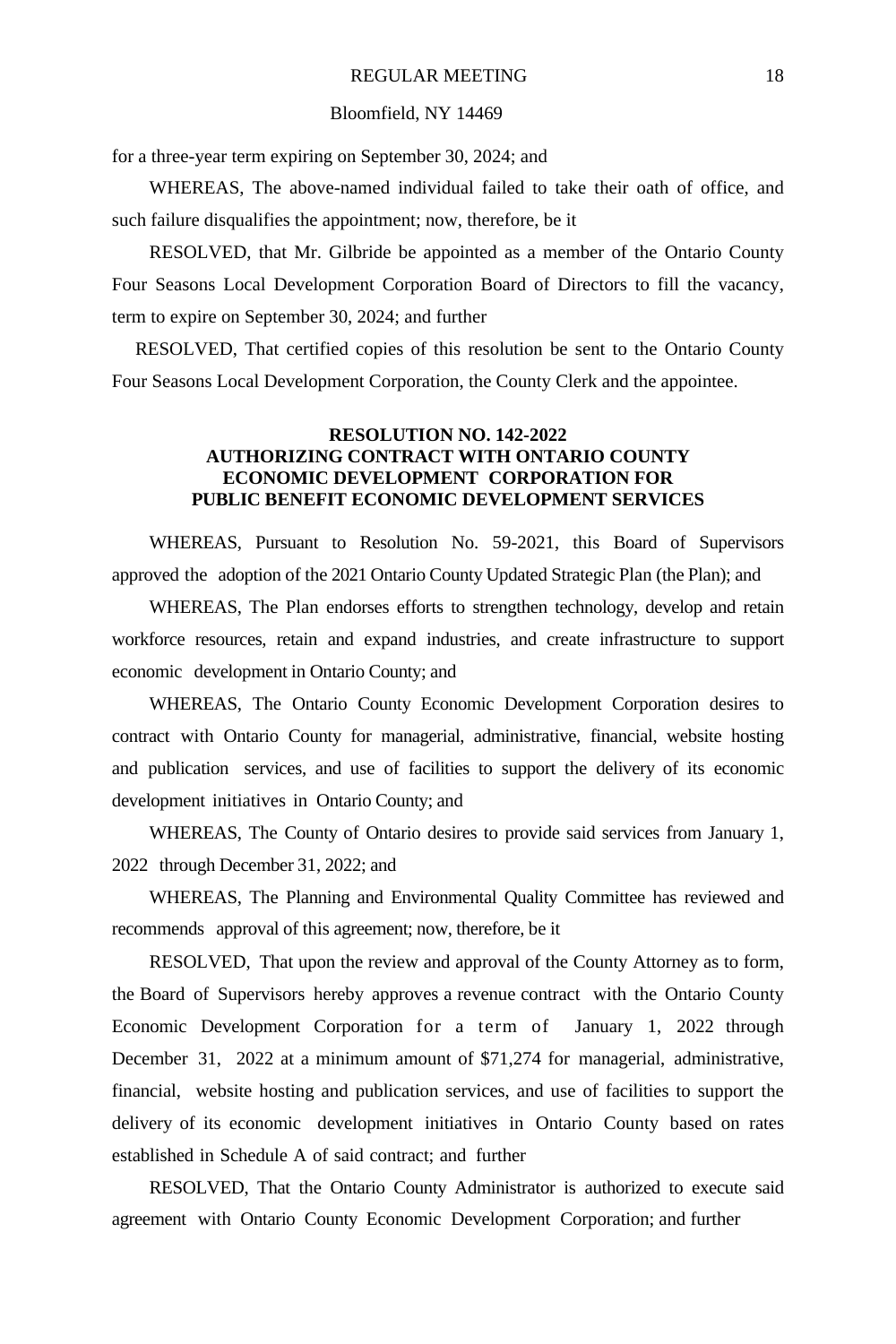RESOLVED, That the Department of Finance is a uthorized to make the necessary accounting and budget entries to effect the intent of this resolution.

## **RESOLUTION NO. 143-2022 AUTHORIZING CONTRACT WITH ONTARIO COUNTY INDUSTRIAL DEVELOPMENT AGENCY FOR PUBLIC BENEFIT ECONOMIC DEVELOPMENT SERVICES**

WHEREAS, Pursuant to Resolution No. 59-2021, this Board of Supervisors approved the adoption of the 2021 Ontario County Updated Strategic Plan (the Plan); and

WHEREAS, The Plan endorses efforts to strengthen technology, develop and retain workforce resources, retain and expand industries, and create infrastructure to support economic development in Ontario County; and

WHEREAS, The Ontario County Industrial Development Agency desires to contract with Ontario County for managerial, administrative, financial, website hosting and publication services, and use of facilities to support the delivery of its economic development initiatives in Ontario County; and

WHEREAS, The County of Ontario desires to provide said services from January 1, 2022, through December 31, 2022; and

WHEREAS, The Planning and Environmental Quality Committee has reviewed and recommends approval of this agreement; now, therefore, be it

RESOLVED, That upon the review and approval of the County Attorney as to form, the Board of Supervisors hereby approves a revenue contract with the Ontario County Industrial Development Agency for a term of January 1, 2022 through December 31, 2022 at a minimum amount of \$169,040 for managerial, administrative, financial, website hosting and publication services, and use of facilities to support the delivery of its economic development initiatives in Ontario County beginning and ending, based on rates established in Schedule A of said contract as amended annually; and further

RESOLVED, That the Ontario County Administrator is authorized to execute said agreement with Ontario County Industrial Development Agency; and further

RESOLVED, That the Department of Finance is authorized to make all necessary budgetary and accounting entries to effect the intent of this resolution.

# **RESOLUTION NO. 144-2022 AUTHORIZE CONTRACT WITH CANANDAIGUA LAKE WATERSHED COUNCIL FOR CULVERT MATERIALS PARISH FLATS/NAPLES CREEK FLOOD RESILIENCY PROJECT**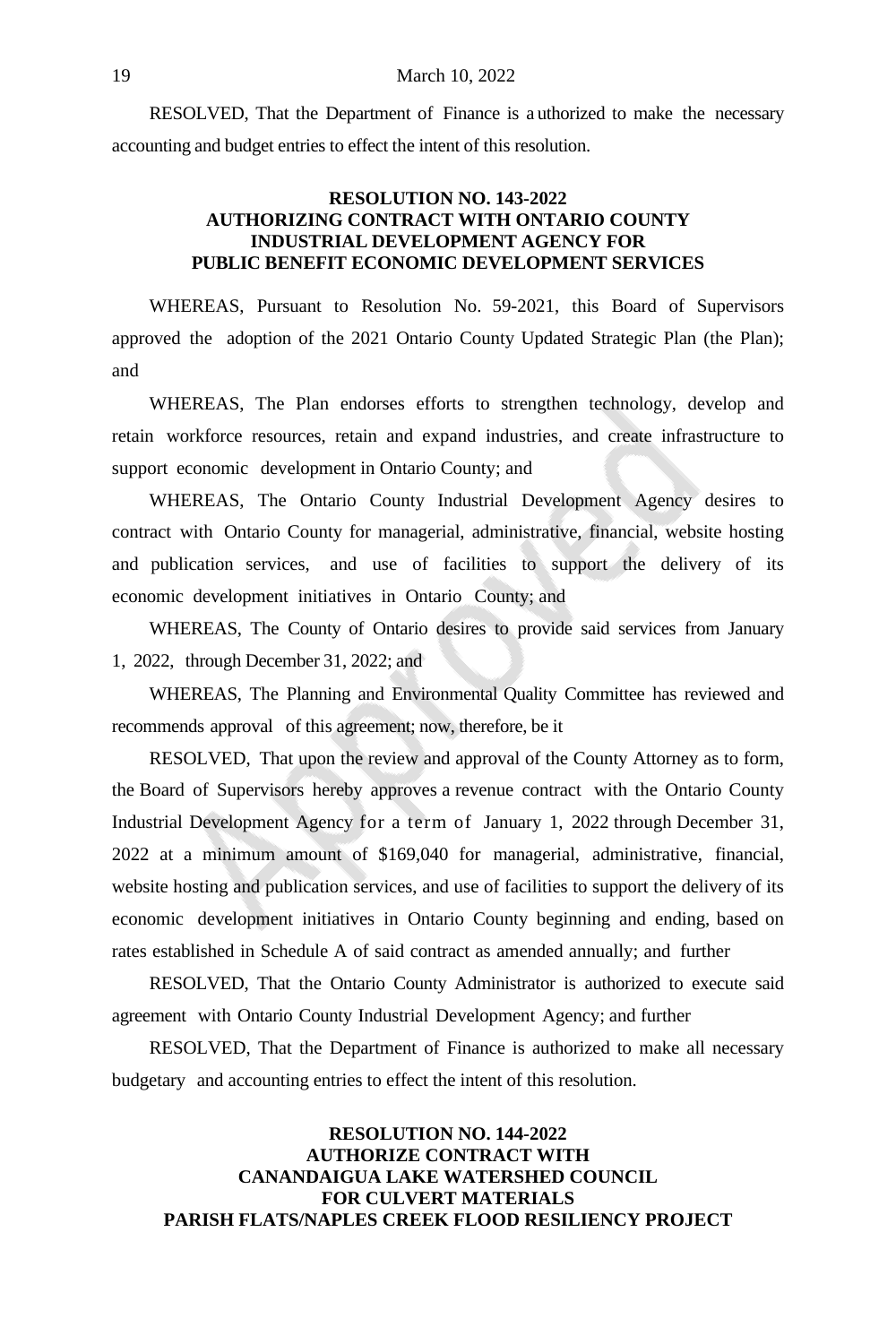WHEREAS, Resolution No. 124-2020 authorized a contract with Oswego County Soil and Water Conservation District for transfer of SFY2019-20 New York State Finger Lakes-Lake Ontario Watershed Protection Alliance (FLLOWPA) grant funding in the amount of \$89,200 for local water quality projects described in a workplan submitted by the Planning Department and approved by NYS Department of Environmental Conservation (DEC); and

WHEREAS, Naples Creek floodwaters periodically pose threats to residential properties, agricultural lands, public roads, and the quality of waters entering Canandaigua Lake via Naples Creek and the West River; and

WHEREAS, The Parish Flats/Naples Creek Flood Resiliency Project in the Town of Naples, and under the direction of the Canandaigua Lake Watershed Council (CLWC), is a DEC-approved, multi-phase project supported in the SFY2019-20 FLLOWPA workplan (hereinafter, Project); and

WHEREAS, The Project includes installation of cross culverts, berm cuts and swales per an engineering plan to reconnect natural floodplain areas separated by State Route 245 in order to enhance retention and filtration of Naples Creek floodwaters; and

WHEREAS, Concrete end sections are needed for cross culverts installed per the engineering design as required by NYS Department of Transportation; and

WHEREAS, Said culvert concrete end sections will be installed in Spring of 2022 and are an eligible Project expense for reimbursement under FLLOWPA; and

WHEREAS, CLWC has submitted a request to use available FLLOWPA Project funding for the required culvert materials, attached hereto as Schedule A and on file with the Clerk of this Board; and

WHEREAS, Ten Thousand Dollars (\$10,000) is available for said Project in the SFY2019-20 FLLOWPA grant contract (NYS Contract # C331775-1920) with a term ending December 31, 2022; and

WHEREAS, The City of Canandaigua serves as the host agency for the Canandaigua Lake Watershed Council, including provision of bookkeeping and accounting services for Canandaigua Lake Watershed Council grants and funding maintained through the City of Canandaigua's accounting system; and

WHEREAS, The administrative relationship between the Canandaigua Lake Watershed Council and City of Canandaigua is fully described in a renewable agreement titled the "Inter-municipal Cooperative Agreement between the City of Canandaigua and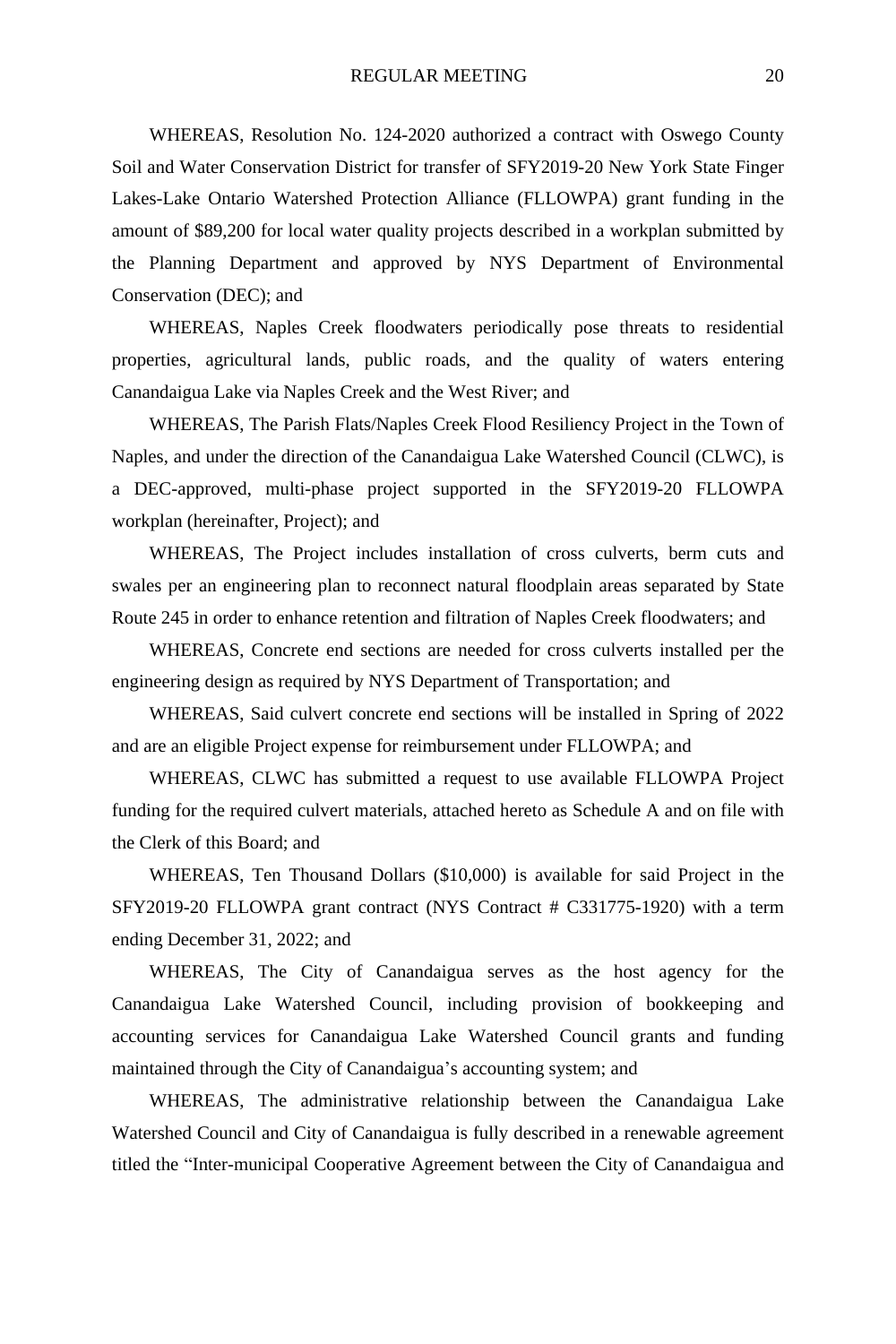the Canandaigua Lake Watershed Council for Shared Employment Services" effective January 1, 2014, a copy of which is on file with the Clerk of this Board; and

WHEREAS, The Ontario County Planning and Environmental Quality Committee recommends adoption of this resolution; now, therefore, be it

RESOLVED, That upon review and approval by the County Attorney as to form, the Board of Supervisors hereby approves and empowers the County Administrator to execute a contract with Canandaigua Lake Watershed Council in the not-to-exceed amount of \$10,000 to provide required culvert materials for the Parish Flats/Naples Creek Flood Resiliency Project; and further

RESOLVED, That the cost of said contract shall be paid from SFY 2019-20 FLLOWPA grant funds (NYS Contract # C311775-1920, CFDA # N/A, MUNIS #G20006) in line AA8020PL 54260 G20006 54260 in the Planning Department operating budget; and further

RESOLVED, That the term of said contract shall commence on October 1, 2021 and terminate October 1, 2022; and further

RESOLVED, That payments from Ontario County pursuant to this agreement with the Canandaigua Lake Watershed Council shall be made payable to the City of Canandaigua on behalf of the Canandaigua Lake Watershed Council; and

RESOLVED, That the Department of Finance is authorized to make all necessary accounting and budget entries to effect the intent of this resolution.

# **RESOLUTION NO. 145-2022 AUTHORIZING A CONTRACT WITH OSWEGO COUNTY SOIL AND WATER CONSERVATION DISTRICT FOR TRANSFER OF SFY 2021-22 STATE GRANT FUNDING UNDER THE FINGER LAKES-LAKE ONTARIO WATERSHED PROTECTION ALLIANCE**

WHEREAS, Ontario County, as one of the twenty-five (25) voting members of the Water Resources Board of the Finger Lakes – Lake Ontario Watershed Protection Alliance, has been allocated NYS Environmental Protection Funds administered by the Department of Environmental Conservation (NYSDEC) for State Fiscal Year (SFY) 2021-22 in the amount of Eighty Nine Thousand Two Hundred Dollars (\$89,200.00), CFDA# N/A; MUNIS # G2204) for its associated water quality program under the Finger Lakes – Lake Ontario Watershed Protection Alliance (FLLOWPA); and

WHEREAS, NYSDEC has agreed to transfer funding for the twenty-five (25) member Programs to the Oswego County Soil and Water Conservation District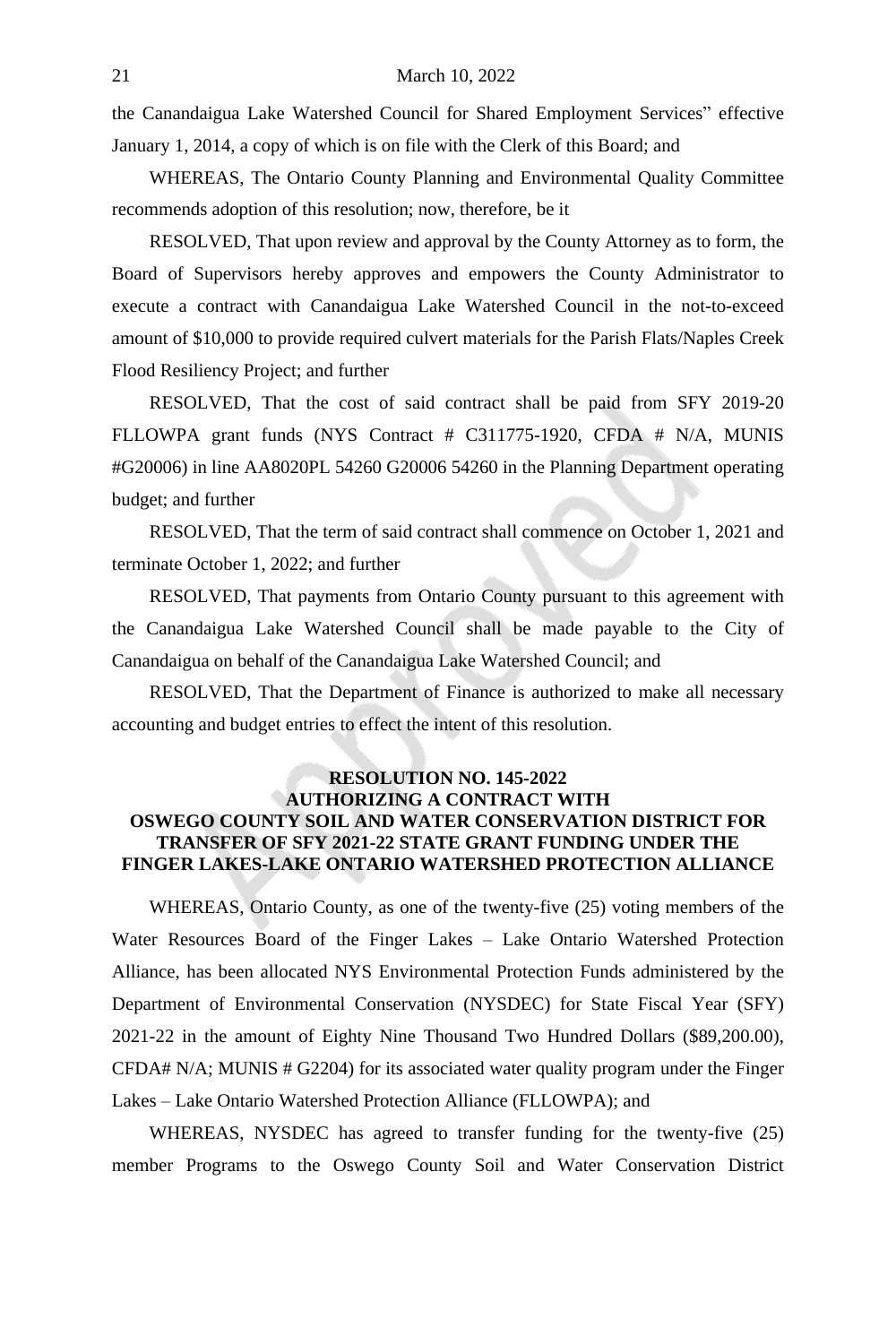(DISTRICT) and the Water Resources Board of FLLOWPA (WRB) via a single contract between NYSDEC, the DISTRICT and the WRB (NYS Contract # C311775-2122); and

WHEREAS, The DISTRICT has proposed a contract (DISTRICT CONTRACT) to provide FLLOWPA grant funding allocated to Ontario County in the SFY 2021-22 budget to fund water quality improvement projects approved by DEC as described in Schedule A and Schedule B of the proposed contract on file with the Clerk of the Board; and

WHEREAS, The term of this contract is April 1, 2022 through March 31, 2024, yet eligible expenses incurred back to January 1, 2022 may be reimbursed under this grant; and

WHEREAS, The DISTRICT shall advance payments by check according to the terms of this contract to Ontario County per the following schedule upon receipt of sufficient grant funds from NYSDEC:

| Payment 1         | Initial Advance Payment   | \$66,900.00 |
|-------------------|---------------------------|-------------|
| $\vert$ Payment 2 | Final Payment (Retainage) | \$22,300.00 |

and

WHEREAS, \$43,001 of the SFY 2021-22 FLLOWPA grant was initially budgeted in the 2022 Environmental Control in account AA8090 Aquatic Vegetation Management Program during the 2022 budget process, and this amount will be lowered to \$40,000 leaving an additional amount of \$49,200 in FLLOWPA grant funding available to be added to the 2022 budget; and

WHEREAS, FLLOWPA grant funding not expended on aquatic vegetation management in Honeoye Lake is normally added to the Planning Department Budget to be used for other approved water quality improvement projects contained in Schedule A of the DISTRICT CONTRACT; and

WHEREAS, The Planning and Environmental Quality Committee and the Ways and Means Committee recommend adoption of this resolution; now, therefore, be it

RESOLVED, Upon review and approval by the County Attorney as to form, the Board of Supervisors hereby authorizes and empowers the County Administrator to execute a contract with the Oswego County Soil and Water Conservation District for the Finger Lakes – Lake Ontario Watershed Protection Alliance to secure the transfer of SFY 2021-22 FLLOWPA funding to Ontario County, and to act as the official representative of Ontario County in connection with all contracts between Ontario County and the DISTRICT for FLLOWPA funds; and further

RESOLVED, That the following budget amendment is hereby approved: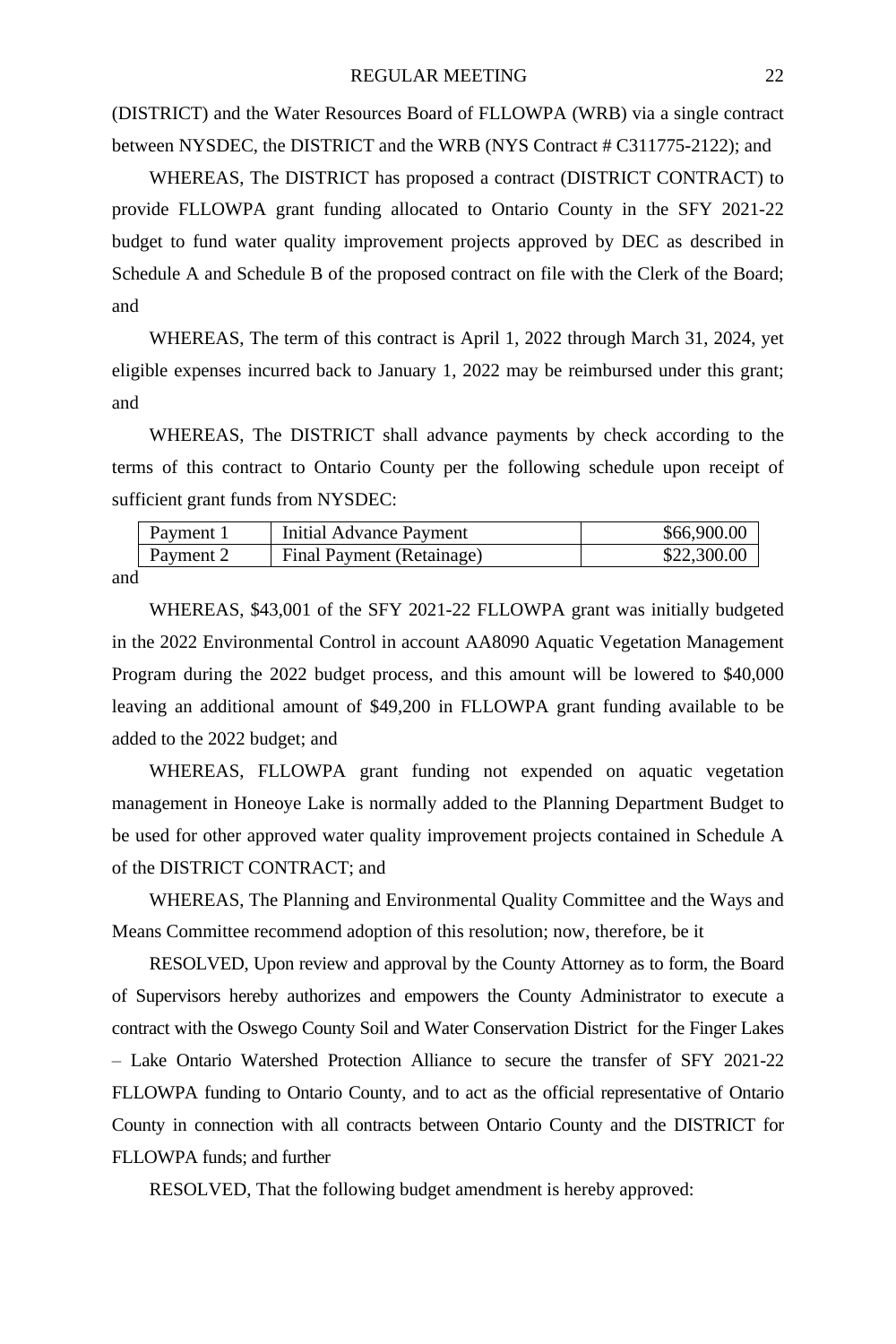23 March 10, 2022

| Description                            | <b>Amended Budget</b> |
|----------------------------------------|-----------------------|
| <b>State Aid Conservation Programs</b> | $+49,200.00$          |
| <b>Agency Contracts</b>                | $+49,200.00$          |
| <b>St Aid Conservation</b>             | 3,001.00              |
| Maint Repairs Vehicles                 | 2,001.00              |
| <b>Supplies Parts</b>                  | 1,000.00              |
|                                        |                       |

and further

RESOLVED, That any unspent appropriations and encumbrances related to the DISTRICT CONTRACT be transferred to future years; and further

RESOLVED, That the Finance Department is authorized to make the necessary budgetary and accounting entries to effectuate the intent of this resolution.

# **RESOLUTION NO. 146-2022 APPOINTMENT OF ROSLYN GRAMMAR TO THE ONTARIO COUNTY PLANNING BOARD**

WHEREAS, The Seneca Town Board has recommended the appointment of Roslyn Grammar as the Town of Seneca representative to the Ontario County Planning Board; and

WHEREAS**,** The Planning and Environmental Quality Committee also recommends the appointment of Ms. Grammar; now, therefore, be it

RESOLVED, That as of March 10, 2022 the following individual is appointed as a member of the Ontario County Planning Board:

| Roslyn Grammar<br>1401 County Road 4<br>Town of Seneca<br>March 9, 2027 | Name and Address | Representing | Term Expires |
|-------------------------------------------------------------------------|------------------|--------------|--------------|
|                                                                         | Geneva NY, 14456 |              |              |

and further

RESOLVED, That certified copies of this resolution be sent by the Clerk of this Board to the County Clerk, the Town of Seneca, and Roslyn Grammar.

## **RESOLUTION NO. 147-2022 APPOINTMENT OF JACK DAILEY AS ALTERNATE MEMBER OF THE ONTARIO COUNTY PLANNING BOARD**

WHEREAS, Jack Dailey has served as the Town of Gorham representative to the Ontario County Planning Board since April 16, 2015; and

WHEREAS, Mr. Dailey has resigned as an Ontario County Planning Board representative of the Town of Gorham due to an upcoming move to the City of Canandaigua; and

WHEREAS, Ontario County Planning Director Thomas P. Harvey has recommended Mr. Dailey's appointment as an alternate member of the Ontario County Planning Board; and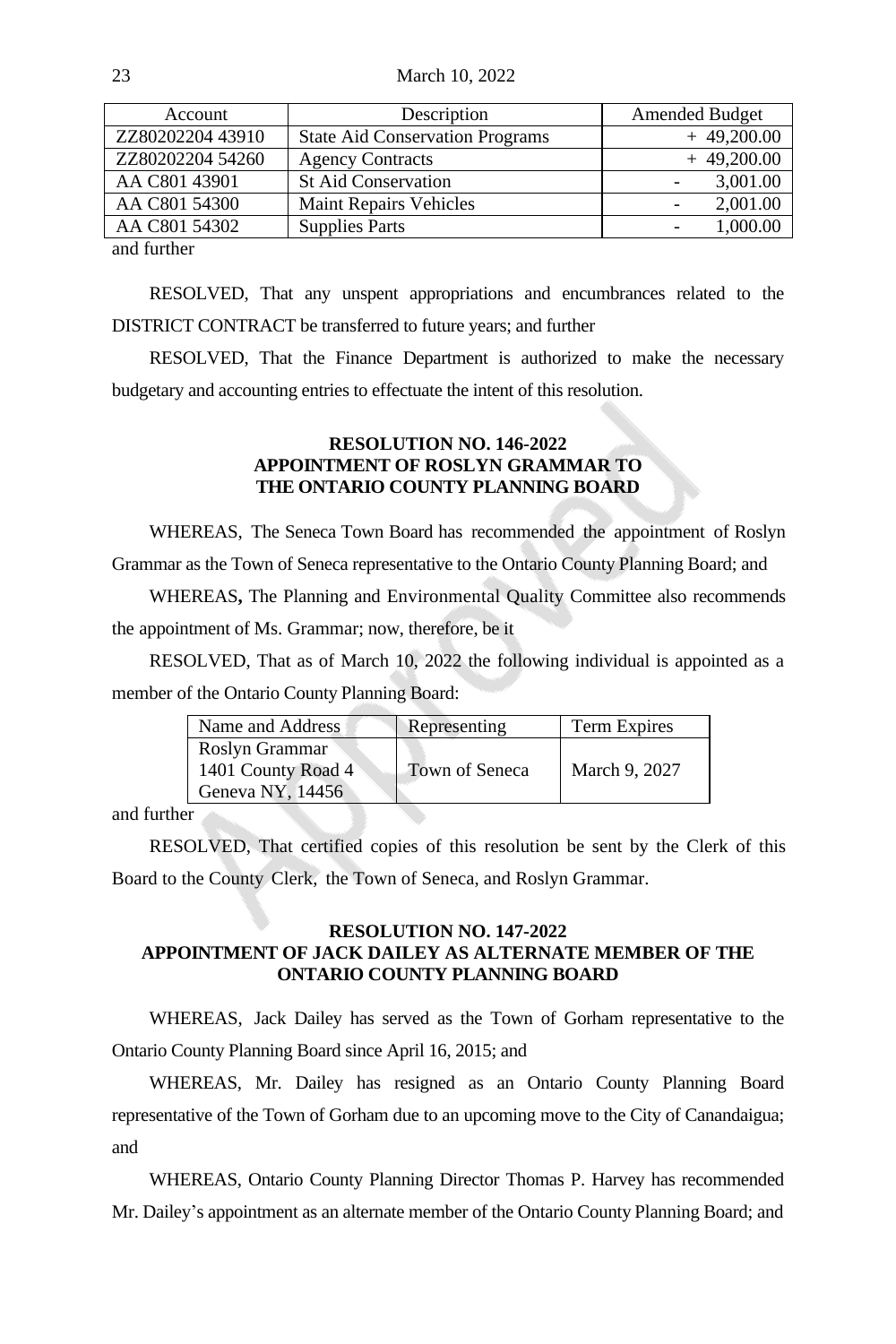WHEREAS**,** The Planning and Environmental Quality Committee also recommends the appointment of Mr. Dailey; now, therefore, be it

RESOLVED, That as of March 10, 2022 the following individual is appointed as a member of the Ontario County Planning Board:

| Name and Address                                             | Representing              | Term Expires  |
|--------------------------------------------------------------|---------------------------|---------------|
| Jack Dailey<br>6370 Lincolnwood Dr.<br>Canandaigua, NY 14424 | At Large Alternate Member | March 9, 2027 |
|                                                              |                           |               |

and further

RESOLVED, That certified copies of this resolution be sent by the Clerk of this Board to the County Clerk, the Ontario County Planning Director, and Jack Dailey.

The foregoing block of ten resolutions was adopted.

Supervisor David Phillips offered the following resolution and moved for its adoption, seconded by Supervisor Mark Venuti:

# **RESOLUTION NO. 148-2022 OPPOSING ANY DECREASE TO THE FARM LABOR OVERTIME THRESHOLD**

WHEREAS, Agriculture is New York State's largest industry; and

WHEREAS, There are 33,400 farms in NYS and 6,900,000 acres of operated farmland; and

WHEREAS, Farms are critical components of our regional economy and are necessary to ensure supermarkets are stocked with food; and

WHEREAS, The agricultural industry in New York State contributed more than \$5.4 billion in agricultural economy sales to the New York economy each year; and

WHEREAS, The Farm Laborers Wage Board has proposed to decrease the farm labor overtime threshold from 60 to 40 hours; and

WHEREAS, From the outset of the COVID-19 pandemic, farmers have stepped up and ensured their operations continued and were responsible for donating thousands of pounds of food to local food banks at a time of significant need; and

WHEREAS, Western New York farmers face a tremendous number of challenges outside of their control including changes in consumer demand leading to price change, obtaining labor, climate change, land management policies, foreign market competition, livestock and crop disease; and

WHEREAS, In addition to the practical issues related to growing and selling food products, New York farmers have to contend with wavering levels of government regulations including changes in wages and overtime threshold; and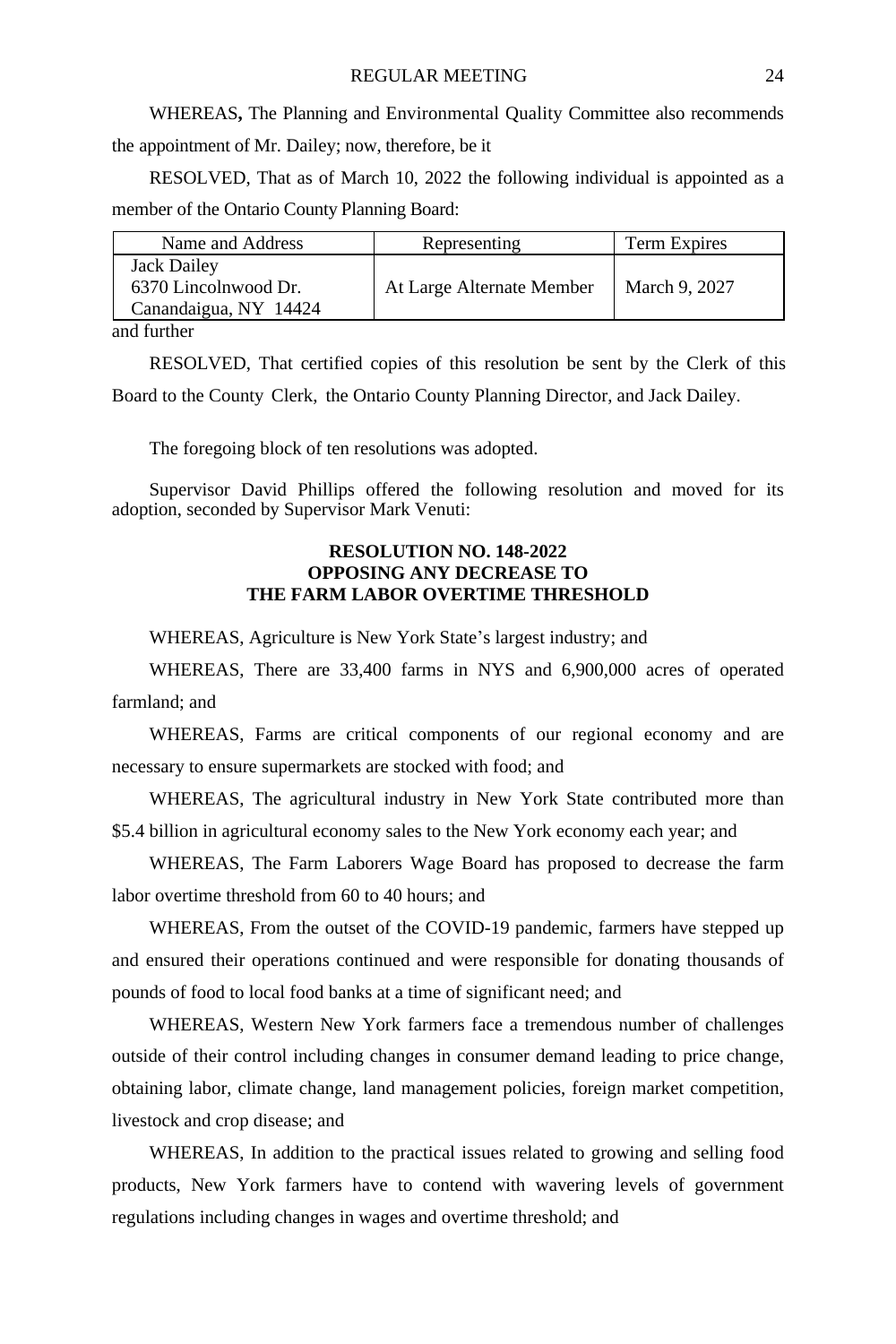#### 25 March 10, 2022

WHEREAS, One of the more pressing issues for the farming community has been mandated overtime requirements since the 2019 Farm Laborers Fair Practice Act, currently gives farmworkers a right to overtime after sixty (60) hours work each week; and

WHEREAS, Western New York farmers are reliant on migratory work forces during the short growing season here in Western New York as workers are here for only a few months in the spring and summer and they have only so many hours each year to get the work done; and

WHEREAS, The Act does not prohibit the Farm Laborers Wage Board from arbitrarily decreasing the overtime threshold again thereby increasing costs to local farms; and

WHEREAS, Decreasing the overtime threshold will negatively impact the farming community by increasing costs to farmers, who are already operating under very tight margins and will potentially cut into work opportunities for migrant workers; and

WHEREAS, Cutting budgeted support levels and drastically increasing costs through government interference should be avoided whenever possible; and

WHEREAS, NYS Assembly Deputy Minority Leader Steve Hawley has voiced concern through letters written to Governor Kathy Hochul and NYS Labor Commissioner dated January 31, 2022; and

WHEREAS, Most of the testimony provided in the hearing process requested "No Change" to the overtime threshold. This is another example of the New York City interests ignoring the "other New York" and its robust economy; and

WHEREAS, The Planning and Environmental Quality Committee has reviewed this resolution and recommended its adoption; now, therefore, be it

RESOLVED, This Board urges the support of the farmers and migrant workers who do not want their hours reduced and urges utilizing all budgeted funding for the promotion of New York State farming products, provide critical applied research, ensure access to markets, educate the public and connect them to their food and other programs designed to benefit local famers; and further

RESOLVED, This Board urges opposing any decrease to the 60-hour farm worker overtime threshold proposed by the Farm Laborers Wage Board; and further

RESOLVED, That certified copies of this resolution be sent by the Clerk of this Board to Governor Kathy Hochul, Senator Majority Leaser Stewart-Cousins, NYS Assembly Speaker Heastie, Assemblyman Hawley, Senator Rath, NYS Labor Commissioner, NYS Agriculture and Markets Commissioner, NYS Farm Bureau,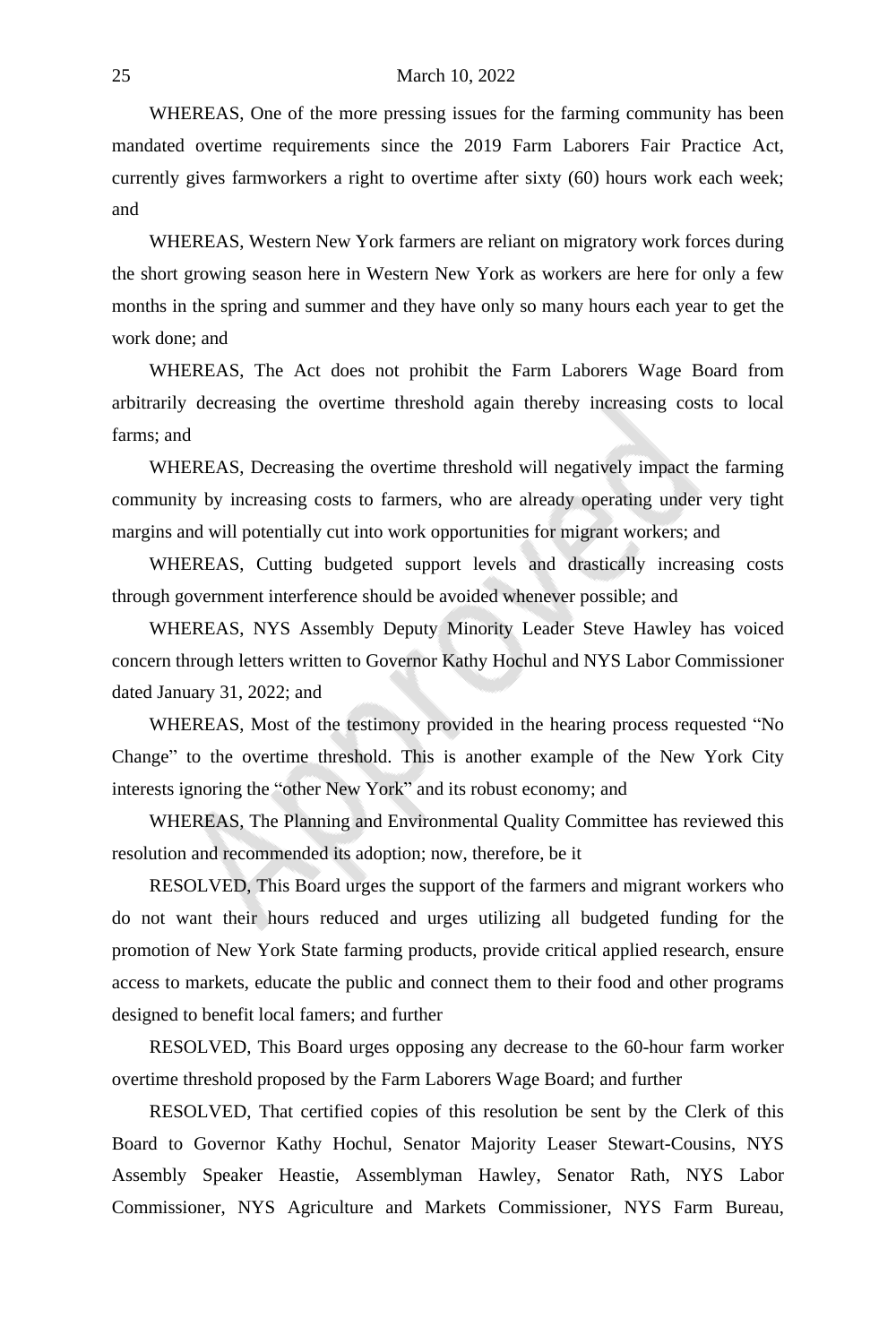Assemblyman Jeff Gallahan, Senator Pamela Helming, Senator Samra Brouk, and the Ontario County Farm Bureau.

#### Adopted.

Supervisor Fred Lightfoote introduced Eric Amberg as the president of the Ontario County Farm Bureau. Supervisor Lightfoote said the Farm Bureau has taken the lead on this issue. Supervisor Lightfoote explained the reason with the objection to having overtime pay after working 40 hours. Currently anything over 60 hours is when overtime pay starts now. He said the very nature of agriculture is on mother natures schedule 24/7/365. Those in agriculture know that. Agricultural products, while there are exceptions, it's not like other products, they can't produce a product and figure out the price point. They have to take whatever the market notes that price is. Now days they need a significant amount of volume to even stand a chance to make any type of profit. With this decision to lower the threshold from 60 to 40 hours, knowing that comments would need to be surveyed; 70% of the comments were against the lowering of the threshold. Many of these comments were from agricultural employees not farm owners. Many of the employees understand that their employer can't afford to pay them overtime; therefore, they would need to cut them back. These employees have a minimum wage, and they need the additional hours, or they would need to go elsewhere leaving the farmer. Mr. Amberg noted that California, Oregon, and Washington have the 40-hour threshold. He said its devastating for the farmers and for the employees because the employees know they cannot get the hours they want and so they go elsewhere. Supervisor Lightfoote said many farmers are struggling with the increase of costs.

Supervisor Robert Green offered the following five resolutions as a block and moved for its adoption, seconded by Supervisor Todd Campbell:

## **RESOLUTION NO. 149-2022 AMENDING THE VIDEO SECURITY SURVEILLANCE POLICY FOR ONTARIO COUNTY – LIVE MONITORING BY PRIVATE SECURITY STAFF**

WHEREAS, This Board of Supervisors passed Resolution No. 350-2012 entitled "Establish Video Security Surveillance Policy for Ontario County Property and Premises" which was last amended by resolution 492-2020 (the Policy); and

WHEREAS, The County has been working with a Security Consultant (BPS) and recently executed a contract to deploy full time private security guards at 3010 County Complex Dr and 83 Seneca St; and

WHEREAS, BPS and the County have identified a need for onsite live monitoring of video cameras at these two locations so that security staff can respond quickly and appropriately to observed incidents; and

WHEREAS, This Board of Supervisors continues to find the responsible use of video surveillance will ensure safety and security of county property, premises and critical public infrastructure, and all persons thereon, and assist in maintaining lawful and safe use of county premises; and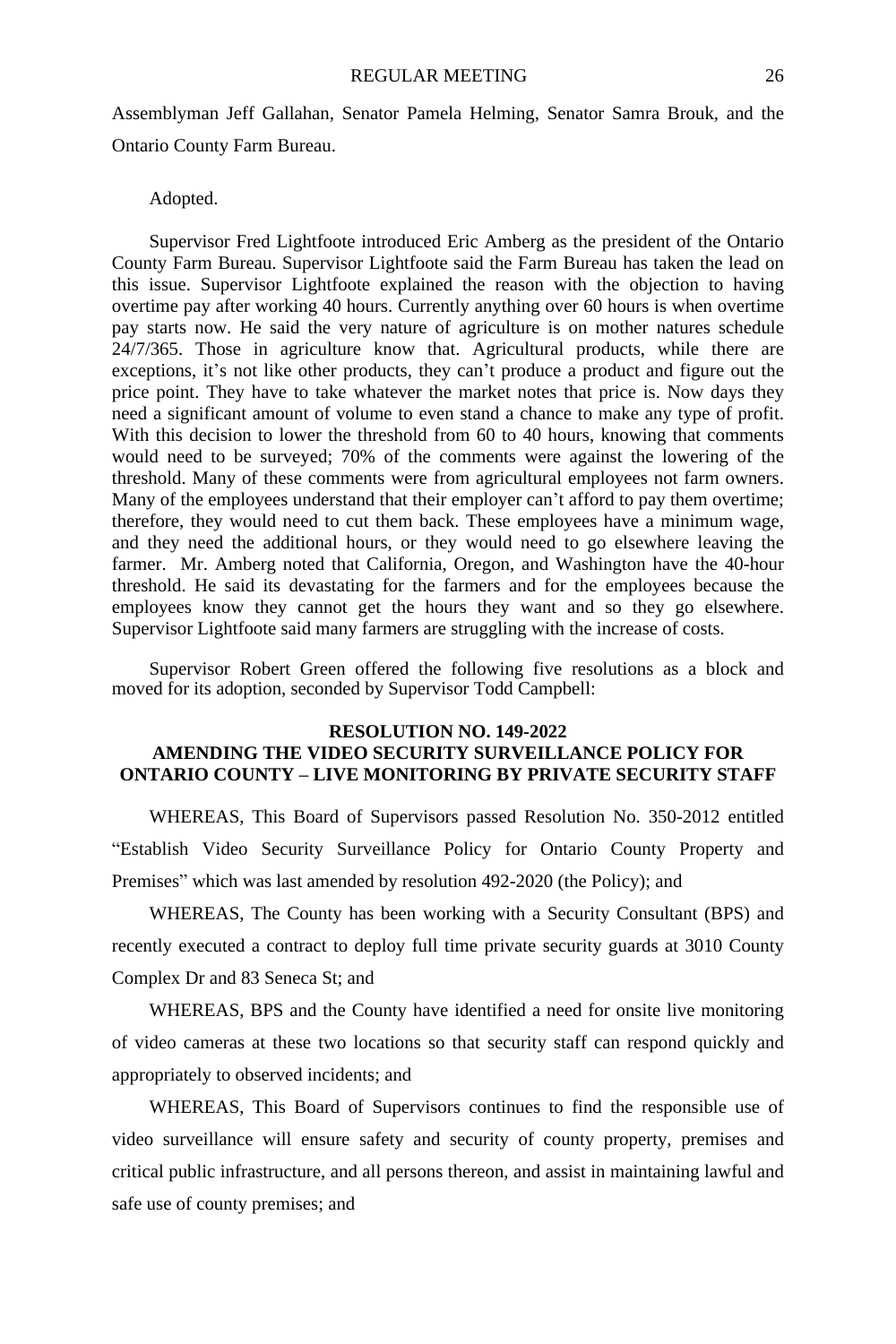#### 27 March 10, 2022

WHEREAS, The Public Safety Committee and the Governmental Operations and Insurance Committee have reviewed and recommend the amendments to this Policy; now, therefore, be it

RESOLVED the Policy, in its entirety below, is hereby amended as follows:

Section 1. Scope:

This policy shall apply to all fixed video surveillance systems on county premises with the exception of such systems under the direct supervision of the Sheriff, systems under the direct supervision of the NYS Office of Court Administration, and with the further exception of covert systems employed by any law enforcement agency having jurisdiction.

Section 2. Deployment:

Video surveillance systems may only be deployed in public areas of countycontrolled premises.

Section 3. Confidentiality and Privacy:

No video surveillance system shall intentionally monitor private property except as necessary to adequately capture county premises. No recorded video of private property shall be viewed unless it is for system maintenance or is potentially material to a legitimate criminal or other governmental investigation. Recorded video shall not be released except as provided herein or required by law.

Section 4. Notice:

Reasonable signage shall be appropriately placed in all video surveillance locations, stating that video surveillance is present, and providing appropriate contact information for persons seeking additional information.

Section 5. Use and Monitoring:

Video developed under this policy may be monitored, reviewed or copied by law enforcement personnel, including 9-1-1 Center Personnel, authorized by the Sheriff or District Attorney, by the County Administrator, the Chief Information Officer, and by any other persons if authorized by a court of competent jurisdiction. Private security staff under contract with the County, may monitor and review, but not copy video developed under this policy. The Chief Information Officer may also review, monitor or copy such video as may be necessary for system maintenance.

This policy excludes video created through the use of the intercom system and through the access control system. Such video shall not be viewed, duplicated, rerecorded or used for any other purpose except in accordance with this policy.

No duplicate recording of any video shall be made through external means.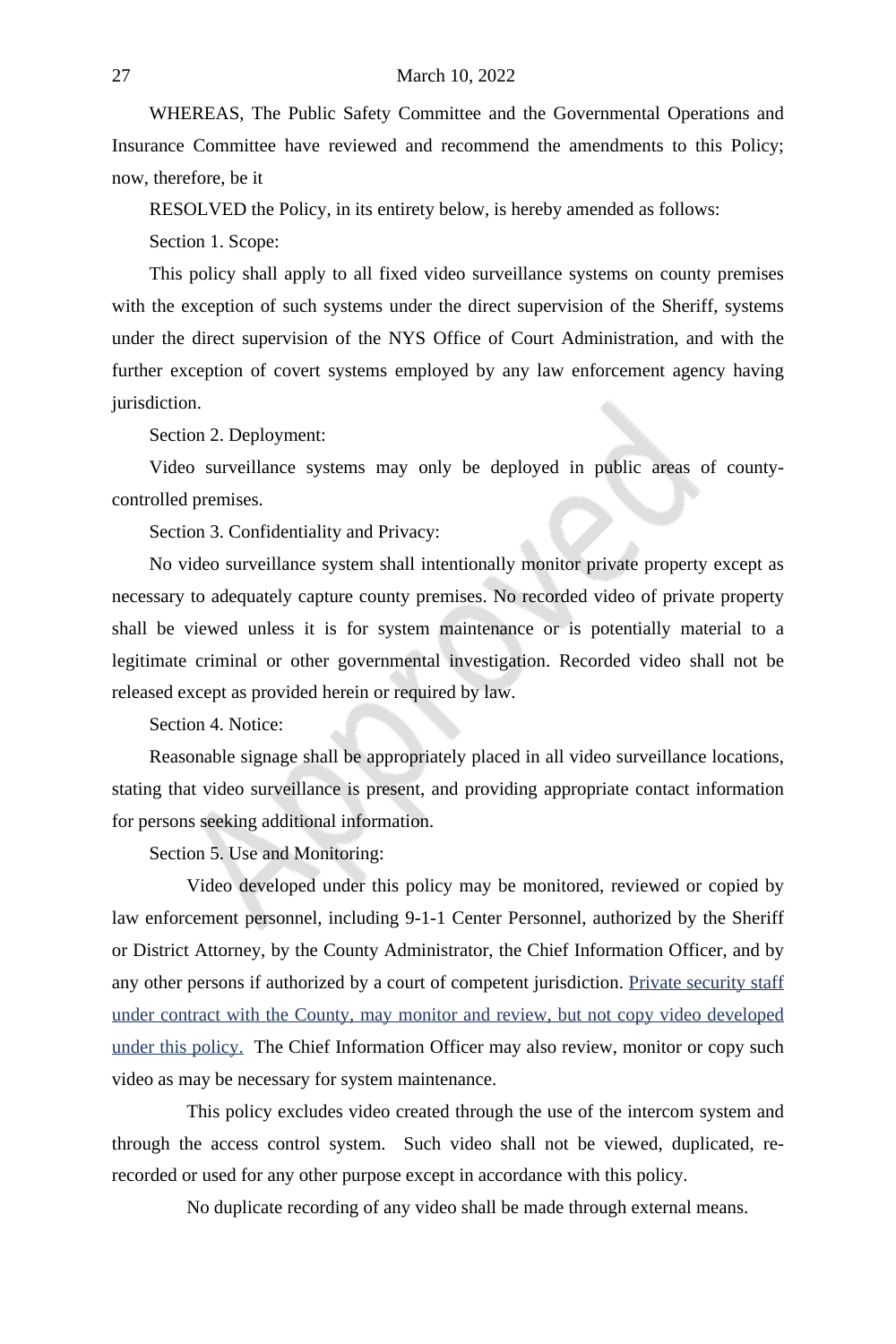Section 6. Retention:

Video developed under this policy shall be destroyed or erased no less than 30 days after the date of recording, unless the Sheriff, District Attorney or County Administrator determines that specified video may be material and relevant to law enforcement or administrative investigation, or to potential litigation. In these cases, the imagery shall be destroyed or erased as soon as practicable, but no less than three years following the date of recording.

Section 7. NY State Systems:

The NY State Office of Court Administration may install and operate, in cooperation with the County, such video surveillance systems as it deems appropriate to enhance the safety and security of the Ontario County Courthouse. The administration of these systems shall be in accordance with the rules of the administrators and justices of the courts.

Section 8. System Responsibilities:

The Chief Information Officer shall be responsible for the operation and maintenance of the video surveillance systems covered by this policy, and for the implementation of the policy.

The Chief Information Officer may issue rules not inconsistent with this policy for the operation and maintenance of the system, and may, with the approval of the County Administrator and within the limits of the appropriation expand, modify or contract any video surveillance system covered by this policy, and may recommend to the Public Safety Committee and the Governmental Operations and Insurance Committee any modifications to the policy.

Section 9. Retention of Authority:

Nothing herein shall be construed as abolishing, transferring or curtailing any power of the Board of Supervisors; and further

RESOLVED, That this resolution shall take effect immediately.

### **RESOLUTION NO. 150-2022 FIXING DATE AND NOTICE FOR THE PUBLIC HEARING ON LOCAL LAW NO. 1 (INTRO.) OF 2022**

WHEREAS, There has been introduced at a meeting of this Board held on March 10, 2022 a proposed local law entitled "A Local Law Establishing Residency Requirements for County Police Officers and Superseding Public Officers Law Section 3(1) and Local Law 8 of 1999, As Amended by Local Law 1 of 2016"; now, therefore, be it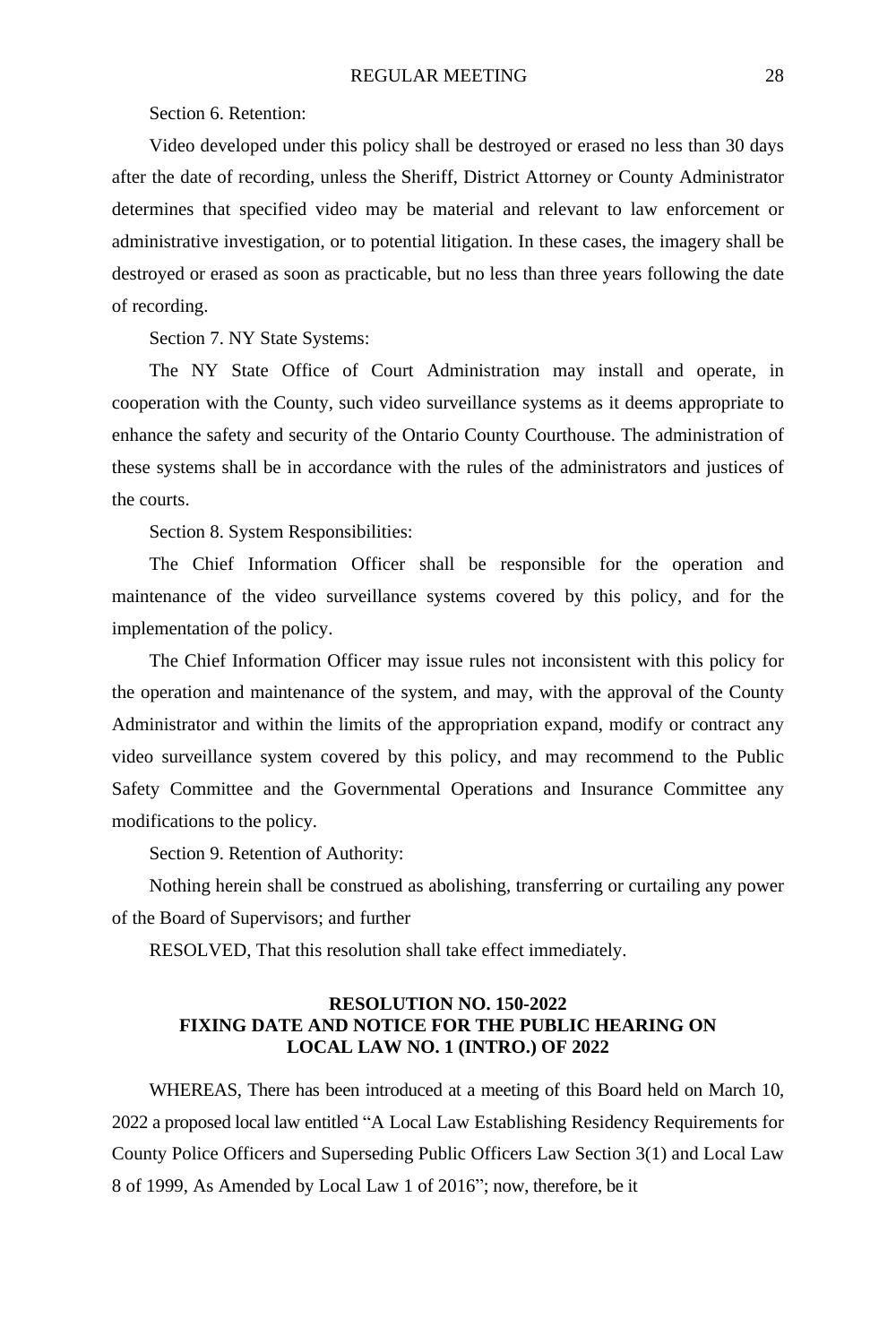RESOLVED, That a public hearing shall be held on March 31, 2022, at 6:30 p.m. at the Supervisors' Chambers, location 74 Ontario Street, 2<sup>nd</sup> Floor, Canandaigua, New York; and further

RESOLVED, That at least five days' notice of such hearing shall be given by the Clerk of this Board by the due posting thereof upon the Supervisors' bulletin board at the Ontario County Court House, and by publishing such notice at least once in the official newspapers of the County.

#### **RESOLUTION NO. 151-2022 AUTHORIZATION TO REJECT BID (B22034) FOR REPLACEMENT OF OUTBOARD MOTORS**

WHEREAS, The Ontario County Purchasing Department issued bid (B22034) for the replacement of the Mercury outboard motors on the 2008 Boston Whaler Boat used by the Ontario County Sheriff's Department; and

WHEREAS, Only a single bid was received and the lead time for the motors offered is expected to be one year; and

WHEREAS, The Sheriff's Department requires this replacement sooner than one year, due to the condition of the current motors; and

WHEREAS, It is the recommendation of the Public Safety Committee that it would be in the best interest of the County to reject the bid received and rebid; now, therefore, be it

RESOLVED, That the bid received for bid (B22034) for the replacement of outboard motors be rejected and that a new bid with revised specifications be issued for this item; and further

RESOLVED, That certified copies of this resolution be sent to rhajecki@krenzermarine.com by the Clerk of this Board.

#### **RESOLUTION NO. 152-2022 AUTHORIZATION EXTENSION AGREEMENT WITH THE TOWN OF CANANDAIGUA ONANDA PARK BOATHOUSE AND OFFICE ONTARIO COUNTY OFFICE OF THE SHERIFF**

WHEREAS, Resolution No. 183-2021 authorized a contract extension with the Town of Canandaigua and the Department of Environmental Conservation, Region 8, for use and occupancy of a boathouse and office at Onanda Park, between West Lake Road and Canandaigua Lake in the Town of Canandaigua for the purposes of maintaining the Ontario County Sheriff's Navigation headquarters; and

WHEREAS, There is a need for additional use and occupancy for 2022; and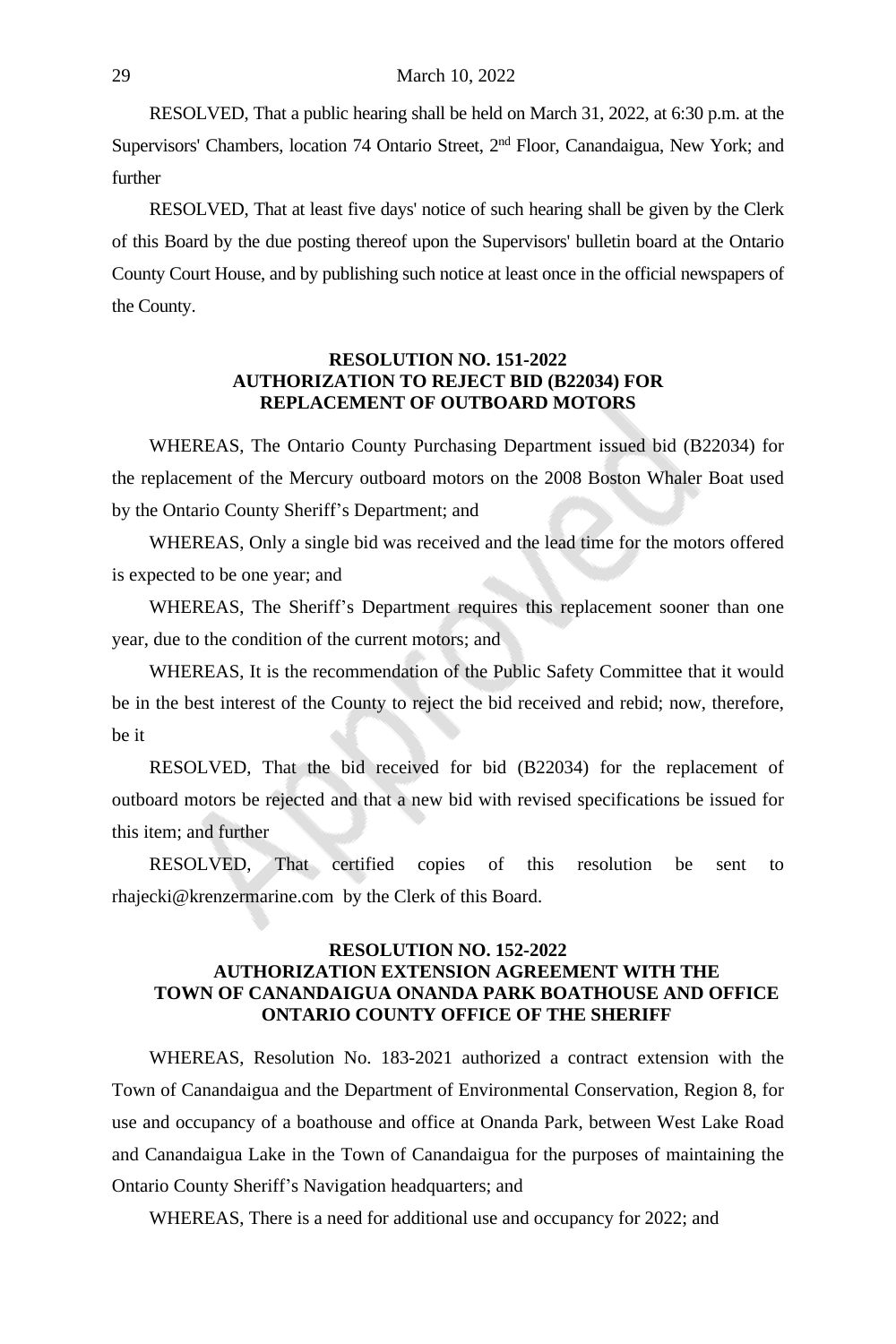WHEREAS, Funding for the additional use and occupancy are available in the current budget; and

WHEREAS, The Original Agreement provides that the County and Town are to mutually agree to a yearly rental fee; and

WHEREAS, Pursuant to provision number 3(A) of the Original Agreement the Town and County have mutually agreed on a rental fee of \$3,600 per year for the term of January 1, 2022 through December 31, 2022; and

WHEREAS, The Public Safety Committee has reviewed this proposal and recommends its acceptance; now, therefore, be it

RESOLVED, That upon review and approval by the County Attorney as to form, this Board of Supervisors approves the extension to the agreement with the Town of Canandaigua; and further

RESOLVED, That the County Administrator be, and hereby is, authorized and directed to execute said extension on behalf of the Board of Supervisors.

# **RESOLUTION NO. 153-2022 AUTHORIZING CONTRACT WITH LEXIPOL, LLC OFFICE OF SHERIFF**

WHEREAS, There is a need for assistance related to updating the policies and procedures of the Office of Sheriff; and

WHEREAS, A proposal has been received from Lexipol, LLC; 2611 Internet Boulevard, Suite 100, Frisco, Texas 75034 to provide said services; and

WHEREAS, This contract was budgeted during the 2022-2023 budget cycle and sufficient funds exist within the Office of Sheriff budget; and

WHEREAS, The Sheriff has reviewed this request with the Public Safety Committee which recommends authorization of this contract for the period of March 11, 2022 through March 10, 2023; now, therefore, be it

RESOLVED, That upon review and approval by the County Attorney, the Board of Supervisors hereby approves the agreement for law enforcement public safety and policy solution services with Lexipol, LLC for a term commencing on March 11, 2022 and terminating on March 10, 2023 for an amount not to exceed \$41,725.65 for full implementation of policy and procedures manual review and update, daily training bulletins and supplemental publication related to policies and procedures; and further

RESOLVED, That the County Administrator be, and hereby is, authorized and empowered to execute said contract, and all other documents necessary to effectuate the purposes of this resolution; and further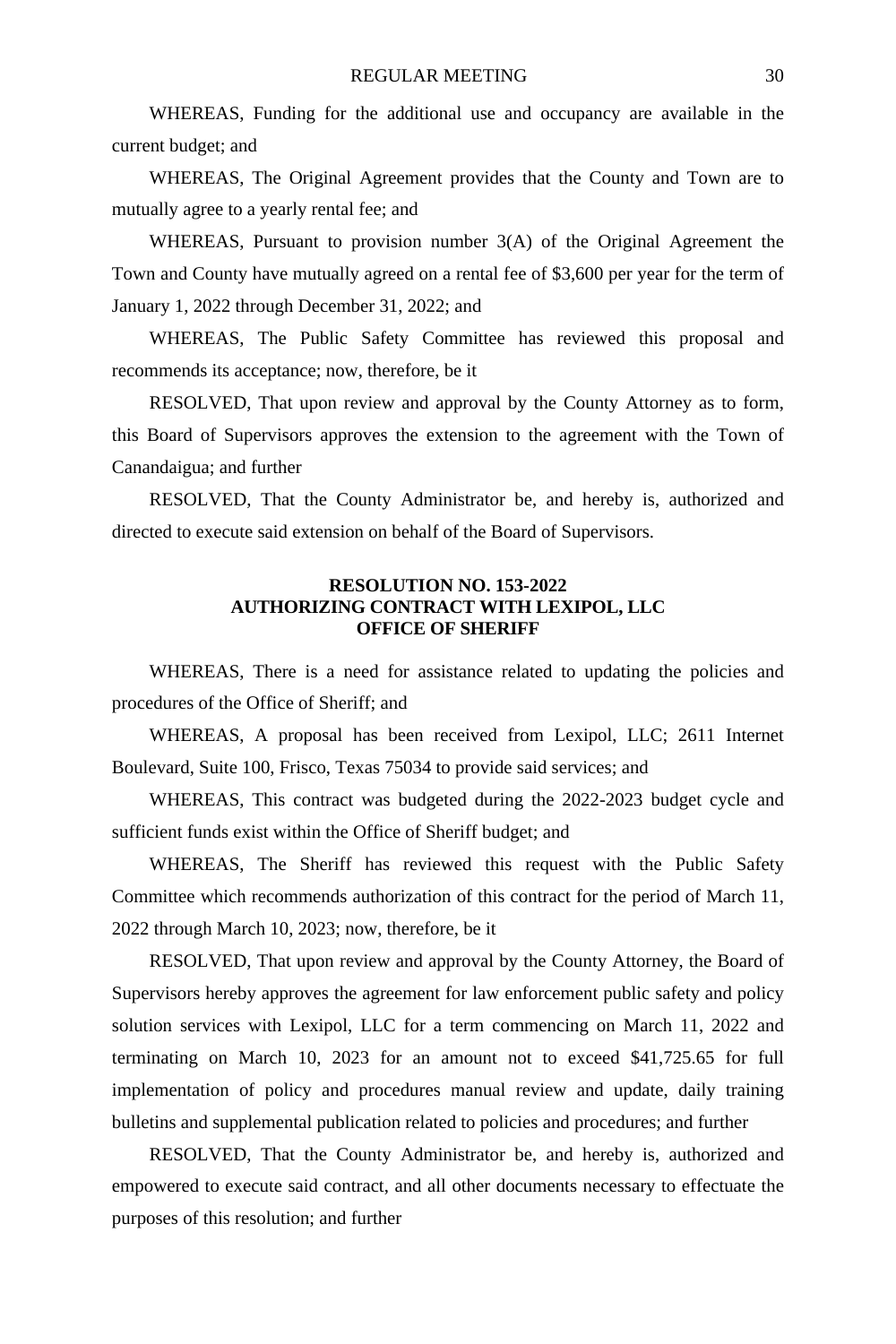RESOLVED, That certified copies of this resolution be sent by the Clerk of this Board to the Ontario County Office of Sheriff.

The foregoing block of five resolutions was adopted.

Supervisor Frederick Lightfoote offered the following eleven resolutions as a block and moved for its adoption, seconded by Supervisor Dominick Vedora:

# **RESOLUTION NO. 154-2022 CAPITAL PROJECT H036-17 AUTHORIZE A CONTRACT WITH GENEVA ELECTRICAL SUPPLIES AND BUDGET TRANSFER 2017 FLCC MAINTENANCE CAPITAL PROJECT**

WHEREAS, Resolution No. 49-2017 established Capital Project No. H036-17 as the 2017 FLCC Maintenance Capital Project; and

WHEREAS, Finger Lakes Community College desires to replace lamps with LED fixtures in classrooms, restrooms and offices at the Main Campus, updated lighting fixtures will allow for potential future savings; and

WHEREAS, Resolution No. 652-2021 approved Bid (B21097) for the purchase of electrical supplies to Geneva Electrical Supplies 369 Lyons Road, Geneva, New York, 14456; and

WHEREAS, Geneva Electrical Supplies submitted a quote dated February 14, 2022 for the purchase of material needed for the lighting upgrades in the amount of Four Thousand One Hundred Twenty-Six Dollars and Fifty Cents (\$4,126.50) a copy of which is on file with the clerk of the Board; and

WHEREAS, FLCC staff will self – perform the removal and disposal of existing lighting fixtures and the installation of new lighting fixtures; and

WHEREAS, Sufficient funds exist in the 2017 FLCC Maintenance Capital Project; and

WHEREAS, The Public Works Committee and the Ways and Means Committee recommend adoption of this resolution; now, therefore, be it

RESOLVED, That the following budget amendment for Capital Project No. H036- 17 be, and hereby is, amended as follows:

| _ine            | Description | Current<br><b>Budget</b> | Change | Revised<br>Budaet |
|-----------------|-------------|--------------------------|--------|-------------------|
| Appropriations: |             |                          |        |                   |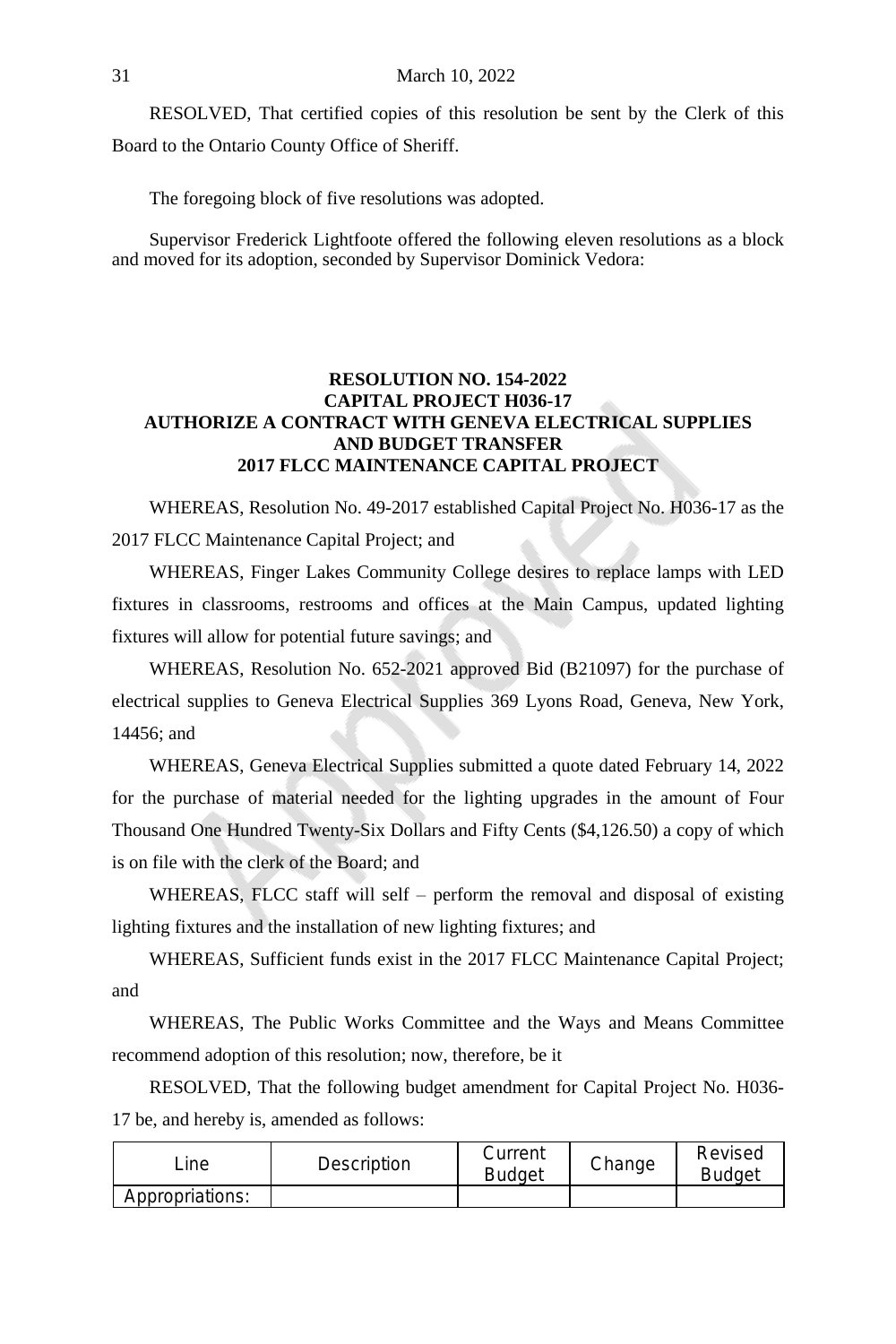| HH H036 17              | Consultation &  | \$20,515.0 |            | \$20,515.0 |
|-------------------------|-----------------|------------|------------|------------|
|                         |                 |            |            |            |
| 54260                   | Professional    | 0          |            |            |
| HH H036 17              | General         | \$648,341. |            | \$648,341. |
| 54491                   | Construction    | 76         |            | 76         |
| HH H <sub>0</sub> 36 17 |                 |            | $+$        | \$12,683.8 |
| 54493                   | Electric        | \$8,557.35 | \$4,126.50 | b          |
| HHH03617                | Architectural & | \$45,000.0 |            | \$45,000.0 |
| 54495                   | Engineering     | O          |            |            |
| HH H036 17              |                 | \$110,321. |            | \$110,321. |
| 54521                   | <b>HVAC</b>     | 00         |            | 00         |
| HH H036 17              | Change Order    | \$30,282.8 |            | \$26,156.3 |
| 54743                   | Contingency     | 9          | \$4,126.50 |            |
| HH H036 17              |                 |            |            |            |
| 54865                   | Administration  | \$3,285.00 |            | \$3,285.00 |
| Revenues:               |                 |            |            |            |
| HH H036 17              | FLCC Revenue -  | \$40,000.0 |            | \$40,000.0 |
| 42397                   | Other           | 0          |            |            |
| HH H036 17              |                 | \$433,151. |            | \$433,151. |
| 43297                   | State Aid       | 50         |            | 50         |
| HH H036 17              | A - Interfund   | \$393,151. |            | \$393,151. |
| 45031                   | Transfer        | 50         |            | 50         |
| $1 \cdot C \cdot 1$     |                 |            |            |            |

and further

RESOLVED, That subject to review and approval of the County Attorney as to form, the Board of Supervisors hereby accepts the quote from Geneva Electrical Supplies dated February 14, 2022 on file with the clerk of the Board in the amount of Four Thousand One Hundred Twenty-Six Dollars and Fifty Cents (\$4,126.50) for the purchase of LED lighting and authorizes and empowers the County Administrator to execute a contract with said firm for said equipment for said amount; and further

RESOLVED, That the Purchasing Department is hereby authorized and directed to issue a purchase order to Geneva Electrical Supplies in accordance with said quote; and further

RESOLVED That the cost of said material and supplies from Geneva Electrical Supplies be paid from budget line HH H036 17 54493 – Electric; and further

RESOLVED, That the Department of Finance is directed to make all necessary budgetary and accounting entries to effect the intent of this resolution for a total project budget of Eight Hundred Sixty Six Thousand Three Hundred Three Dollars (\$866,303.00); and further

RESOLVED, That certified copies of this resolution be sent by the Clerk of this Board to the County Finance Department and the Vice President - Administration and Finance of Finger Lakes Community College.

# **RESOLUTION NO. 155-2022**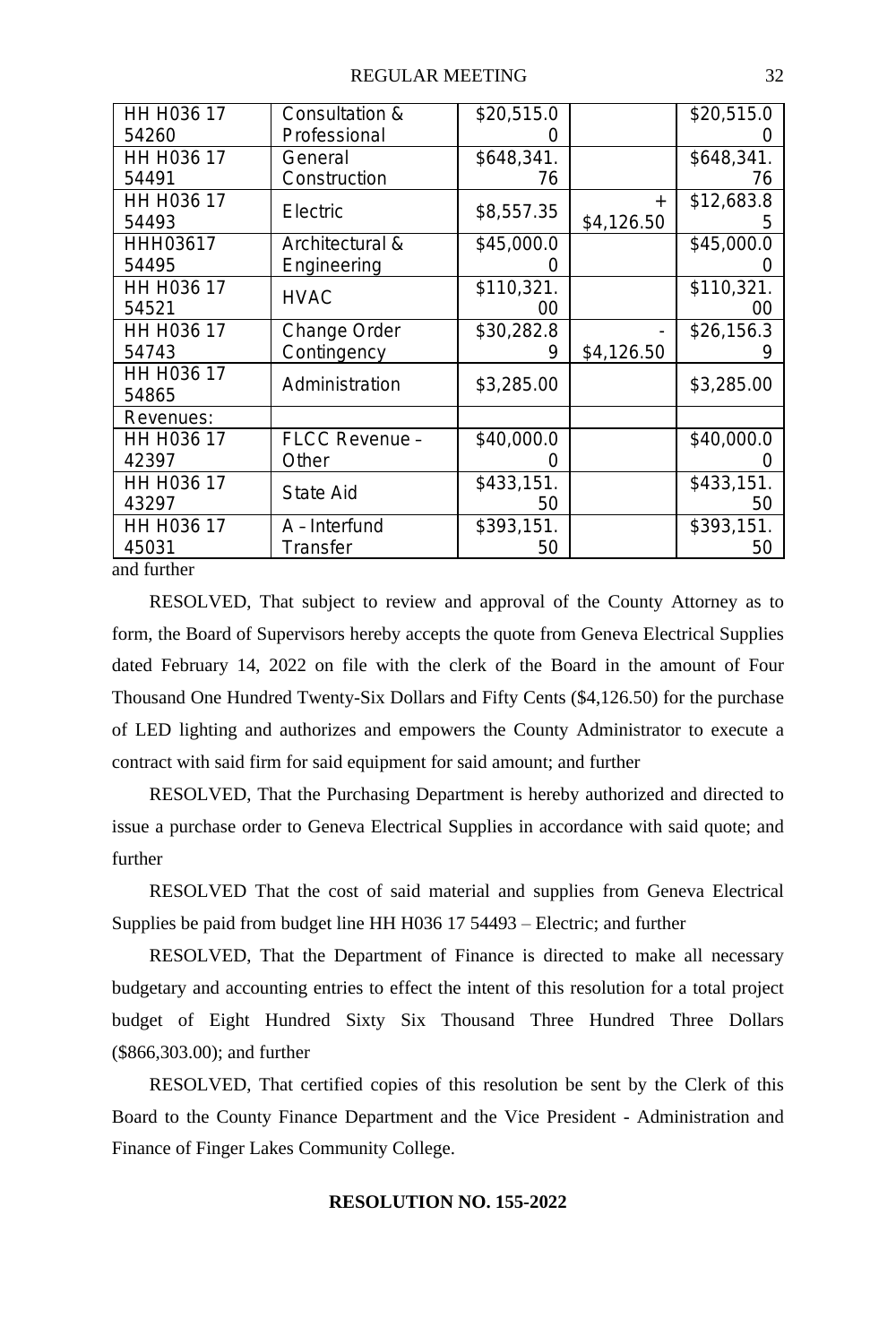# **CAPITAL PROJECT H057-19 AUTHORIZATION TO CONTRACT WITH ADVANCED ARCHITECTURE AND PLANNING, PC 2019 FLCC MAINTENANCE CAPITAL PROJECT**

WHEREAS, Resolution No. 360-2019 created and funded Capital Project H057-19 as the 2019 FLCC Maintenance Capital Project in the amount of One Million Two Hundred Seventy-Nine Thousand Dollars (\$1,279,000.00); and

WHEREAS, One of the work items to be funded by said Capital Project is the Design Services in Connection with the Wayfinding Signage Project for the Main Building at the Main Campus of Finger Lakes Community College (FLCC); and

WHEREAS, Pursuant to Resolution No. 118-2017 the County hired Advanced Architecture and Planning, PC, 1870 Whitehaven Road, Grand Island, New York 14072 to design wayfinding signage for the main FLCC Campus; and

WHEREAS, Due to the Nursing Expansion and other relocations at FLCC, said Wayfinding signage needs to be updated; and

WHEREAS, FLCC received a proposal from Advanced Architecture and Planning, dated August 2, 2021 to provide services to design the wayfinding signage at locations throughout main campus in the amount of Twelve Thousand Four Hundred Dollars (\$12,400.00), a copy of which is on file with the Clerk of this Board; and

WHEREAS, Sufficient funds exist in Capital Project H057-19 to fund this contract; and

WHEREAS, The Public Works Committee recommends approval of this resolution; now, therefore, be it

RESOLVED, That subject to review and approval of the County Attorney as to form, the Board of Supervisors hereby accepts the proposal from Advanced Architecture and Planning and authorizes and empowers the County Administrator to execute a contract with said firm for design services related to updating wayfinding signage at the main FLCC campus for a contract price of Twelve Thousand Four Hundred Dollars (12,400.00); and further

RESOLVED, That the term of said contract shall commence March 11, 2022 and terminate April 30, 2023; and further

RESOLVED, That the cost of said contract shall be paid from line HHH05719 54260 Consultation and Professional; and further

RESOLVED, That the Department of Finance is authorized to make the necessary budgetary and accounting entries to effect the intent of this resolution for a total project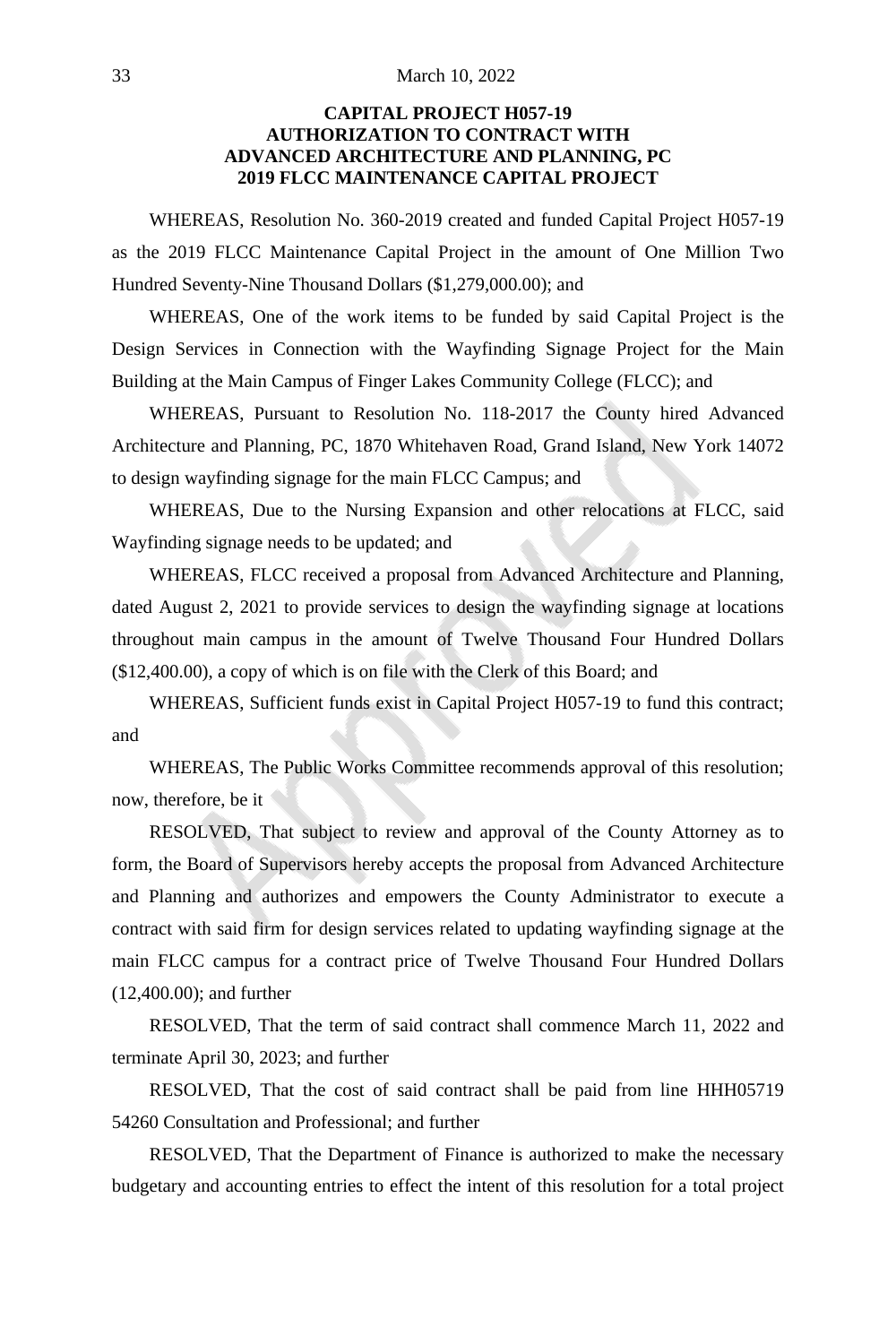budget of One Million Two Hundred Seventy Nine Thousand Dollars (\$1,279,000.00); and further

RESOLVED, That certified copies of this resolution be sent by the Clerk of this Board to the County Finance Department, and the Vice President for Administration and Finance at Finger Lakes Community College.

# **RESOLUTION NO. 156-2022 CAPITAL PROJECT H068-20 AUTHORIZE CONTRACT WITH ePLUS TECHNOLOGY, INC. FOR IT EQUIPMENT FLCC NURSING EXPANSION CAPITAL PROJECT**

WHEREAS, Resolution No. 302-2020 established Capital Project H068-20 as the FLCC Nursing Expansion Capital Project; and

WHEREAS, ePlus Technology Inc., 13595 Dulles Technology Drive, Herndon, VA 20171, submitted quote #22752771 dated January 25, 2022 for the purchase of three (3) room kit minis for the enhancement of educational technology in the amount of Four Thousand Eight Hundred Forty-Nine Dollars and Fourteen Cents (\$4,849.14) per NYS Contract: CISCO # PM20800, a copy of which is on file with the Clerk of this Board; and

WHEREAS, Sufficient funds are available to fund this computer equipment purchase necessary to operate the facility after construction is complete; and

WHEREAS, The Public Works Committee recommends adoption of this resolution; now, therefore, be it

RESOLVED, That subject to review and approval of the County Attorney as to form, the Board of Supervisors hereby accepts said proposal from ePlus Technology, Inc. and authorizes and empowers the County Administrator to execute a contract with said firm for the purchase of Three (3) room kit minis in the amount of Four Thousand Eight Hundred Forty-Nine Dollars and Fourteen Cents (\$4,849.14); and further

RESOLVED, That the term of said contract shall commence on March 11, 2022 and terminate on December 31, 2022; and further

RESOLVED, That the cost of said contract be paid from budget line HHH06820 52300 – Equipment, Computer of Capital Project H068-20; and further

RESOLVED, That the Department of Finance is directed to make all necessary budget and accounting entries to effect the intent of this resolution for a total project budget of Seven Million Two Hundred Thirty-Two Thousand Two Hundred Seventy-Eight Dollars (\$7,232,278.00); and further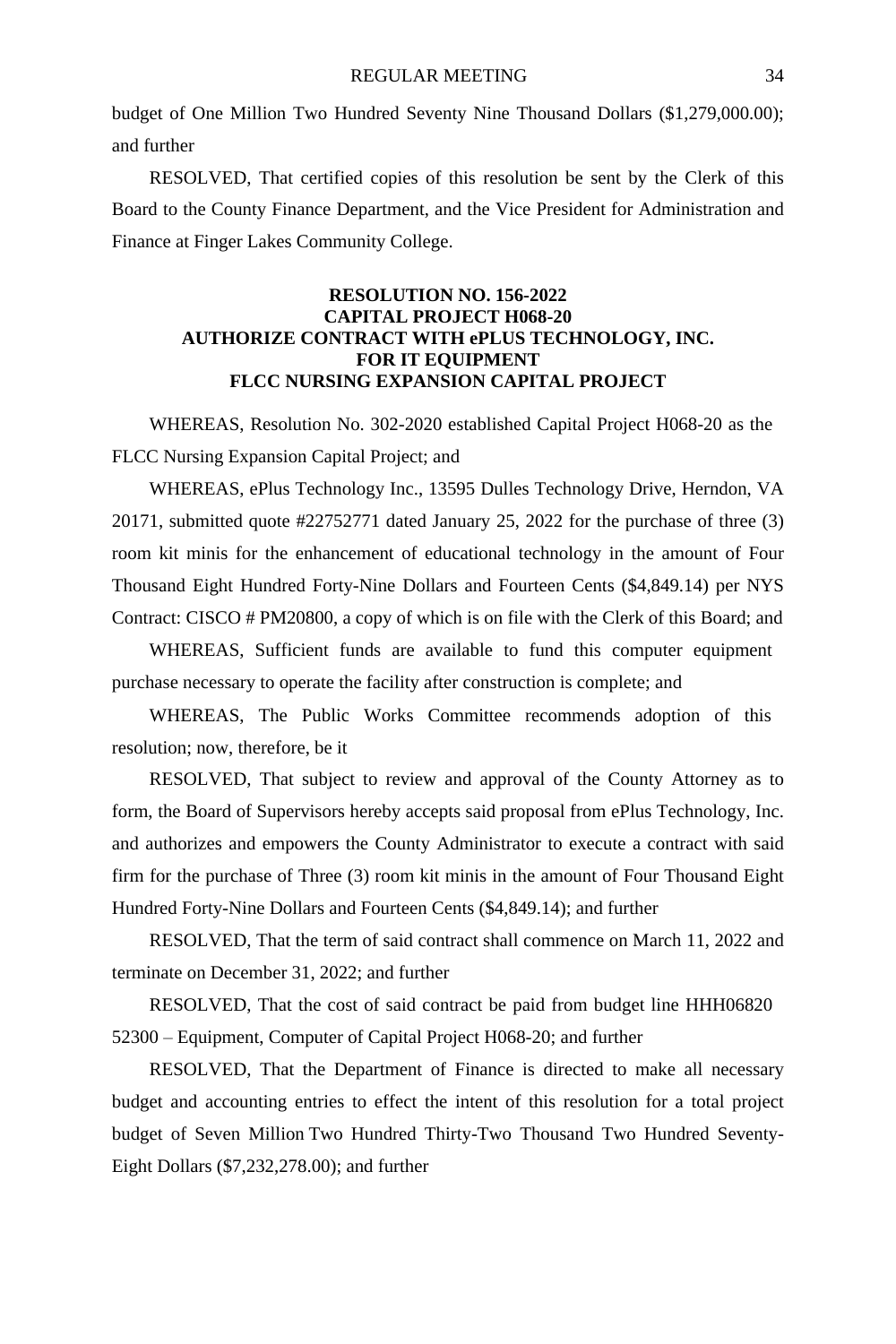RESOLVED, That certified copies of this resolution be sent by the Clerk of this Board to the County Finance Department, and the Vice President for Administration and Finance at Finger Lakes Community College.

## **RESOLUTION NO. 157-2022 CAPITAL PROJECT NO. H068-20 AUTHORIZE CONTRACT WITH GRAYBAR FOR IT EQUIPMENT AND MATERIAL FLCC NURSING EXPANSION CAPITAL PROJECT**

WHEREAS, Resolution No. 302-2020 established Capital Project No. H068-20 as the FLCC Nursing Expansion Capital Project; and

WHEREAS, A variety of computer monitors, laptops, phones, cable and miscellaneous IT equipment is needed to operate the facility; and

WHEREAS, Graybar, 425 Cayuga Rd., Suite 400, Cheektowaga, NY 14225, submitted quote #0239961454 dated February 16, 2022 for the purchase of necessary Uninterruptable Power Supplies and related equipment in the amount of Nine Thousand One Hundred Fifty-One Dollars and Eighty-Four Cents (\$9,151.84) per contract 9001283 – Omnia Partners – Public Sector, a copy of which is on file with the clerk of the Board; and

WHEREAS, Sufficient funds are available in this capital project to purchase the necessary equipment to operate the facility after construction is complete; and

WHEREAS, The Public Works Committee recommends adoption of this resolution; now, therefore, be it

RESOLVED, That subject to review and approval of the County Attorney as to form, the Board of Supervisors hereby accepts said quote from GraybaR and authorizes and empowers the County Administrator to execute a contract with said firm for Uninterruptable Power Supply and related equipment in the amount of Nine Thousand One Hundred Fifty-One Dollars and Eighty-Four Cents (\$9,151.84); and further

RESOLVED, That the term of said contracts shall commence on March 11, 2022 and terminate on December 31, 2023; and further

RESOLVED, That the cost of said contracts be paid from budget line HHH06820 52300 – Equipment, Computer of Capital Project H068-20; and further

RESOLVED, That the Department of Finance is directed to make all necessary budget and accounting entries to effect the intent of this resolution for a total project budget of Seven Million Two Hundred Thirty-Two Thousand Two Hundred Seventy-Eight Dollars (\$7,232,278.00); and further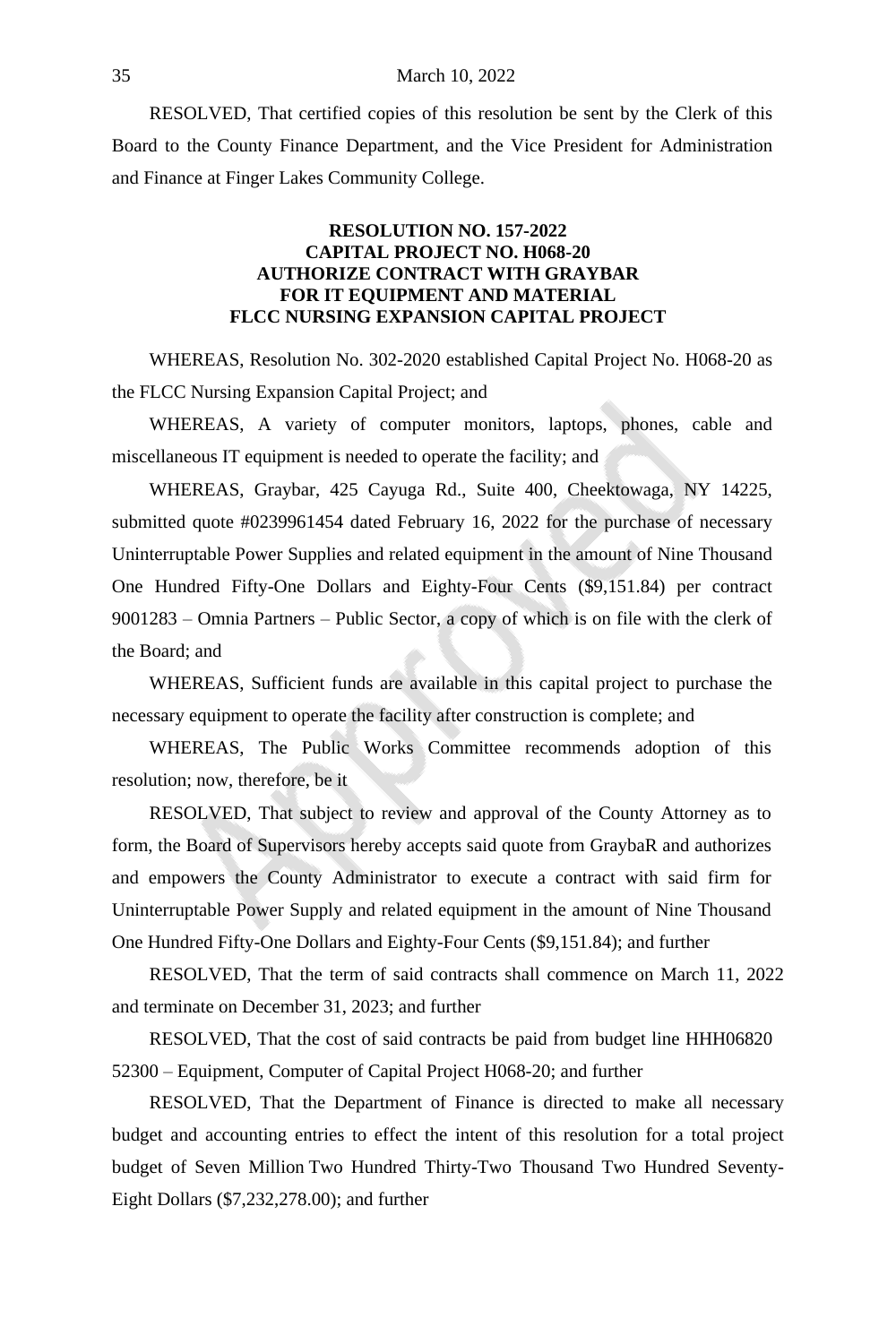RESOLVED, That certified copies of this resolution be sent by the Clerk of this Board to the County Finance Department and the Vice President – Administration and Finance of Finger Lakes Community College.

## **RESOLUTION NO. 158-2022 CAPITAL PROJECT NO. H068-20 AUTHORIZE CONTRACT WITH THE CBORD GROUP INC. FOR IT EQUIPMENT FLCC NURSING EXPANSION CAPITAL PROJECT**

WHEREAS, Resolution No. 302-2020 established Capital Project No. H068-20 as the FLCC Nursing Expansion Capital Project; and

WHEREAS, Finger Lakes Community College employs a proprietary room access hardware and software system provided by The CBORD Group, Inc., 950 Danby Rd., Suite 100C, Ithaca, NY 14850 (hereinafter 'CBORD'); and

WHEREAS, CBORD submitted quote #Q123093 dated February 24, 2022 for the purchase of additional security card readers, associated hardware and software needed for the FLCC Nursing Expansion Project in the amount of Five Thousand Eight Hundred Two Dollars and Twenty-Six Cents (\$5,802.26) per CBORD's Vizient Legacy Price Book, a copy of which is on file with the clerk of the Board; and

WHEREAS, Sufficient funds are available in this capital project to fund the purchase of the hardware and software per said quote from CBORD; and

WHEREAS, The Public Works Committee recommends adoption of this resolution; now, therefore, be it

RESOLVED, That subject to review and approval of the County Attorney as to form, the Board of Supervisors hereby accepts said quote from The CBORD Group Inc. and authorizes and empowers the County Administrator to execute a contract with said firm for additional security card readers and associated hardware and software in the amount of Five Thousand Eight Hundred Two Dollars and Twenty-Six Cents (\$5,802.26); and further

RESOLVED, That the term of said contracts shall commence on March 11, 2022 and terminate on April 30, 2023; and further

RESOLVED, That the cost of said contract be paid from budget line HHH06820 52300 – Equipment, Computer of Capital Project H068-20; and further

RESOLVED, That the Department of Finance is directed to make all necessary budget and accounting entries to effect the intent of this resolution for a total project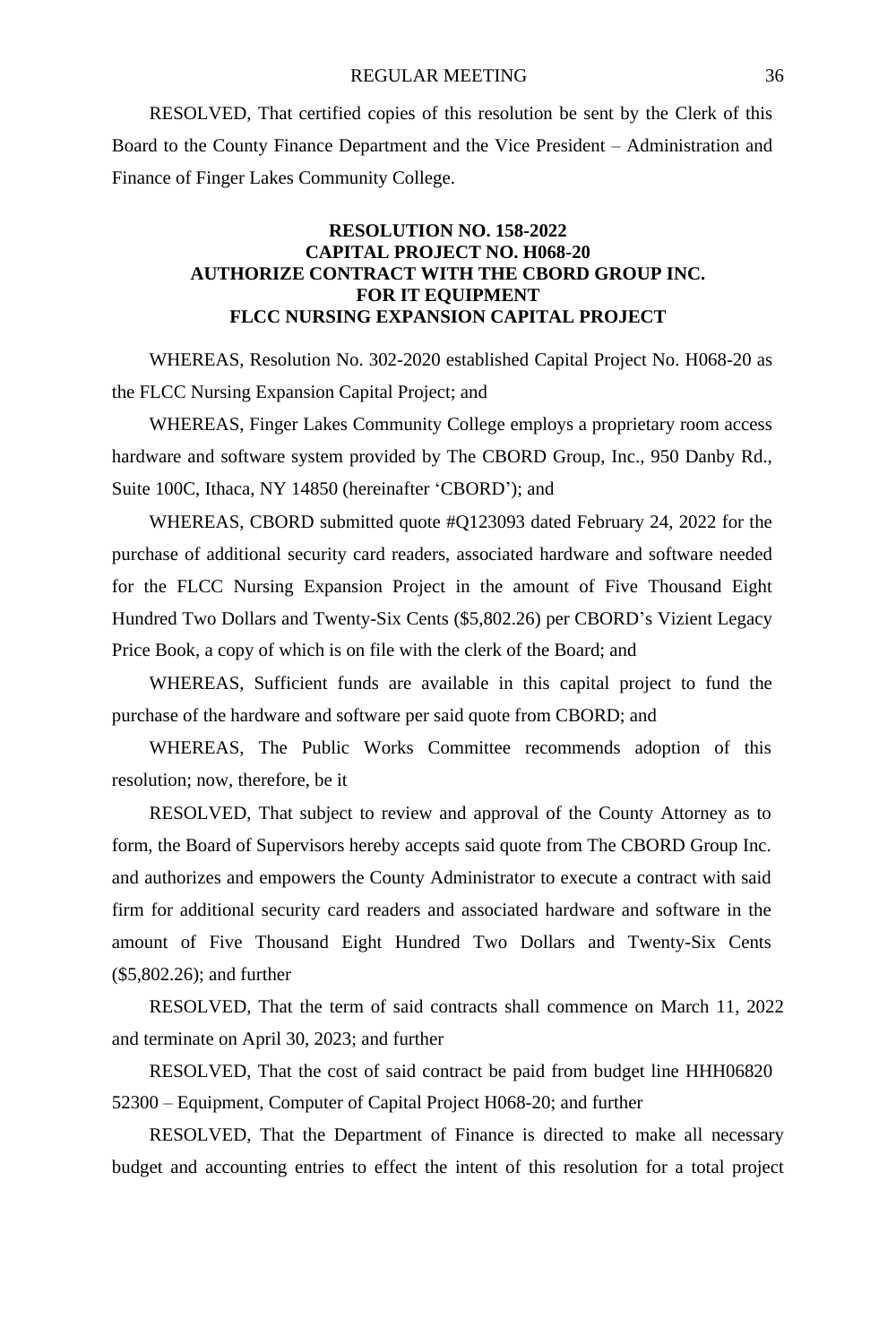budget of Seven Million Two Hundred Thirty-Two Thousand Two Hundred Seventy Eight Dollars (\$7,232,278.00); and further

RESOLVED, That certified copies of this resolution be sent by the Clerk of this Board to the County Finance Department and the Vice President – Administration and Finance of Finger Lakes Community College.

# **RESOLUTION NO. 159-2022 CAPITAL PROJECT NO. H071-20 AUTHORIZE CONTRACT AMENDMENT WITH EMCOR SERVICES BETLEM AND BUDGET TRANSFER GENEVA SERVER ROOM UPGRADE PROJECT**

WHEREAS, Resolution No. 442-2020 created Capital Project No. H071-20 as the Geneva Server Room Upgrade Project in the amount of Sixty-Five Thousand Dollars (\$65,000.00); and

WHEREAS, Resolution No. 709-2021 authorized a contract with Emcor Services Betlem for the purchase and installation of two low-ambient Daikin mini- split cooling units; and

WHEREAS, Emcor Services Betlem, 704 Clinton Ave., Rochester, NY 14620-1402, submitted a proposal dated February 15, 2022 for all work associated with power wiring for the new Daikin split units in the amount of Two Thousand Seven Hundred Seventy Dollars (\$2,770.00) a copy of which is on file with the Clerk of the Board; and

WHEREAS, Sufficient funds are available in Capital Project No. H071-20 to fund this contract amendment; and

WHEREAS, The Public Works Committee and the Ways and Means Committee recommend adoption of this resolution; now, therefore, be it

| $1011909$ as $10110$ ma |                                         |             |                                     |                          |
|-------------------------|-----------------------------------------|-------------|-------------------------------------|--------------------------|
| Line                    | Current<br>Description<br><b>Budget</b> |             | Change                              | Revised<br><b>Budget</b> |
| Appropriations:         |                                         |             |                                     |                          |
| To:                     |                                         |             |                                     |                          |
| HHH07120<br>52450       | Equipment Building<br>& Maintenance     |             | $$20,545.00 + $2,770.00 $23,315.00$ |                          |
| HHH07120<br>54101       | Equipment, Minor                        | \$3,974.24  |                                     | \$3,974.24               |
| HHH07120<br>54491       | General<br>Construction                 | \$4,849.67  |                                     | \$4,849.67               |
| From:                   |                                         |             |                                     |                          |
| HHH07120<br>54500       | Safety                                  | \$35,630.99 | \$2,770.00                          | \$32,860.9<br>9          |
| Revenue:                |                                         |             |                                     |                          |

RESOLVED, That the budget for Capital Project H071-20 be, and hereby is, amended as follows: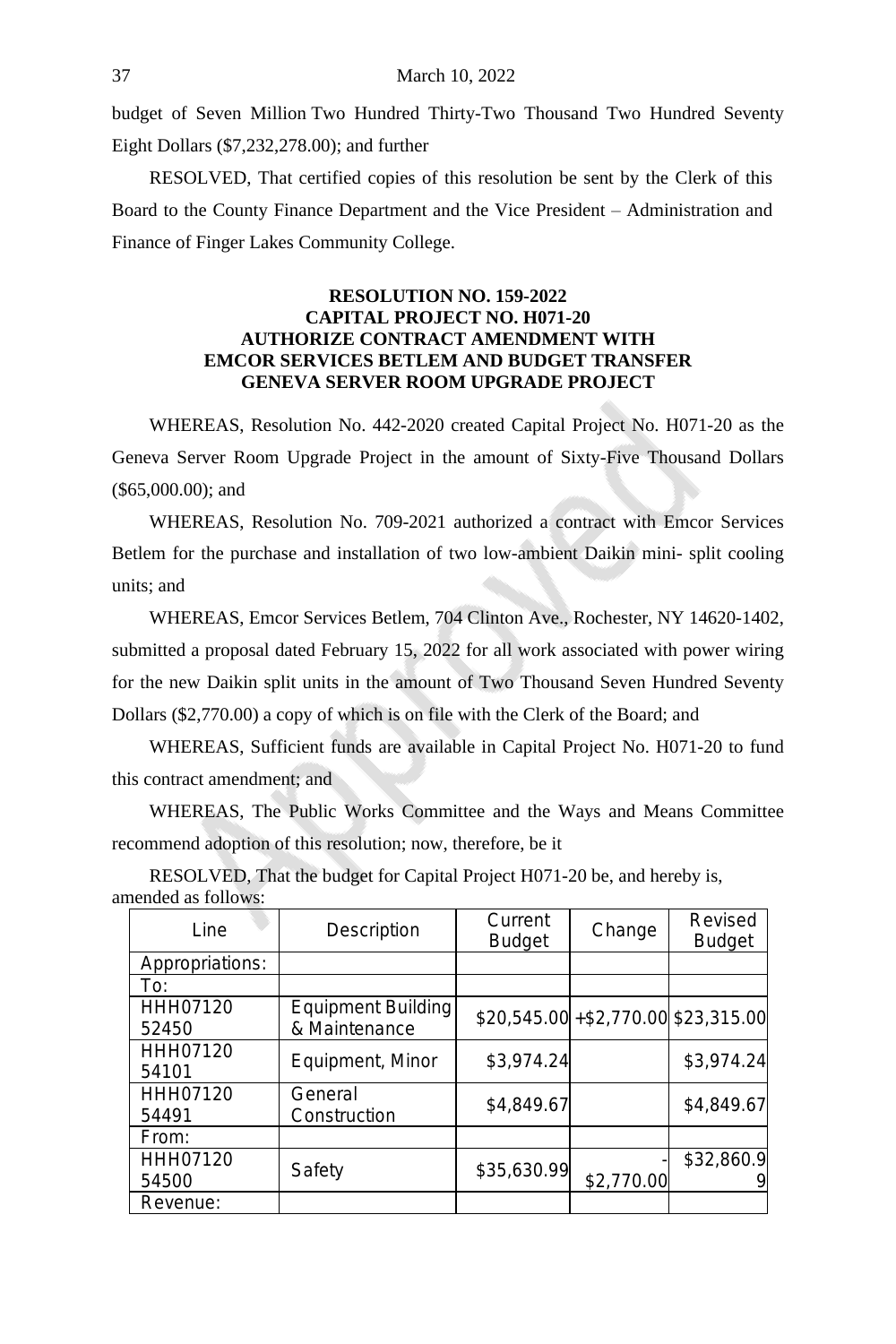| HHH07120<br>\$32,500.00<br>Interfund Revenue<br>45031 | HHH07120<br>43297 | State Aid | \$32,500.00 | \$32,500.0 |
|-------------------------------------------------------|-------------------|-----------|-------------|------------|
|                                                       |                   |           |             | \$32,500.0 |

and further

RESOLVED, That subject to review and approval of the County Attorney as to form, the Board of Supervisors hereby accepts Emcor's quote for electrical wiring of two mini Daikin units for a total increased cost of Two Thousand Seven Hundred Seventy Dollars (\$2,770.00), and authorizes and empowers the County Administrator to execute a contract amendment with Emcor Services Betlem to increase the total contract price to Twenty-Three Thousand Three Hundred Fifteen Dollars (\$23,315.00); and further

RESOLVED, That the cost of said contract amendment be paid from budget line HHH07120 52450 – Equipment, Building & Maintenance of Capital Project H071-20; and further

RESOLVED, That the Department of Finance is directed to make all necessary budgetary and accounting entries to effect the intent of this resolution for a total project budget of Sixty Five Thousand Dollars (\$65,000.00); and further

RESOLVED, That certified copies of this resolution be sent by the Clerk of this Board to the County Finance Department, and Vice President - Administration and Finance of Finger Lakes Community College.

# **RESOLUTION NO. 160-2022 CAPITAL PROJECT NO. H039-17 COUNTY ROAD 23 AT FORT HILL/MCIVOR INTERSECTION IMPROVEMENTS - BUDGET TRANSFER**

WHEREAS, Ontario County is awarded Federally Aided Transportation Projects; and

WHEREAS, Federally Aided Transportation Projects with consultant contracts greater than \$300,000.00 require a consultant audit; and

WHEREAS, Resolution No. 677-2020 authorized an agreement with Mengel Metzger Barr & Co. LLP for auditing services, including consultant audits of said projects, for fiscal years ending 2020, 2021, and 2022; and

WHEREAS, The cost of the consultant audit will not exceed \$2,600; and WHEREAS, Sufficient funding exists in Capital Project No. H039-17 to fund the consultant audit; and

WHEREAS, The cost of the audit is a federal aid eligible expense; and

WHEREAS, The Public Works Committee and Ways and Means Committee have reviewed this resolution and recommend its adoption; now, therefore, be it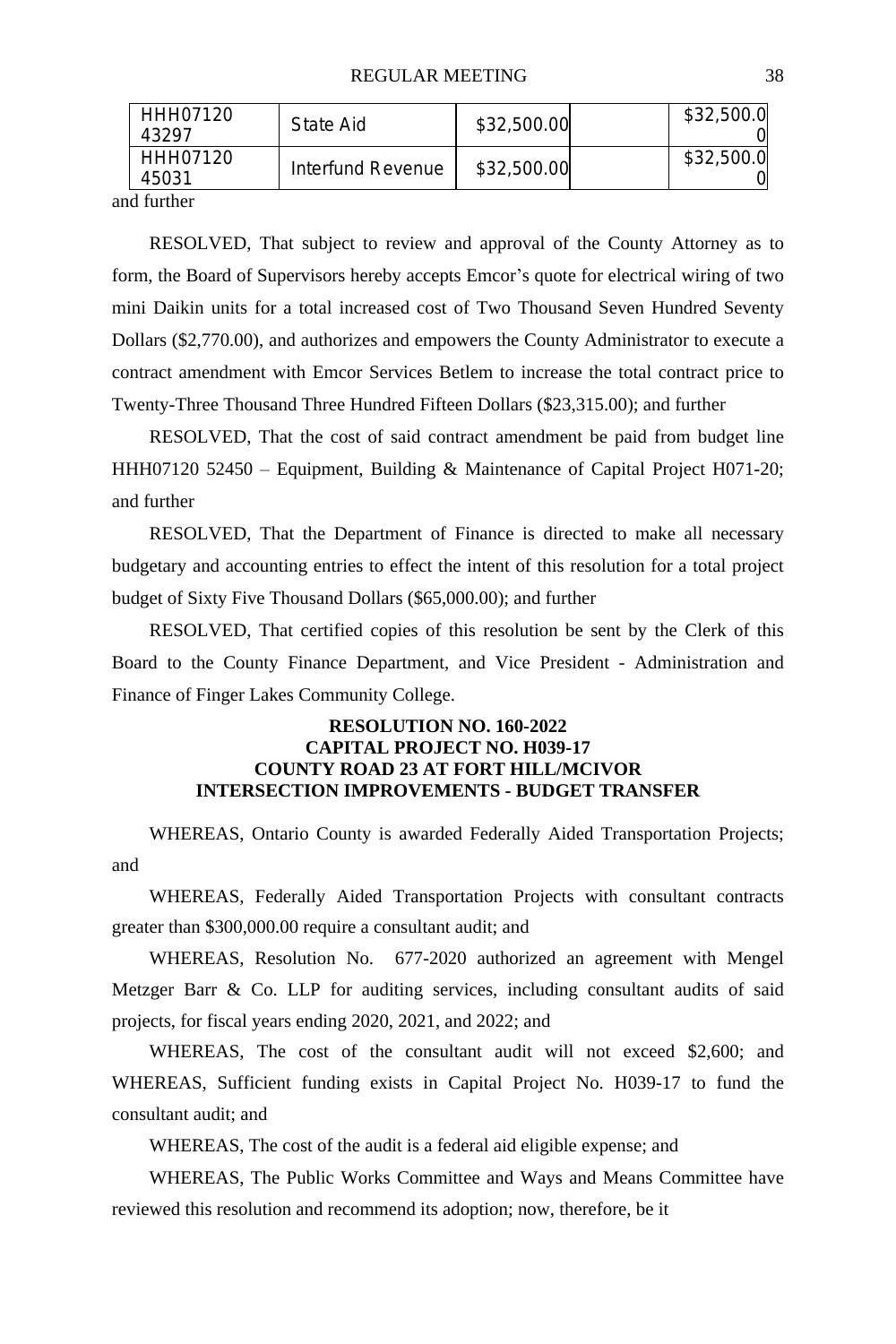|                   |                                | Current       |                    | Revised       |
|-------------------|--------------------------------|---------------|--------------------|---------------|
| Appropriations    |                                | <b>Budget</b> |                    | <b>Budget</b> |
| HHH03917          | General                        | \$2,428,523.2 |                    | \$2,428,523.2 |
| 54491             | Construction                   |               |                    |               |
| HHH03917<br>54495 | Engineering                    | \$780,083.79  | $-$2,600.00$       | \$777,483.79  |
| HHH03917<br>54820 | Land<br>Acquisition            | \$25,000.00   |                    | \$25,000.00   |
| HHH03917<br>54865 | Administrati<br>ve<br>Expenses | \$2,000.00    | $+$ \$<br>2,600.00 | \$4,600.00    |
| HHH03917          |                                |               |                    |               |
| 54731             | Contingency                    | \$0.00        |                    | \$0.00        |
| HHH03917          | Interfund                      | \$378,446.21  |                    | \$378,446.21  |
| 59000             | Transfers                      |               |                    |               |
| Revenues          |                                |               |                    |               |
| HHH03917          | State Aid                      | \$100,000.00  |                    | \$100,000.00  |
| 43089             |                                |               |                    |               |
| HHH03917          | <b>Federal Aid</b>             | \$2,811,692.0 |                    | \$2,811,692.0 |
| 44597             |                                |               |                    |               |
| HHH03917<br>45031 | Interfund<br>Transfers         | \$702,361.21  |                    | \$702,361.21  |
| ond furthor       |                                |               |                    |               |

RESOLVED, That the budget for Capital Project No. H039-17 be amended as follows:

and further

RESOLVED, That the Ontario County Finance Department is authorized to make all necessary budgetary and accounting entries for this project to affect the intent of this resolution.

# **RESOLUTION NO. 161-2022 CAPITAL PROJECT NO. H046-18 COUNTY ROAD 28 AT SHORTSVILLE ROAD INTERSECTION IMPROVEMENTS - BUDGET TRANSFER**

WHEREAS, Ontario County is awarded Federally Aided Transportation Projects; and

WHEREAS, Federally Aided Transportation Projects with consultant contracts greater than \$300,000.00 require a consultant audit; and

WHEREAS, Resolution No. 677-2020 authorized an agreement with Mengel Metzger Barr & Co. LLP for auditing services, including consultant audits of said projects, for fiscal years ending 2020, 2021, and 2022; and

WHEREAS, The cost of the consultant audit will not exceed \$2,600; and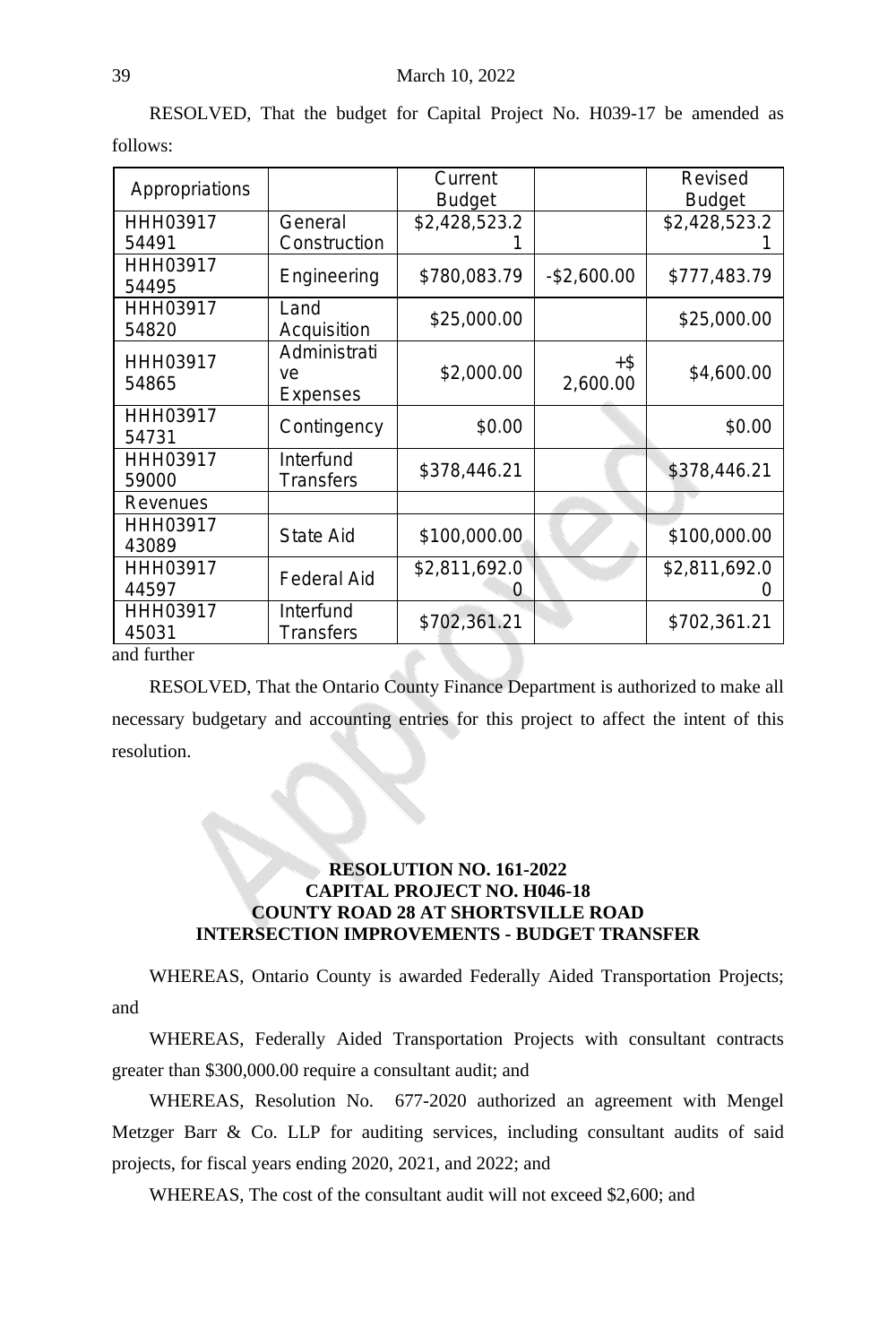WHEREAS, Sufficient funding exists in Capital Project No. H046-18 to fund the consultant audit; and

WHEREAS, The cost of the audit is a federal aid eligible expense; and

WHEREAS, The Public Works Committee and Ways and Means Committee have reviewed this resolution and recommend its adoption; now, therefore, be it

RESOLVED, That the budget for Capital Project No. H046-18 be amended as follows:

| Appropriations    |                                | Current<br><b>Budget</b>          |                 | Revised<br><b>Budget</b> |
|-------------------|--------------------------------|-----------------------------------|-----------------|--------------------------|
| HHH04618<br>54491 | General<br>Constructio<br>n    | \$2,728,908.0<br>$\left( \right)$ |                 | \$2,728,908.0            |
| HHH04618<br>54495 | Engineering                    | \$759,814.00                      | \$2,600.00      | \$757,214.00             |
| HHH04618<br>54820 | Land<br>Acquisition            | \$24,000.00                       |                 | \$24,000.00              |
| HHH04618<br>54865 | Administrati<br>ve<br>Expenses | \$1,000.00                        | +\$<br>2,600.00 | \$3,600.00               |
| HHH04618<br>59000 | Interfund<br>Transfers         | \$239,100.00                      |                 | \$239,100.00             |
| Revenues          |                                |                                   |                 |                          |
| HHH04618<br>43089 | State Aid                      | \$271,425.00                      |                 | \$271,425.00             |
| HHH04618<br>44597 | Federal Aid                    | \$3,080,699.0                     |                 | \$3,080,699.0            |
| HHH04618<br>45031 | Interfund<br>Transfers         | \$400,698.00                      |                 | \$400,698.00             |

and further

RESOLVED, That the Ontario County Finance Department is authorized to make all necessary budgetary and accounting entries for this project to affect the intent of this resolution.

# **RESOLUTION NO. 162-2022 AUTHORIZING THE RENEWAL OF THE MUTUAL AID AGREEMENT FOR SHARING OF HIGHWAY EQUIPMENT AND LABOR SERVICES**

WHEREAS, Highway and Public Works Departments throughout Ontario County and surrounding areas have a long history of cost effective and efficient sharing of labor, materials, and equipment to aid each other in the completion of both routine and emergency maintenance activities; and

WHEREAS, Pursuant to Resolution No. 179-2017 the County and other municipalities entered into an agreement to provide needed assistance in 2017 and said 5 year agreement is slated to expire with the option for an additional 5-year renewal; and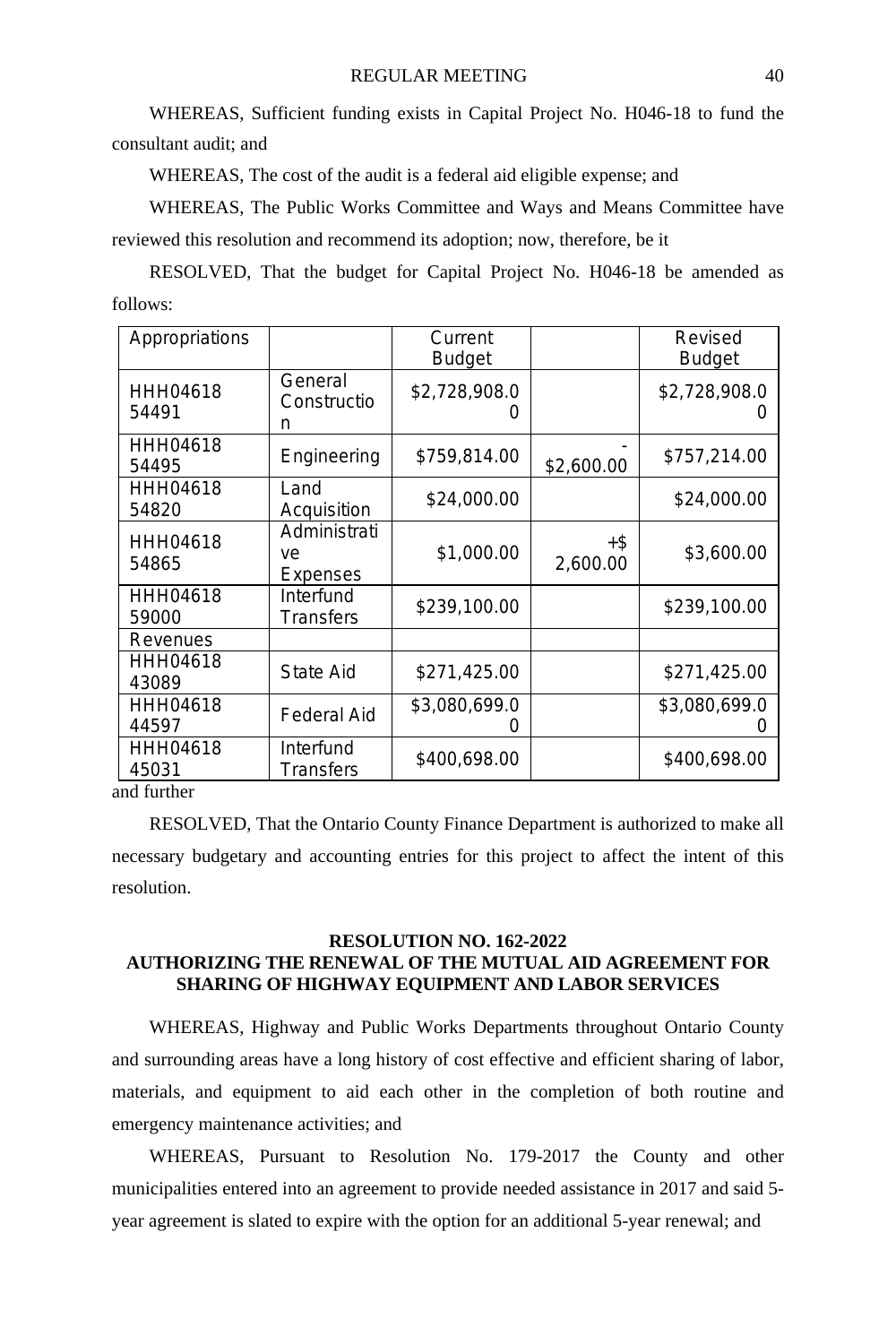#### 41 March 10, 2022

WHEREAS, It is in the best interest of Ontario County and all area municipalities to renew this cooperative agreement without financial and liability risk; now, therefore, be it

RESOLVED, That supervisors of Ontario County authorize the renewal of the Mutual Aid Agreement for use by the participating municipalities in the performance of highway maintenance activities and strongly recommends that all municipalities within Ontario County and surrounding areas with an interest in sharing services renew their agreement; and further

RESOLVED, That the Board of Supervisors has authorized the Commissioner of Public Works to be the County designated coordinator in the operation of the Mutual Aid Agreement; and further

RESOLVED, That the County Administrator is hereby authorized and empowered to execute any and all documents necessary or appropriate to effectuate the purposes hereof, subject to the review and approval of the office of the County Attorney, as to form; and further

RESOLVED, That this Agreement shall be in effect for a contracted period of five years beginning February 16, 2022 through February 15, 2027.

## **RESOLUTION NO. 163-2022 AMEND 2022 CAPITAL IMPROVEMENT PLAN AND AUTHORIZE PURCHASE OF STORAGE SHED COUNTY TRANSPORTATION CENTER**

WHEREAS, Ontario County is in need of protected storage space near its outdoor wash pad at the County Transportation Center Building; and

WHEREAS, This space is needed to safely and securely store vehicle washing and cleaning supplies; and

WHEREAS, The Ontario County Department of Public Works (DPW) requested quotes for the purchase and delivery of assembled storage shed and has reviewed said quotes with the Purchasing Department; and

WHEREAS, It has been determined that it is in the County's best interest to award this quote to Sauders Store of 2146 River Road, Seneca Falls, New York, for the price of \$3,380.00; and

WHEREAS, The estimated total project cost is \$6,050 which includes funding for construction of a foundation and placement of the shed; and

WHEREAS, There are sufficient funds in the 2022 Capital Improvement Plan to cover said storage shed; and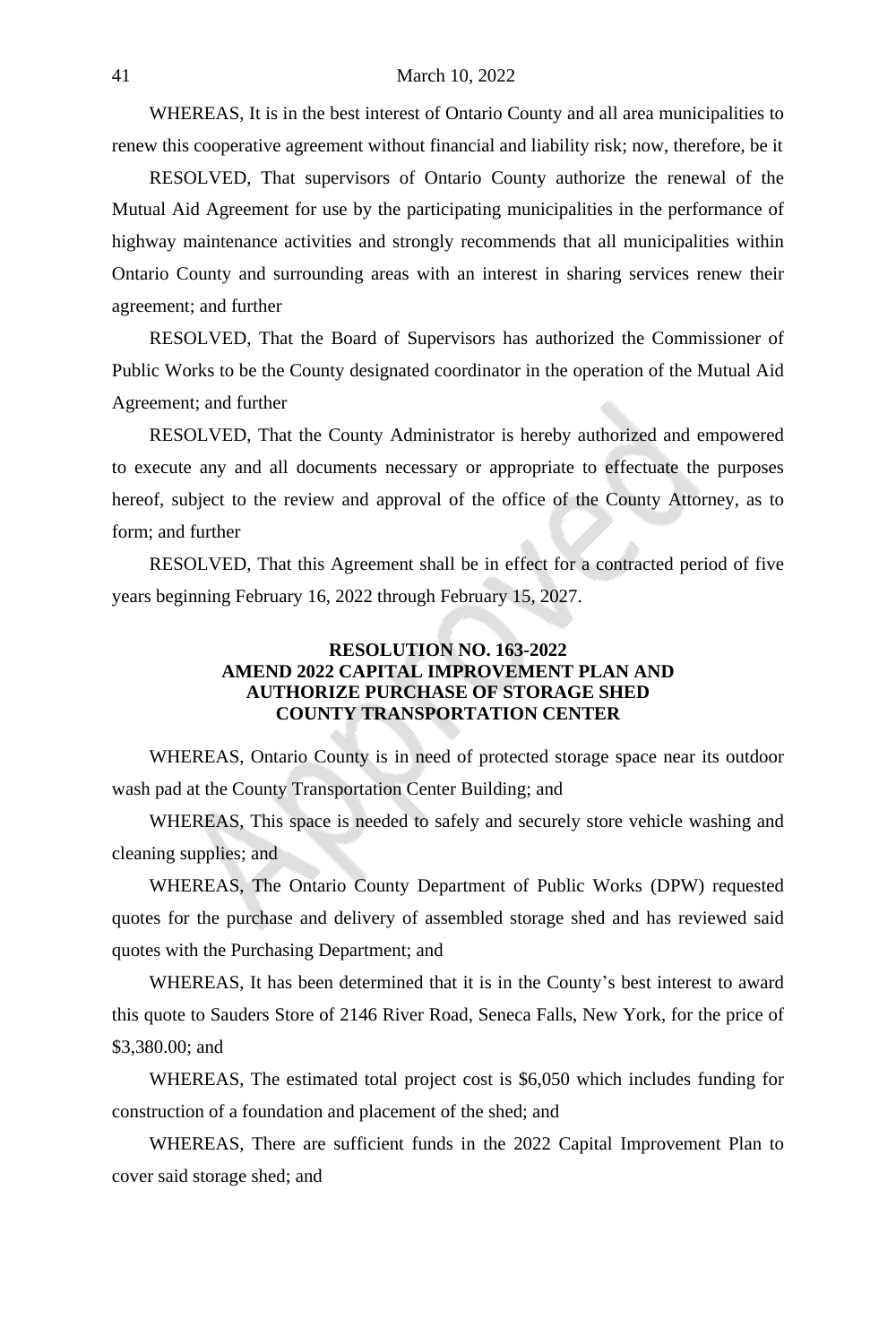WHEREAS, The Public Works Committee and Ways and Means Committee have reviewed this resolution and recommend its adoption; now, therefore, be it

RESOLVED, That the 2022 Capital Improvement Plan be amended to include a storage shed at the County Transportation Center with a cost of \$6,050; and further

RESOLVED, The Ontario County Board of Supervisors hereby authorizes the purchase of said storage shed from Sauders Store for a price of \$3,380.00; and further

RESOLVED, That the following budget transfer is approved:

| AA162099 52102 | <b>Buildings</b> | $+$ \$6,050.00 |
|----------------|------------------|----------------|
| AA162099 54031 | Renovations      | -\$6,050.00    |

and further

RESOLVED, That the Department of Finance is authorized to make the necessary accounting and budget entries to affect the intent of this resolution.

# **RESOLUTION NO. 164-2022 AUTHORIZE CONTRACT WITH SUPERIOR PLUS PROPANE FOR THE SUPPLY AND DELIVERY OF PROPANE**

WHEREAS, Ontario County requires the supply and delivery of propane fuel for a variety of needs at many County owned facilities; and

WHEREAS, Previously Ontario County has purchased propane through a New York State OGS (OGS) contract; and

WHEREAS, Said OGS contracts change vendors frequently, often making it difficult to have former vendors remove their tanks at County facilities; and

WHEREAS, Superior Plus Propane, 1870 South Winton Rd., Suite 200 Rochester, NY 14618 has invested considerable time and resources into the installation of storage tanks and related facilities for the provision of propane service to County facilities; and

WHEREAS, Superior Plus Propane has agreed to continue to provide said service and has proposed to provide and delivery of propane at the same rate as the OGS contracts for the period of 1/1/2022 through 12/31/2022; and

WHEREAS, The Public Works Committee has reviewed this resolution and recommends its acceptance; now, therefore, be it

RESOLVED, That upon review and approval of the County Attorney as to form, the Board of Supervisors hereby approves a contract with Superior Plus Propane for the supply and delivery of propane at the state contract process for a term of 01/01/2022 through 12/312022; and further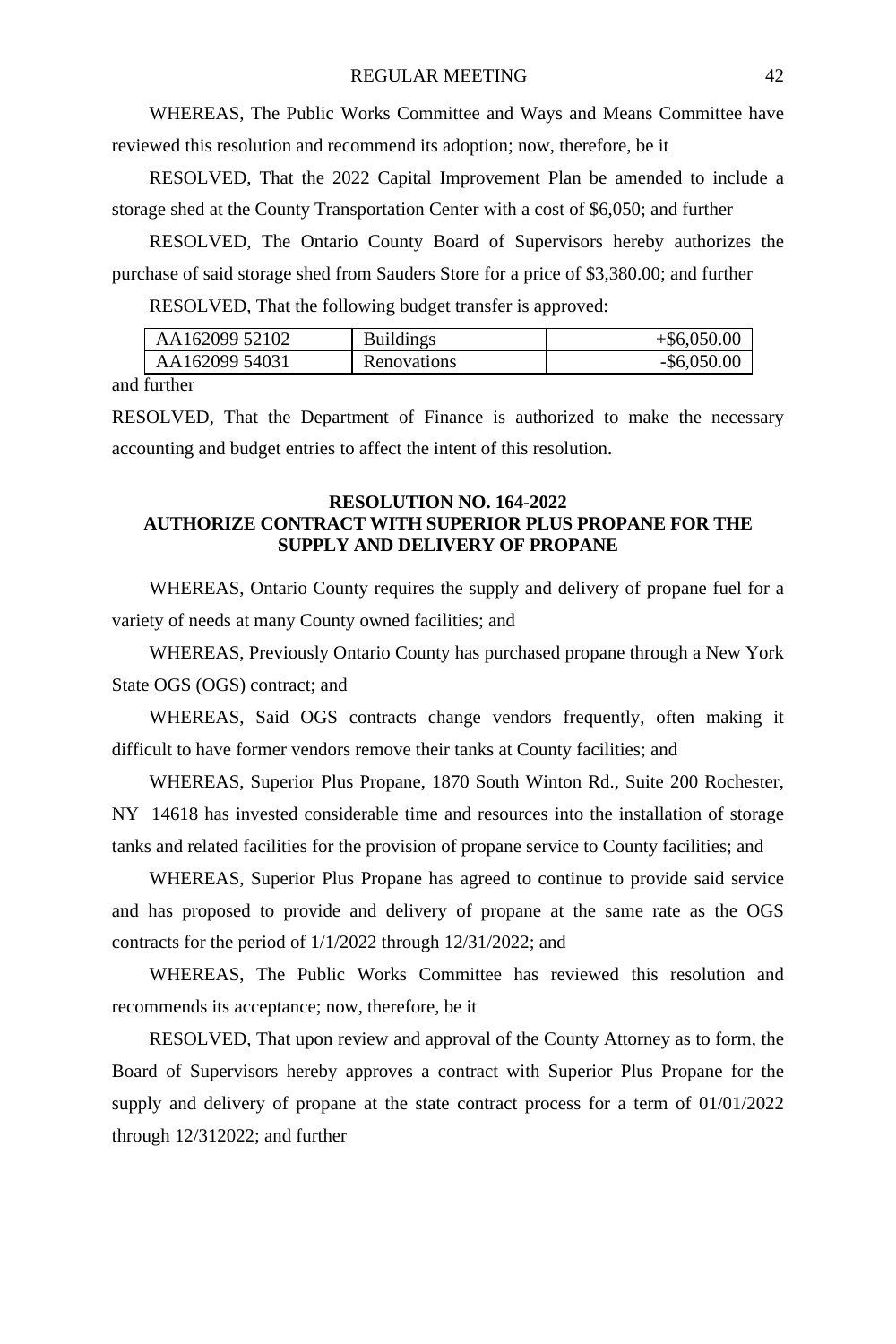RESOLVED, That the County Administrator be, and hereby is, authorized and empowered to execute said agreement and all other documents necessary to effectuate the purposes of this resolution.

The foregoing block of eleven resolutions was adopted.

Supervisor Daniel Marshall offered the following five resolutions as a block and moved for its adoption, seconded by Supervisor Robert Green:

#### **RESOLUTION NO. 165-2022 AUTHORITY TO COUNTY TREASURER TO PAY 2021/22 TAX SETTLEMENT PAYMENT TO SCHOOL DISTRICTS**

WHEREAS, Pursuant to Article 13, Section 1330-4 of the N.Y.S. Real Property Tax Law, school taxes have been levied against certain parcels in the County of Ontario; now, therefore, be it

RESOLVED, That the County Treasurer be, and he hereby is, authorized and directed to pay on or before April 1, 2022, to the various school districts for returned unpaid school taxes for the year 2021/22 as follows:

| <b>BLOOMFIELD CENTRAL</b>     | \$380,074.65   |
|-------------------------------|----------------|
| <b>HONEOYE CENTRAL</b>        | 272,065.59     |
| HONEOYE FALLS-LIMA CENTRAL    | 74,934.67      |
| LIVONIA CENTRAL               | 786.70         |
| LYONS CENTRAL                 | 14,141.01      |
| <b>MARCUS WHITMAN CENTRAL</b> | 326,667.71     |
| <b>NAPLES CENTRAL</b>         | 407,209.84     |
| <b>NEWARK CENTRAL</b>         | 20,573.65      |
| PALMYRA-MACEDON CENTRAL       | 41,246.67      |
| PENN YAN CENTRAL              | 0.00           |
| PHELPS-CLIFTON CENTRAL        | 444,312.13     |
| PITTSFORD CENTRAL             | 17,453.99      |
| <b>RED JACKET CENTRAL</b>     | 357,026.60     |
| <b>VICTOR CENTRAL</b>         | 806,632.74     |
| WAYLAND CENTRAL               | 22,930.88      |
|                               |                |
| <b>TOTAL PAYMENTS</b>         | \$3,186,056.83 |

RESOLVED, That a certified copy of this resolution be transmitted by the Clerk of this Board to the County Treasurer.

# **RESOLUTION NO.166-2022 AUTHORITY TO COUNTY TREASURER TO PAY 2021/2022 TAX RETURNED VILLAGE TAXES**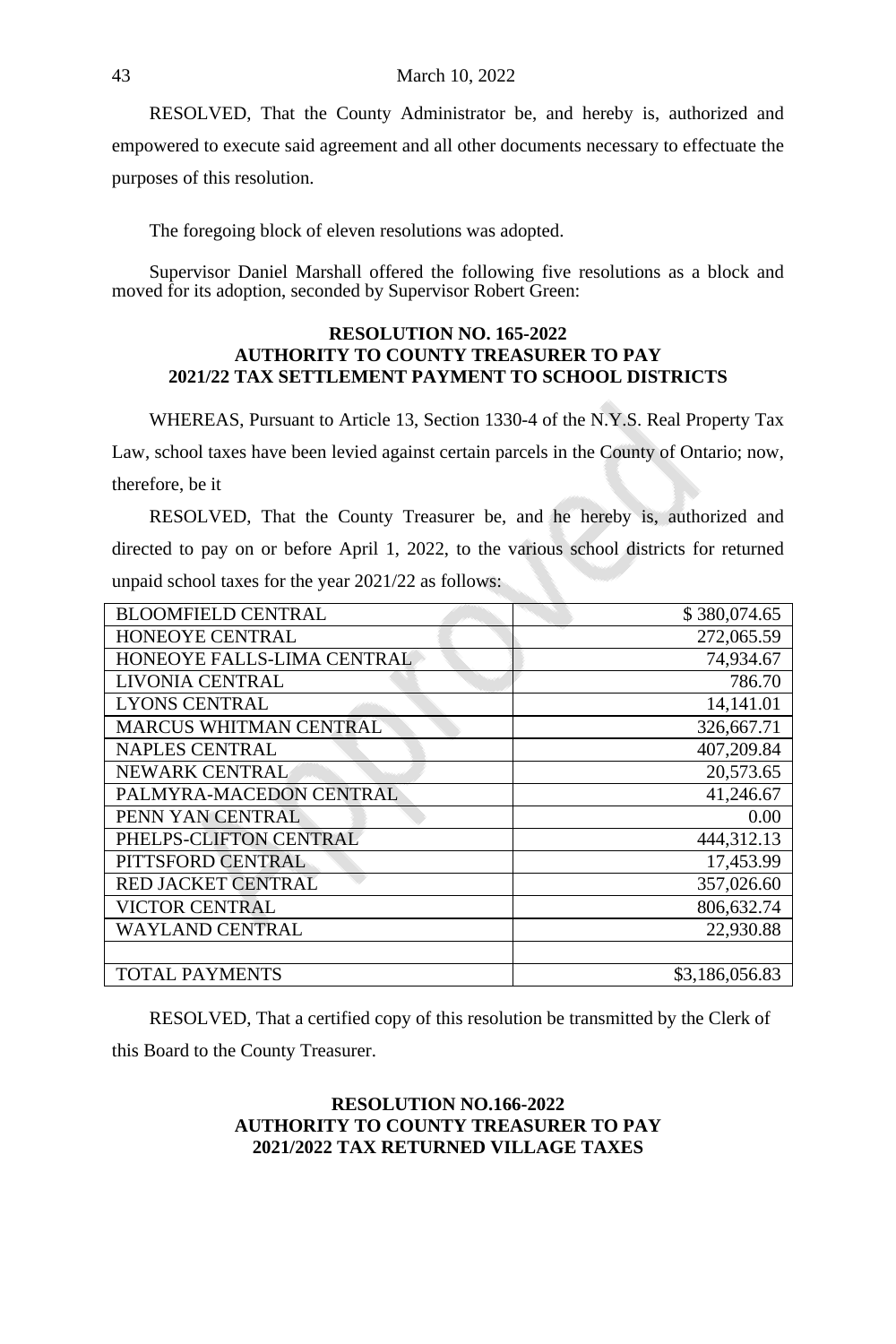WHEREAS, In compliance with Ontario County Local Law No. 6 of the year 1977 "providing for collection of delinquent village taxes" and pursuant to Section 1442.4 of the Real Property Tax Law, the County shall, on or before the 1<sup>st</sup> day of April, 2022 pay the Village Treasurer the amount of returned delinquent village taxes remaining unpaid, including interest accumulated to the time of return of the tax roll by the Village Treasurer to the Village Board; now, therefore, be it

RESOLVED, That the County Treasurer be, and he hereby is, authorized and directed to make settlement payment of the following:

| VILLAGE                | <b>AMOUNT</b> |
|------------------------|---------------|
| <b>BLOOMFIELD</b>      | \$4,499.44    |
| <b>CLIFTON SPRINGS</b> | 12,482.83     |
| <b>MANCHESTER</b>      | 8,278.42      |
| <b>NAPLES</b>          | 15,784.15     |
| <b>PHELPS</b>          | 12,639.12     |
| <b>RUSHVILLE</b>       | 4,954.85      |
| <b>SHORTSVILLE</b>     | 13,251.61     |
| <b>VICTOR</b>          | 14,491.18     |
| <b>TOTAL PAYMENTS</b>  | 86,381.60     |

and further

RESOLVED, That a certified copy of this resolution be sent to the County Treasurer by the Clerk of this Board.

# **RESOLUTION NO. 167-2022 AMENDMENT TO AND ADOPTION OF THE ONTARIO COUNTY CASH MANAGEMENT AND INVESTMENT POLICY**

WHEREAS, New York State General Municipal Law (Section 39) requires all counties, cities, towns, villages, school districts and district corporations to adopt, by resolution, a comprehensive investment policy; and

WHEREAS, Resolution No. 694-87, adopted December 11, 1987, established an Ontario County Cash Management and Investment Policy; and

WHEREAS, That Policy stipulates that at least annually, the Board of Supervisors shall review and amend, if necessary, the established Guidelines; and

WHEREAS, Changes are needed to the Policy as recommended by the Finance Department and have been reviewed and approved by the Ways and Means Committee; now, therefore, be it

RESOLVED, That the attached Ontario County Cash Management and Investment Policy is hereby amended; and further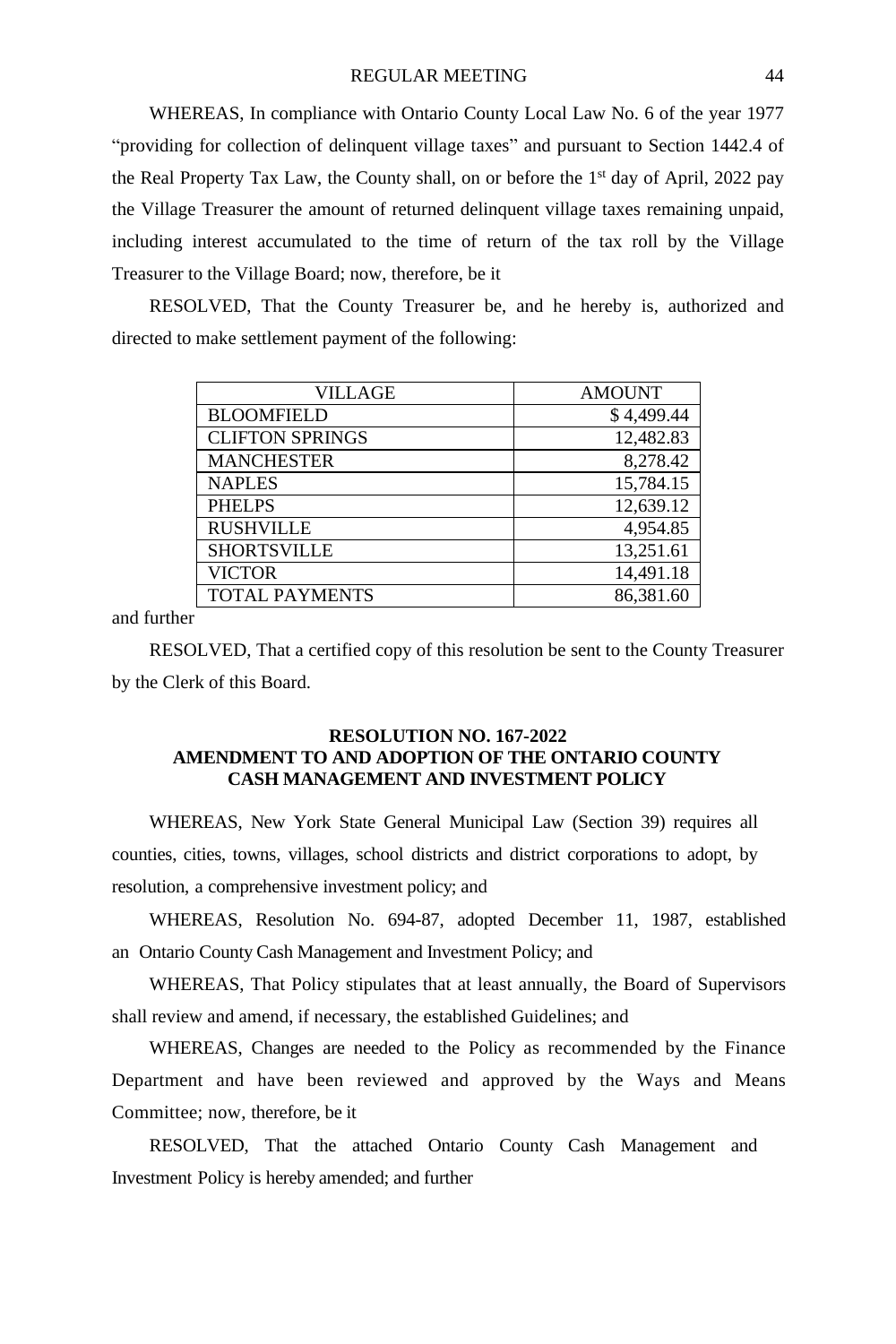RESOLVED, That a certified copy of this resolution be transmitted by the Clerk of this Board to the Finance Department.

# **RESOLUTION NO. 168-2022 AUTHORIZING CONTRACT WITH G&G MUNICIPAL CONSULTING AND GRANT WRITING FOR GRANT COORDINATION SERVICES**

WHEREAS, Due to staffing changes and shortages the Department of Finance has need for contract assistance related to Grant Coordination Services; and

WHEREAS, These services include those duties include preparation of grant applications and budget modifications as well as all aspects of grant compliance such as claiming, reporting, and tracking expenditures to ensure appropriate use of grant funds; and

WHEREAS, The Purchasing Department issued a Request for Proposal (R2101) and three firms replied; and

WHEREAS, All proposals have been reviewed and the Department of Finance recommends award to G&G Municipal Consulting and Grant Writing, 131 S. Union Street, PO Box 39, Spencerport, NY 14559; and

WHEREAS, The Ways and Means Committee recommends authorization of this contract as presented; now, therefore, be it

RESOLVED, That upon review and approval by the County Attorney, the Board of Supervisors hereby approves the agreement for Grant Coordination Services with G&G Municipal Consulting and Grant Writing for a term commencing on March 11, 2022 and terminating on September 10, 2022 for an amount not to exceed \$4,750 per month; and further

RESOLVED, That the following budget transfer be approved to provide funding for this contract:

| Account                          |              |          |
|----------------------------------|--------------|----------|
| <b>Appropriated Fund Balance</b> | AA 30599     | \$28,500 |
| Consultation & Professional      | AA1310 54260 | \$28,500 |

and further

RESOLVED, That the County's Department of Finance is authorized to make the necessary budgetary and accounting entries to effectuate the intent of this resolution; and further

RESOLVED, that the County Administrator be, and hereby is, authorized and empowered to execute said contract, and all other documents necessary to effectuate the purposes of this resolution.